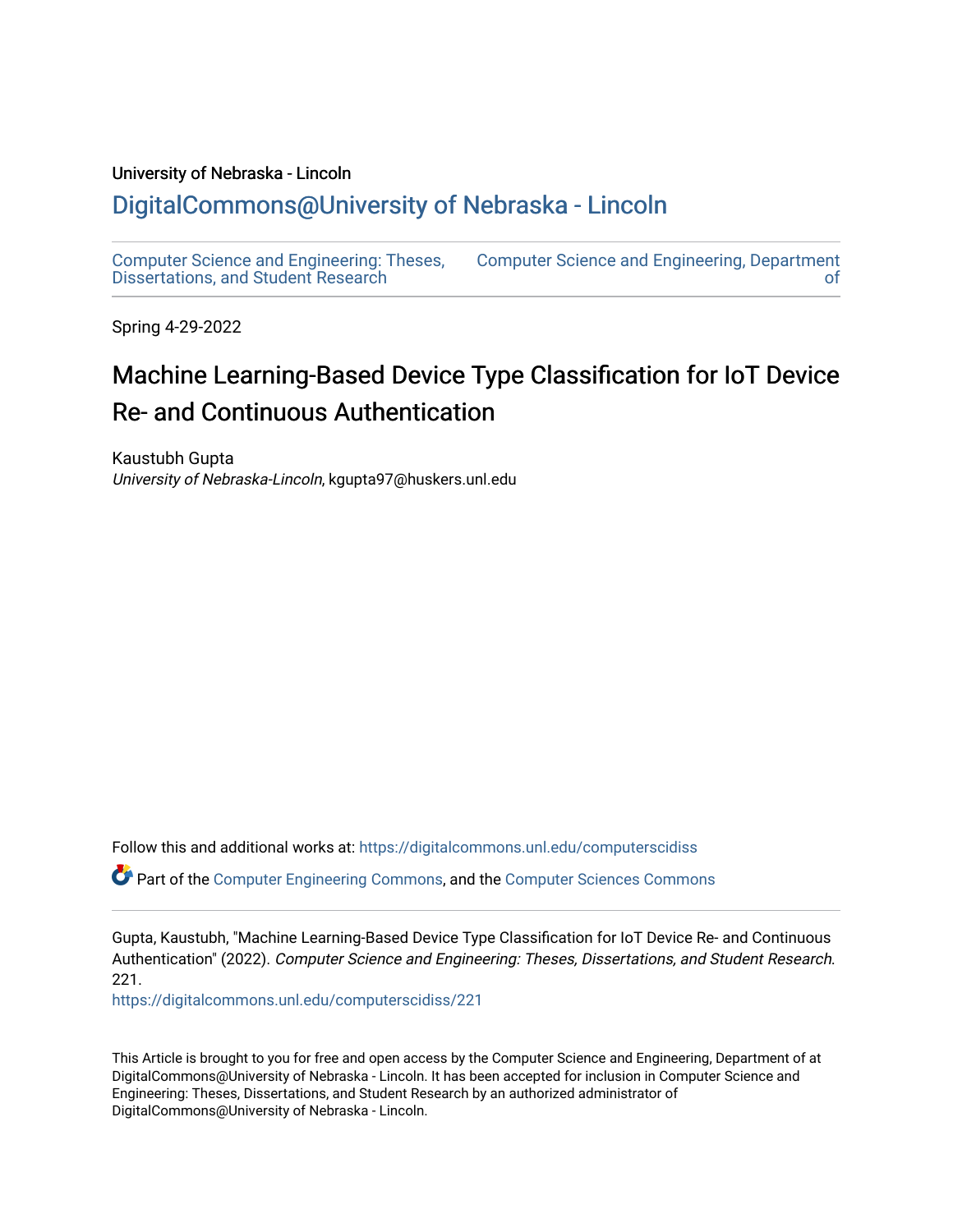# MACHINE LEARNING-BASED DEVICE TYPE CLASSIFICATION FOR IOT DEVICE RE- AND CONTINUOUS AUTHENTICATION

by

Kaustubh Gupta

## A THESIS

Presented to the Faculty of

The Graduate College at the University of Nebraska

In Partial Fulfilment of Requirements

For the Degree of Master of Science

Major: Computer Science

Under the Supervision of Professor Nirnimesh Ghose

Lincoln, Nebraska

May, 2022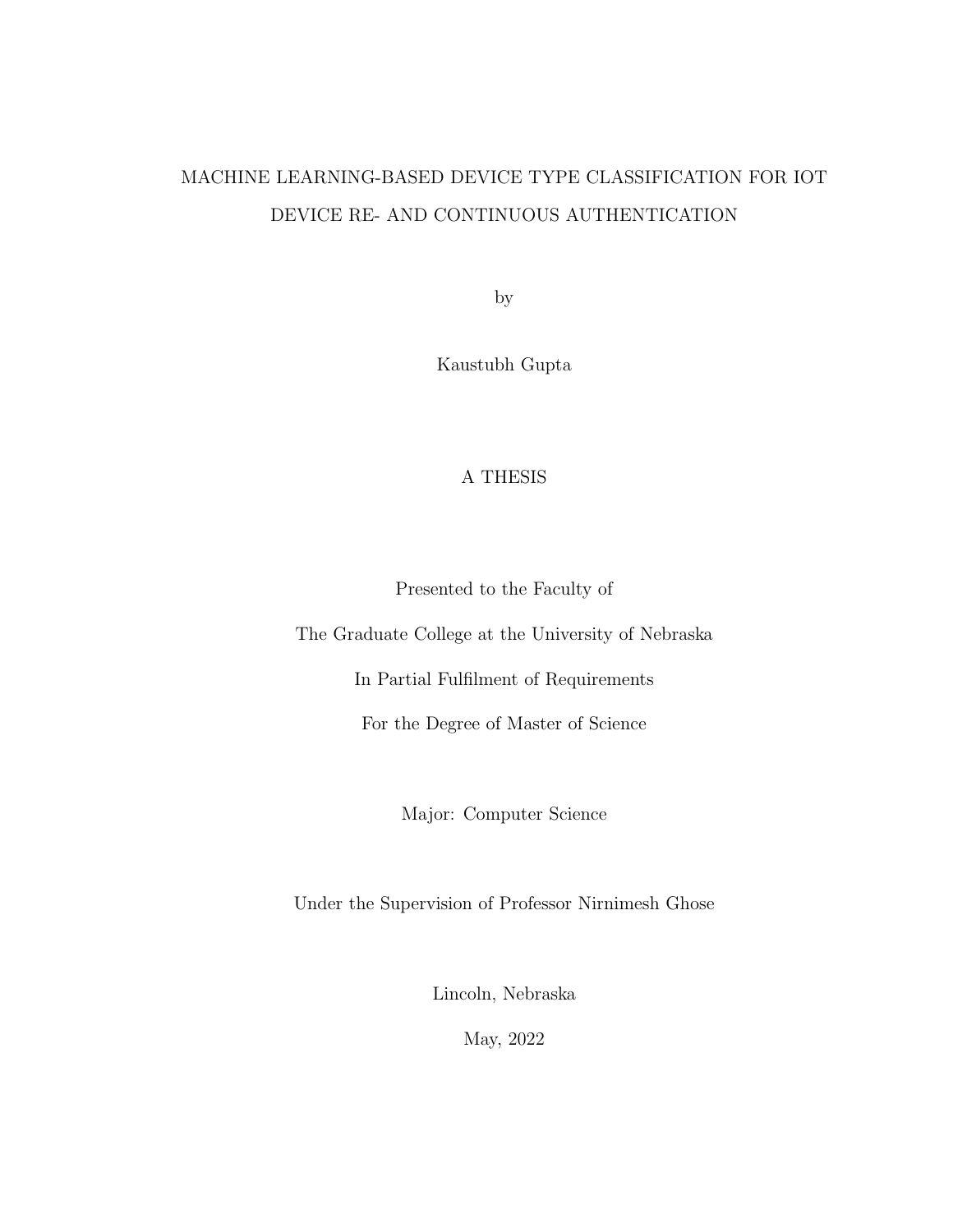## MACHINE LEARNING-BASED DEVICE TYPE CLASSIFICATION FOR IOT DEVICE RE- AND CONTINUOUS AUTHENTICATION

Kaustubh Gupta, M.S.

University of Nebraska, 2022

Adviser: Nirnimesh Ghose

Today, the use of Internet of Things (IoT) devices is higher than ever and it is growing rapidly. Many IoT devices are usually manufactured by home appliance manufacturers where security and privacy are not the foremost concern. When an IoT device is connected to a network, currently there does not exist a strict authentication method that verifies the identity of the device, allowing any rogue IoT device to authenticate to an access point. This thesis addresses the issue by introducing methods for continuous and re-authentication of static and dynamic IoT devices, respectively. We introduce mechanisms and protocols for authenticating a device in a network through leveraging Machine Learning (ML) to classify not only if the device is IoT or not but also the type of IoT device attempting to connect to the network with an accuracy of over 95%. Furthermore, we compare different types of machine learning classifiers to best estimate the types of IoT devices and use them to develop a stricter and more efficient method of authentication.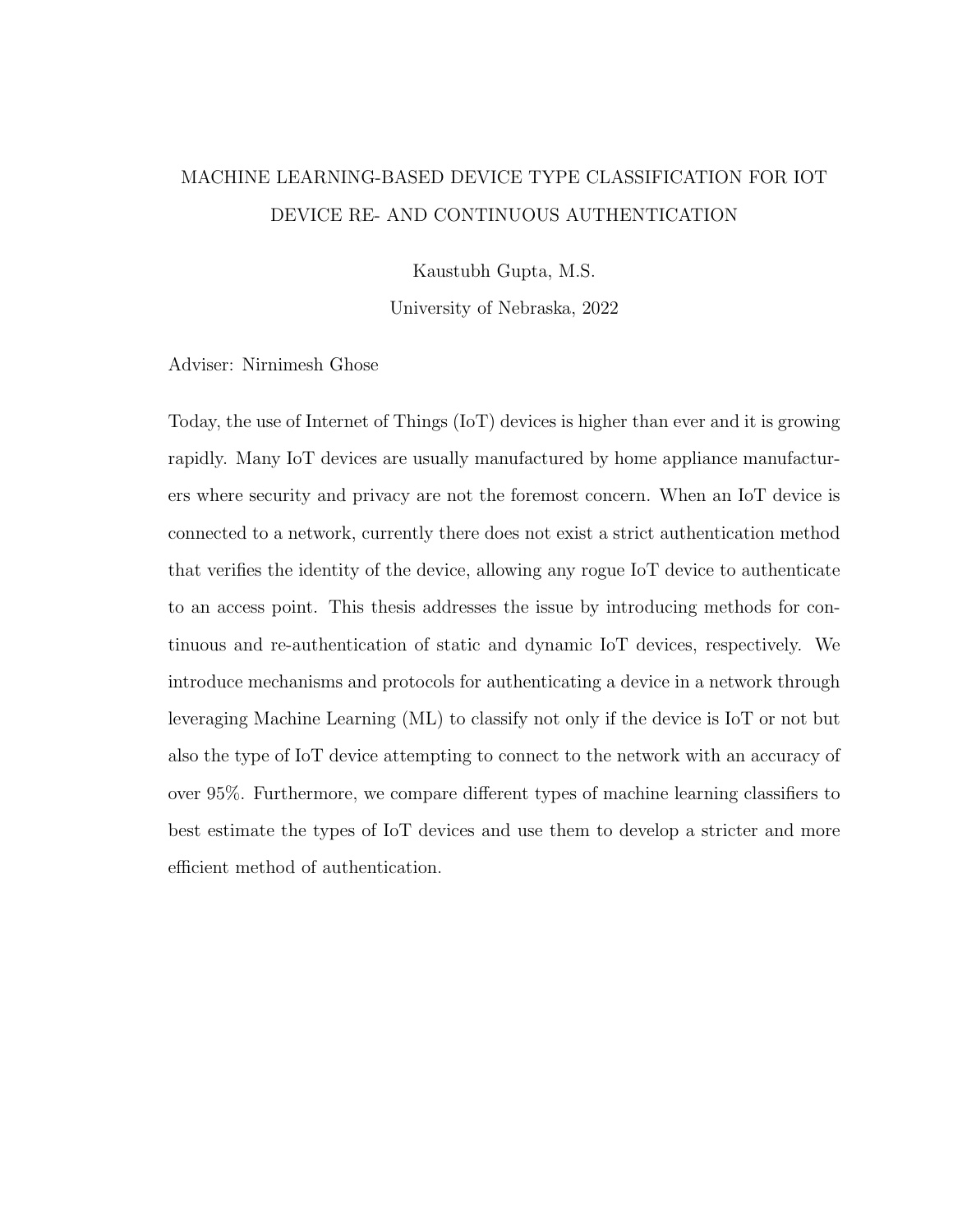## DEDICATION

To my parents for always supporting me and making it possible for me to chase my dreams.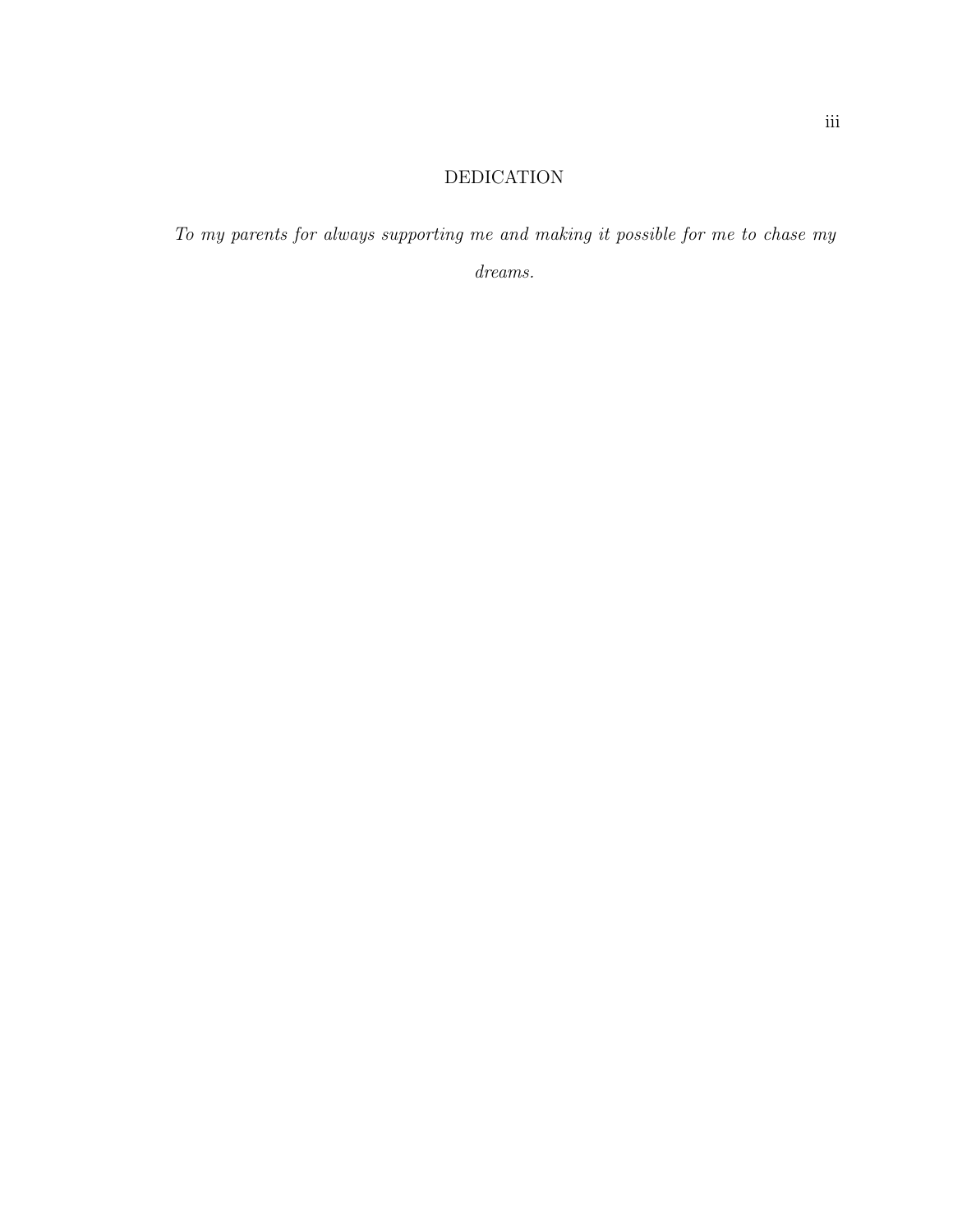#### ACKNOWLEDGMENTS

First of all, I would like to express my sincere gratitude and appreciation to my academic advisor Dr. Nirnimesh Ghose for his advice, support, motivation, and patience throughout the last two years. Through his vast knowledge and experience, he taught me where to explore, how to think while performing research and how to present my work. I am extremely fortunate to have him as my advisor and as my mentor. This thesis would have been impossible without his guidance.

I am grateful to Dr. Byrav Ramamurthy for his support and guidance throughout my time as an undergraduate and then as a graduate student. My career as a graduate student at the University of Nebraska - Lincoln would not have been possible without him.

I would like to thank Dr. Lisong Xu and Dr. Byrav Ramamurthy for serving on my master's committee and for providing insightful and valuable input that helped me make this thesis better.

I am extremely grateful to my mother Kanika Gupta, my father Sandeep Gupta, and my sister Anubhuti Gupta for their love, prayers, support, and guidance throughout my life; you have always been my source of inspiration, confidence, and success. I am also grateful and fortunate to have my partner and best friend Kelbie Schnieder and her parents Patti Schnieder and Kent Schnieder. Your love, care and support give me the strength to overcome any difficulties that I may face.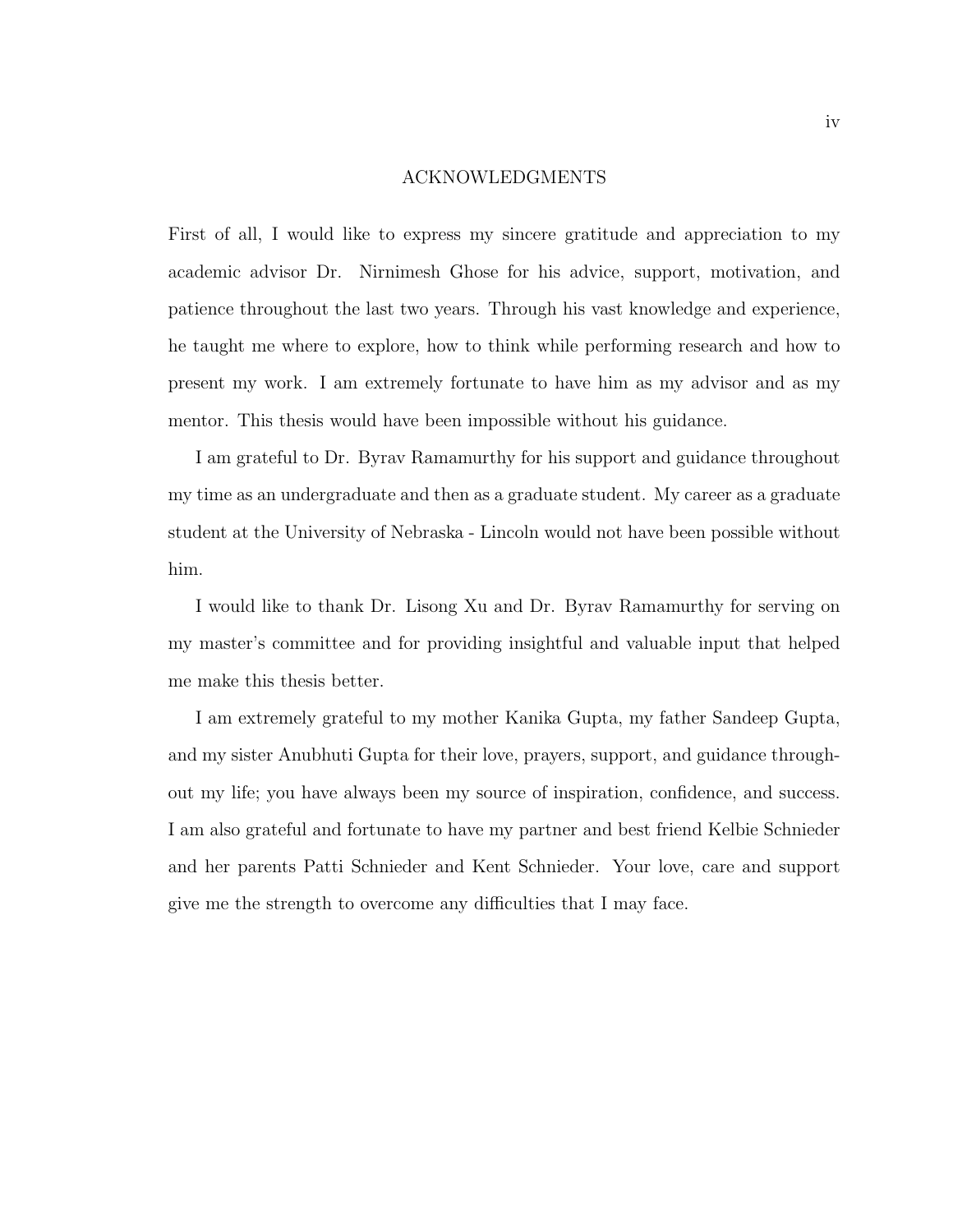## Table of Contents

|              |     | List of Figures |                                         | viii             |
|--------------|-----|-----------------|-----------------------------------------|------------------|
|              |     | List of Tables  |                                         | ix               |
| $\mathbf{1}$ |     | Introduction    |                                         | $\mathbf{1}$     |
|              | 1.1 |                 |                                         | $\overline{2}$   |
|              | 1.2 |                 |                                         | 3                |
| $\mathbf{2}$ |     |                 | <b>Background and Related Work</b>      | $\boldsymbol{6}$ |
|              | 2.1 |                 | Machine Learning Based Authentication   | 6                |
|              | 2.2 |                 |                                         | 8                |
| $\mathbf{3}$ |     |                 | <b>Models and Preliminaries</b>         | 10               |
|              | 3.1 |                 |                                         | 10               |
|              | 3.2 |                 |                                         | 12               |
|              | 3.3 |                 |                                         | 12               |
|              | 3.4 |                 | Preliminaries - Machine Learning Models | 13               |
|              |     | 3.4.1           |                                         | 14               |
|              |     | 3.4.2           |                                         | 14               |
|              |     | 3.4.3           |                                         | 15               |
|              |     | 3.4.4           |                                         | 16               |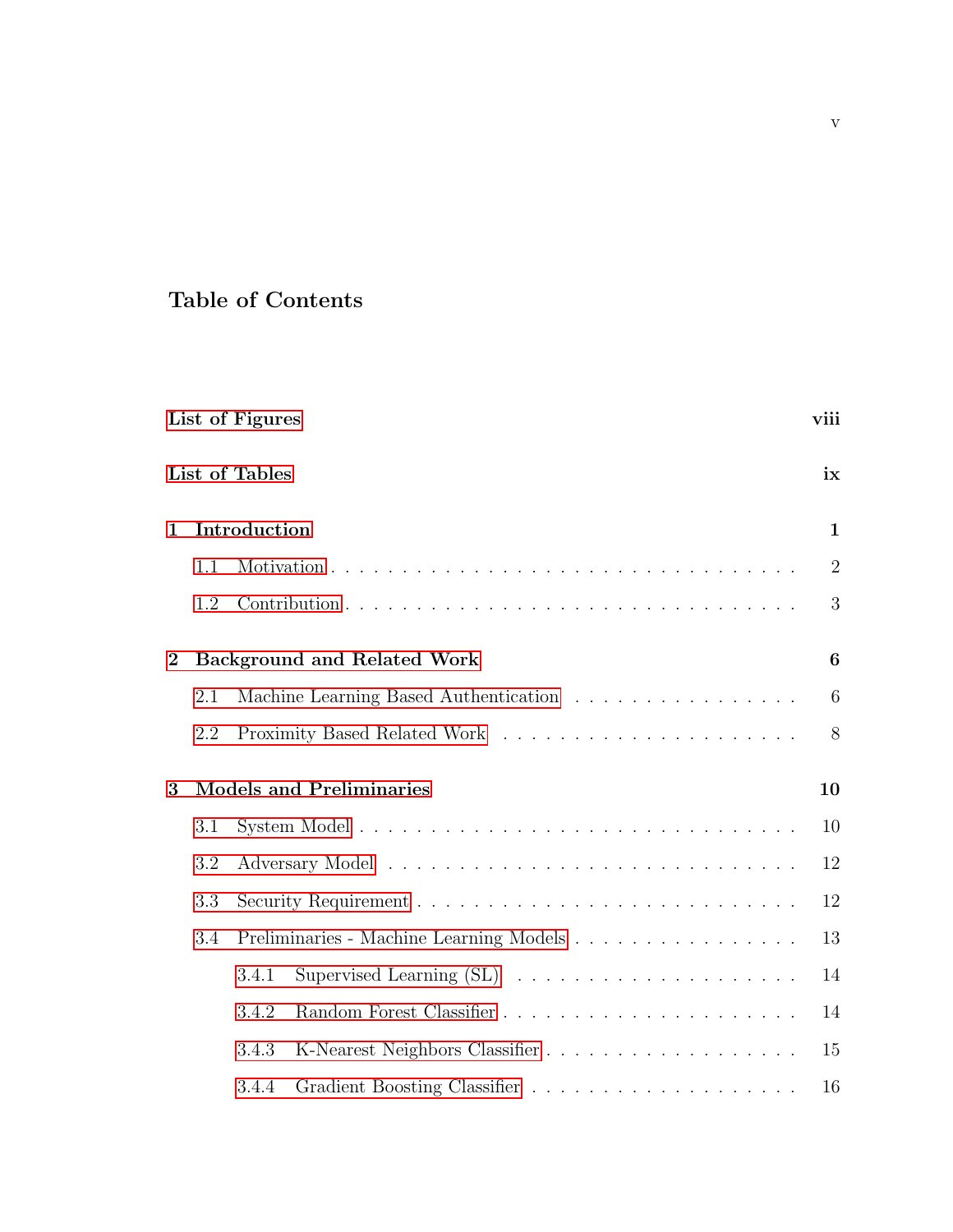|   |     | 3.4.5          | Support Vector Machine Classifier                                           | 17 |
|---|-----|----------------|-----------------------------------------------------------------------------|----|
|   |     | 3.4.6          |                                                                             | 18 |
| 4 |     | Protocol       |                                                                             | 19 |
|   | 4.1 |                |                                                                             | 19 |
|   | 4.2 |                |                                                                             | 21 |
|   |     | 4.2.1          |                                                                             | 22 |
| 5 |     |                | <b>Security Analysis</b>                                                    | 25 |
|   | 5.1 |                | Analysis of RADTEC                                                          | 25 |
|   | 5.2 |                |                                                                             | 26 |
|   | 5.3 |                |                                                                             | 27 |
|   |     |                |                                                                             |    |
| 6 |     | Implementation |                                                                             | 30 |
|   | 6.1 | Dataset        |                                                                             | 30 |
|   | 6.2 |                |                                                                             | 31 |
|   |     | 6.2.1          |                                                                             | 32 |
|   |     | 6.2.2          |                                                                             | 32 |
|   |     |                | Data Cleaning and Splitting $\ldots \ldots \ldots \ldots \ldots$<br>6.2.2.1 | 32 |
|   |     |                | Standardizing Features<br>6.2.2.2                                           | 33 |
|   |     |                | 6.2.2.3<br>Numerical Imputation                                             | 33 |
|   |     |                | 6.2.2.4                                                                     | 33 |
|   | 6.3 |                |                                                                             | 35 |
| 7 |     | Results        |                                                                             | 36 |
|   | 7.1 |                |                                                                             | 36 |
|   | 7.2 |                |                                                                             | 38 |

vi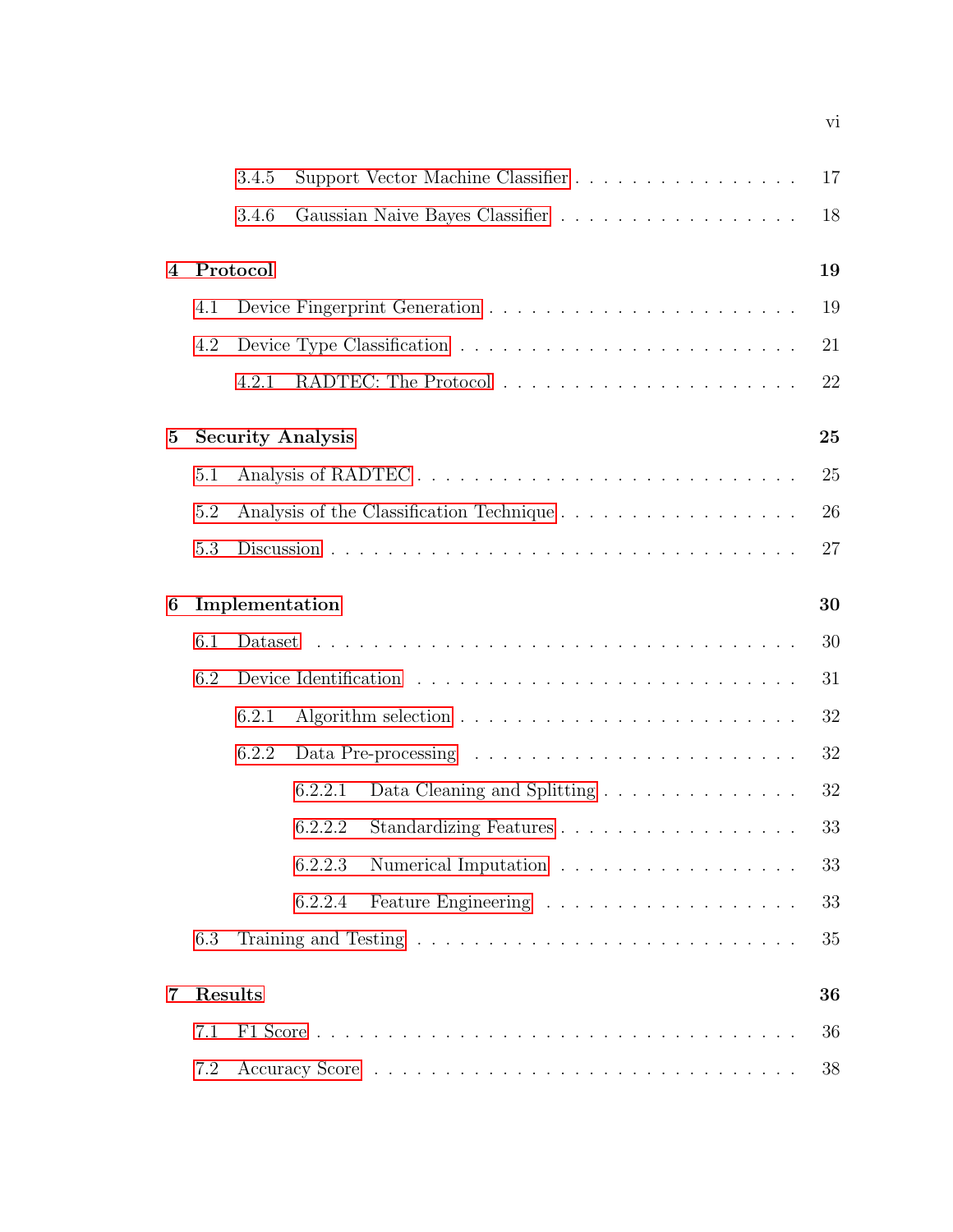|  | 8 Conclusion and Future Work |  |
|--|------------------------------|--|
|  |                              |  |
|  | <b>Bibliography</b>          |  |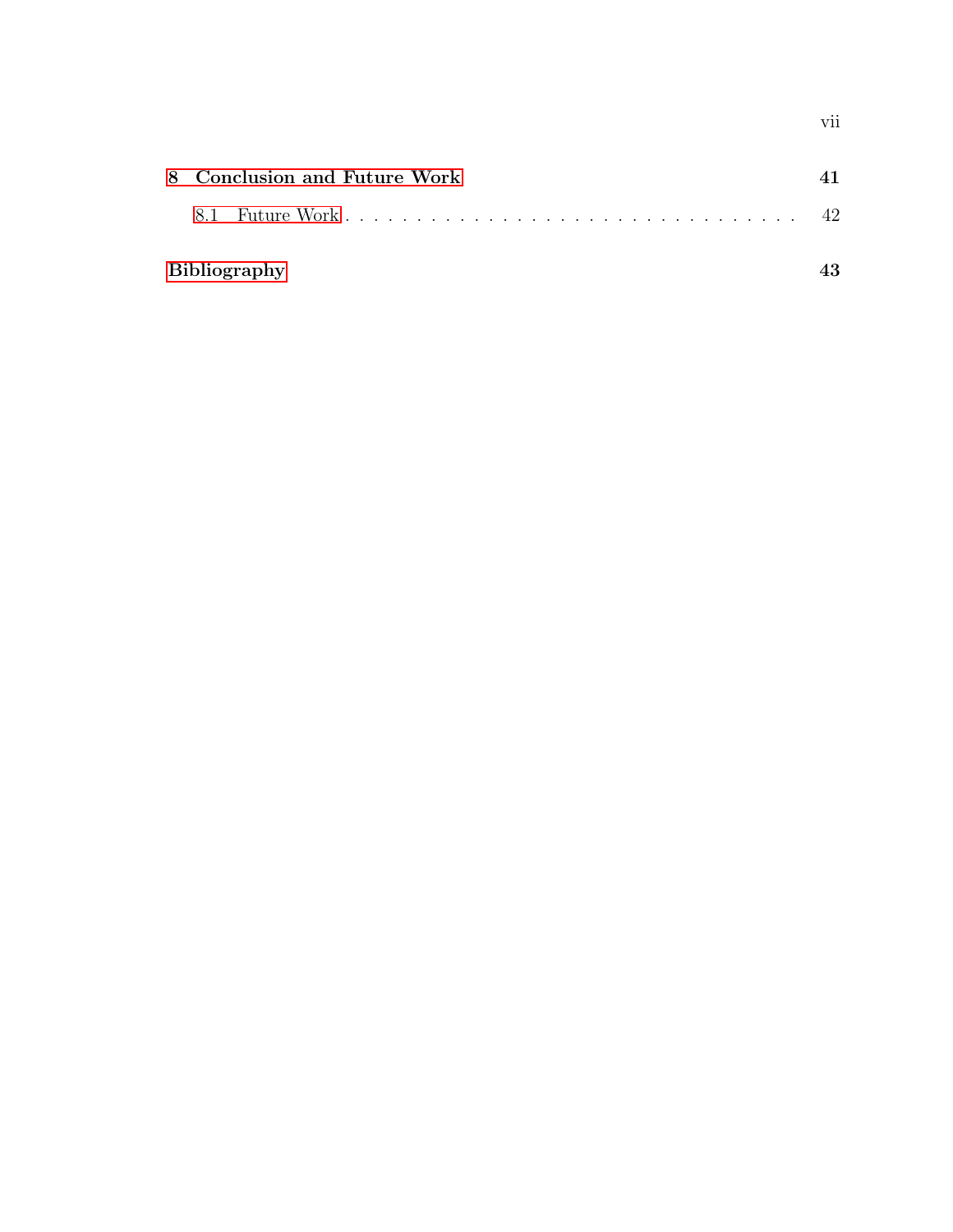# <span id="page-8-0"></span>List of Figures

| 1.1 |                                                                            |    |
|-----|----------------------------------------------------------------------------|----|
| 3.1 |                                                                            | 11 |
| 3.2 |                                                                            | 14 |
| 3.3 |                                                                            | 15 |
| 3.4 |                                                                            | 16 |
| 3.5 |                                                                            | 17 |
| 3.6 |                                                                            | 18 |
| 4.1 |                                                                            | 22 |
| 6.1 |                                                                            | 34 |
| 7.1 | F1 scores for Random Forest Classifier (RFC), Gradient Boost Classifier    |    |
|     | (GBC), K-Nearest Neighbors Classifier (KNN), Support Vector Machine        |    |
|     | Classifier (SVM), and Gaussian Naive Bayes Classifier (GNB). $\dots \dots$ | 38 |
| 7.2 | Accuracy vs Model plot for Confidence Interval                             | 39 |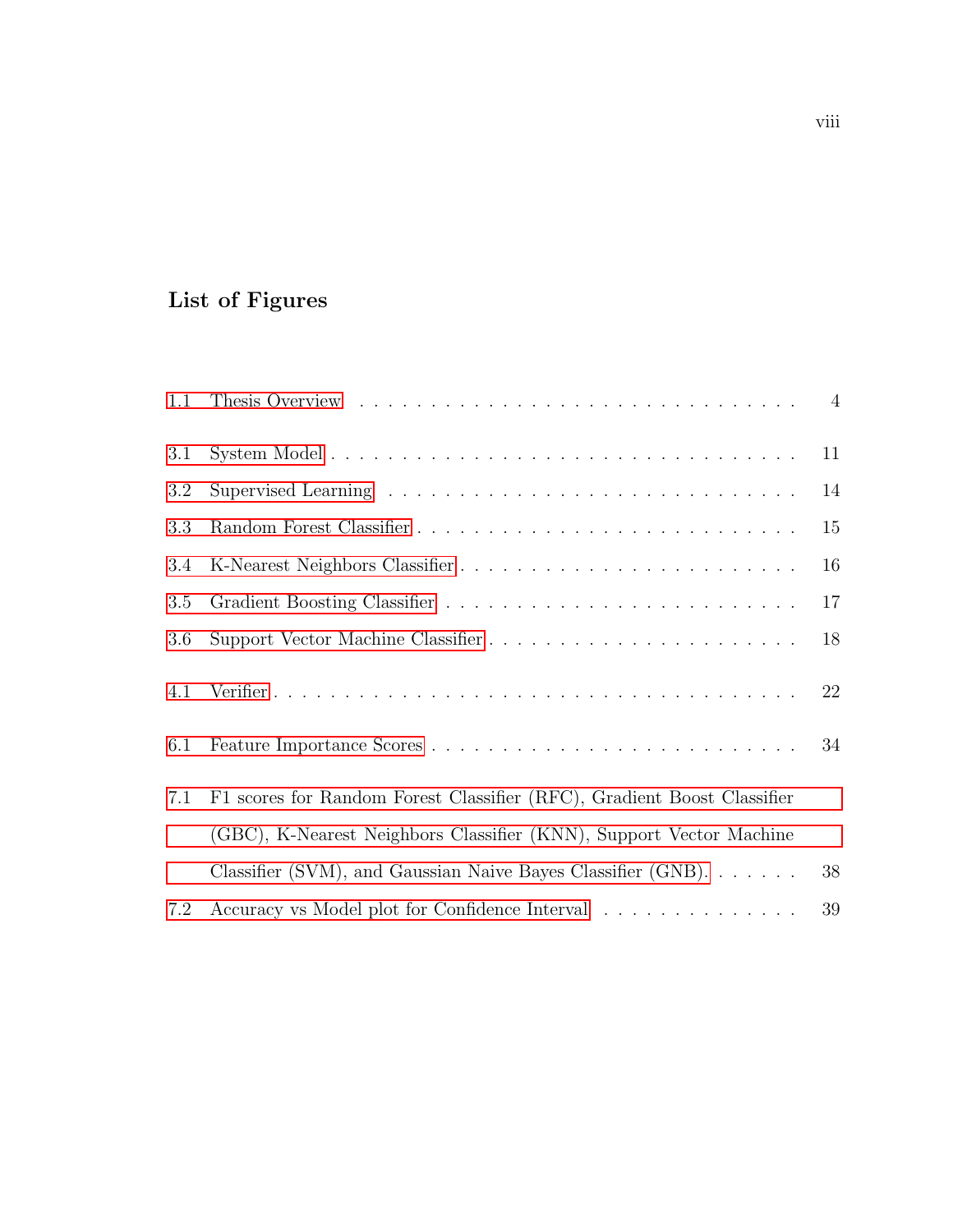## <span id="page-9-0"></span>List of Tables

| 6.2 Time required for training each model and the average time required to                                 |  |
|------------------------------------------------------------------------------------------------------------|--|
| classify one device. $\dots \dots \dots \dots \dots \dots \dots \dots \dots \dots \dots \dots \dots \dots$ |  |
| 7.1 Upper bound and lower bound of 95% Confidence Interval (CI) $\ldots$ . 40                              |  |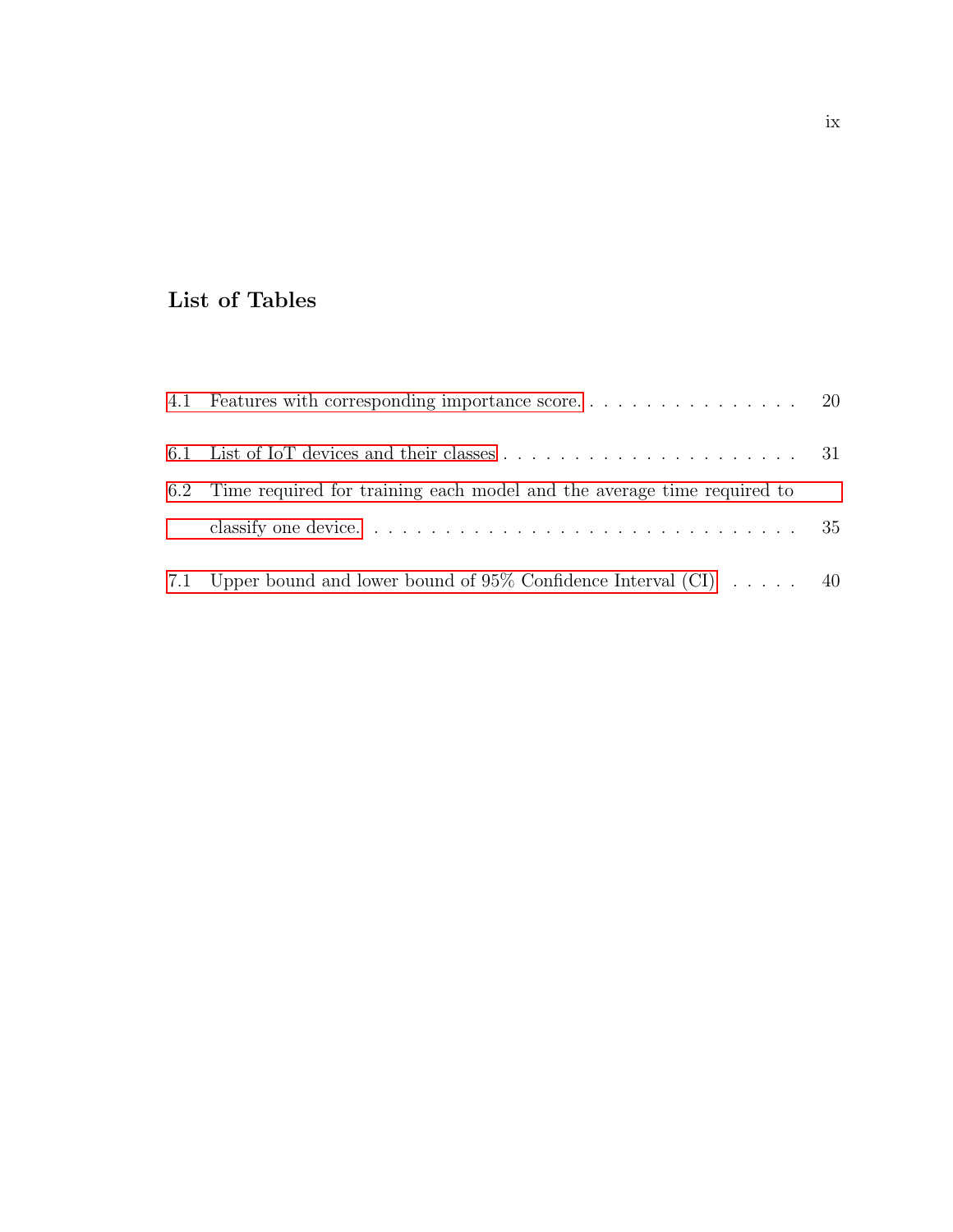## <span id="page-10-0"></span>Chapter 1

## Introduction

The Internet of Things (IoTs) stems from the idea of interconnecting most contemporary devices in the network. Many of these devices are wirelessly connected to facilitate the deployment process. Recently, there has been an explosion of embedding wireless capabilities in several devices, which is expected to reach 42 billion devices worldwide by 2025 [\[17\]](#page-54-0). Network connected devices include devices such as internet-enabled appliances, medical devices, smart locks, wearables, home monitoring sensors, cameras, industrial sensors and actuators, and many more [\[3,](#page-52-1) [19,](#page-54-1) [13\]](#page-53-0). These devices collect a large amount of sensitive information about the user's whereabouts, health, behavior, and environment [\[13\]](#page-53-0). They are also responsible to perform tasks that are safety-critical, such as safe flying of UAVs, automatically regulating one's heart rate and delivering drugs, controlling entry to one's residence, controlling gas and electric appliances, etc. [\[13\]](#page-53-0). For example, a smart garage door provides access to the house premises, a remotely programmed pacemaker controls the electrical pulses applied to the heart [\[42,](#page-57-0) [13\]](#page-53-0), and a smart insulin pumps continuously monitor and adjust insulin delivered to diabetic patients [\[18,](#page-54-2) [13\]](#page-53-0).

The security of these devices is prone to two significant vulnerabilities; first, the insecurities and vulnerabilities in the firmware and second, the secrets utilized to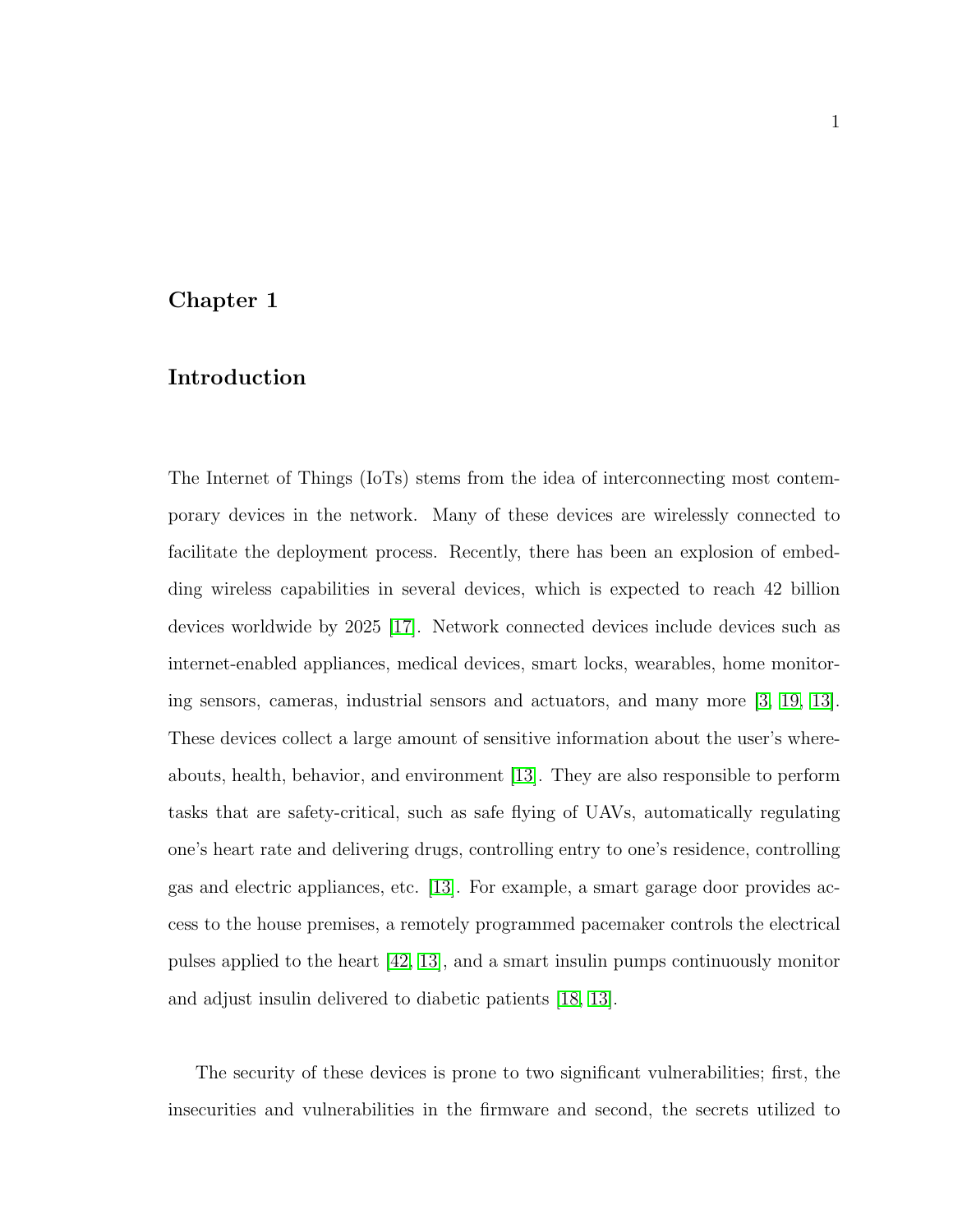bootstrap security are prone to compromise. The Common Vulnerabilities and Exposures (CVE) database of vulnerabilities alone consists of over 900 records related to the keyword "IoT" depicting the vulnerabilities of firmware [\[10\]](#page-53-1). Furthermore, the compromised secrets can be utilized by an unauthorized party to inject/modify sensitive data [\[5,](#page-52-2) [38,](#page-57-1) [8,](#page-53-2) [15,](#page-54-3) [11\]](#page-53-3). Therefore, both vulnerabilities compromise the security of the whole network. One of the available ways to address this issue is to use a policy-based access control to prevent insecure devices from taking control of the home network [\[23\]](#page-55-0). However, the state-of-the-art requires manual configuration of the policies and is not capable of automatically distinguishing device capabilities to enforce the policy.

## <span id="page-11-0"></span>1.1 Motivation

Previous work includes several attempts to improve the authentication process of an IoT device with a network. Different approaches include authentication based on the proximity of the IoT device, while others provide methods of authentication through machine learning by predicting if a device is IoT or not IoT, or by predicting the class of an IoT device such as cameras, hubs, electronics. However, none of the previous state-of-the-art solutions such as proximity-based solutions provide an extensive protocol or methods that are completely independent of any interaction by the user after the initial authentication or machine learning-based solutions where the protocol is independent of vulnerable network characteristics such as the MAC address and a protocol that identifies the type of IoT device with high accuracy and provides a complete and efficient solution that can be used in the real-world.

To advance the previous work done to improve the authentication of an IoT device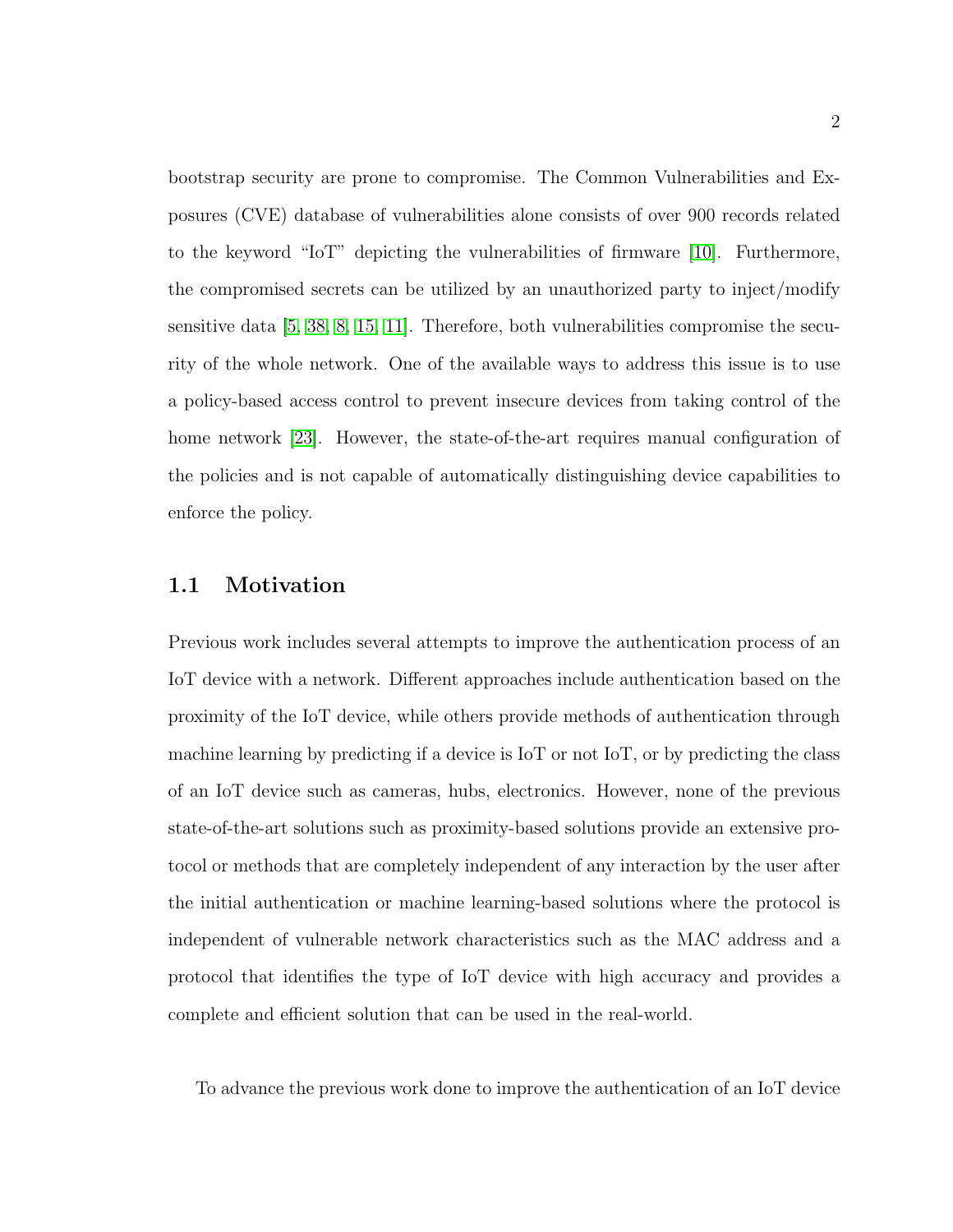in a network, the goal of this thesis is to propose a protocol that introduces the following key-important features that have not yet been addressed in any of the previous state-of-the-art solutions;

- The scenario of credential compromise has not been addressed in previous work. The effect of the compromise can be reduced by minimizing the user interaction after initial password authentication of the IoT device with the access point. One way to achieve this is to automate the IoT authentication process through the use of machine learning.
- Several existing machine learning models do not classify the type of IoT device; therefore, the machine learning models should be able not only to classify a device as IoT or not IoT, but also to classify the type of IoT device that attempts to authenticate with the network with high accuracy.
- If the primary machine learning model cannot classify a device with high accuracy, the protocol should take further steps to provide a classification using backup machine learning methods.
- The proposed protocol should consume the least amount of time and memory for each authentication instance and should not depend on the vulnerable characteristics of the device or the network, such as MAC addresses, which can easily be spoofed.

## <span id="page-12-0"></span>1.2 Contribution

The proposed technique utilizes cross-layer data including network, data link, transport, and application to perform the device type level classification. The intuition is to fingerprint the IoT device behavior and prevent them from having advanced access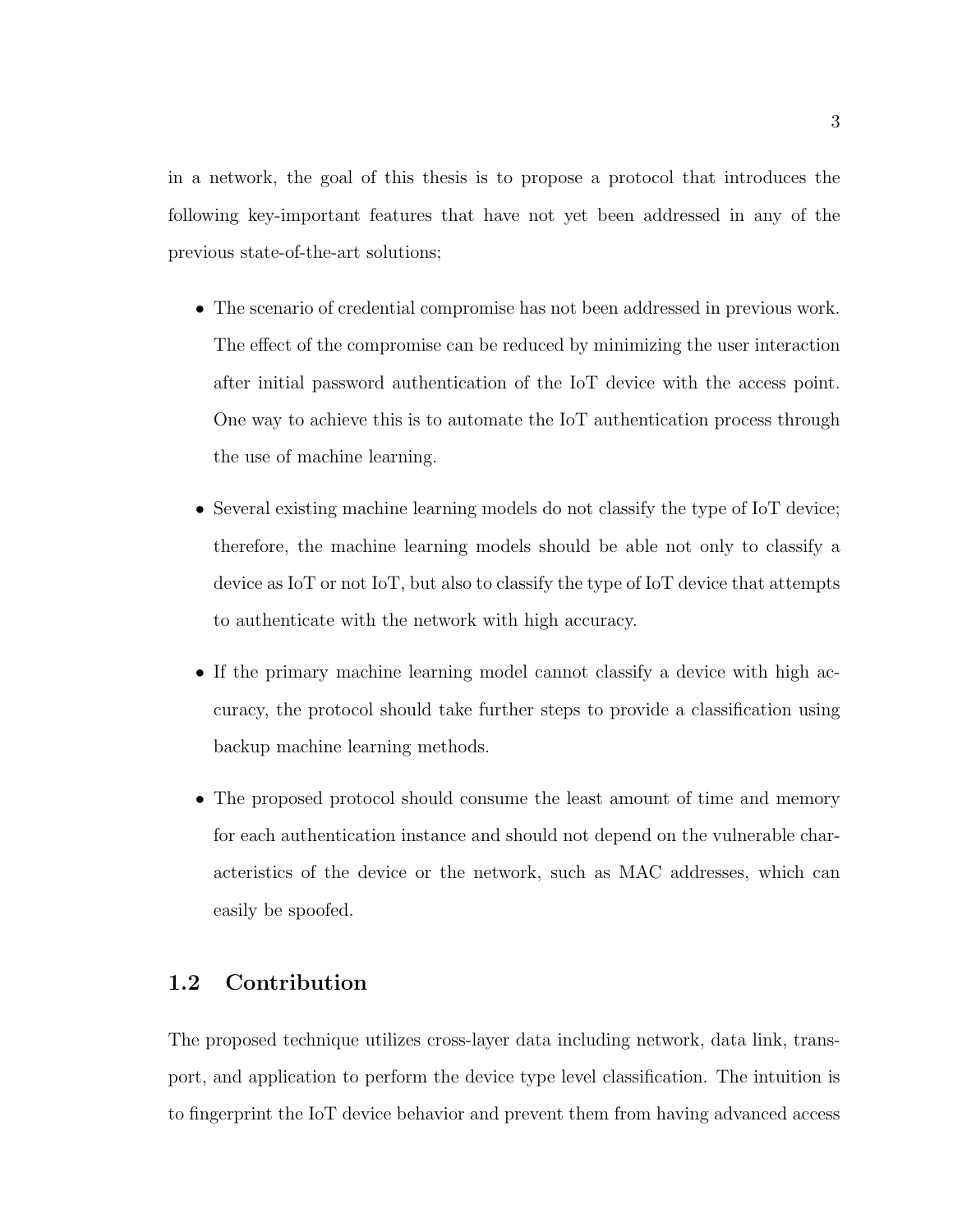available to non IoT devices such as computers and smartphones. However, this still leaves vulnerable IoT devices as the weak link to the network. Such as in a home network, it would not prevent monitoring IoT devices such as a camera to perform actuation such as opening a garage door. The deployed policy will give the same level of capabilities to all IoT devices.

<span id="page-13-0"></span>

Figure 1.1: Thesis Overview

In this thesis, we address the case where a vulnerable IoT device can be compromised by an adversary, where it can be manipulated to 1. capture network traffic, 2. poison the network by uploading malicious packets and, 3. actuate a device to perform activities of some other type of device, such as allowing a smart camera to operate as a garage door opener, as shown in Fig. [1.1](#page-13-0) showing the overview of the setup.

Thus, to tackle this problem, we propose using the existing deployment of the device type policy [\[23\]](#page-55-0) with an ML-based device type classification to limit network access according to device capabilities. In contrast to existing work, we propose a novel technique to perform device-type classification and re- and continuous authen-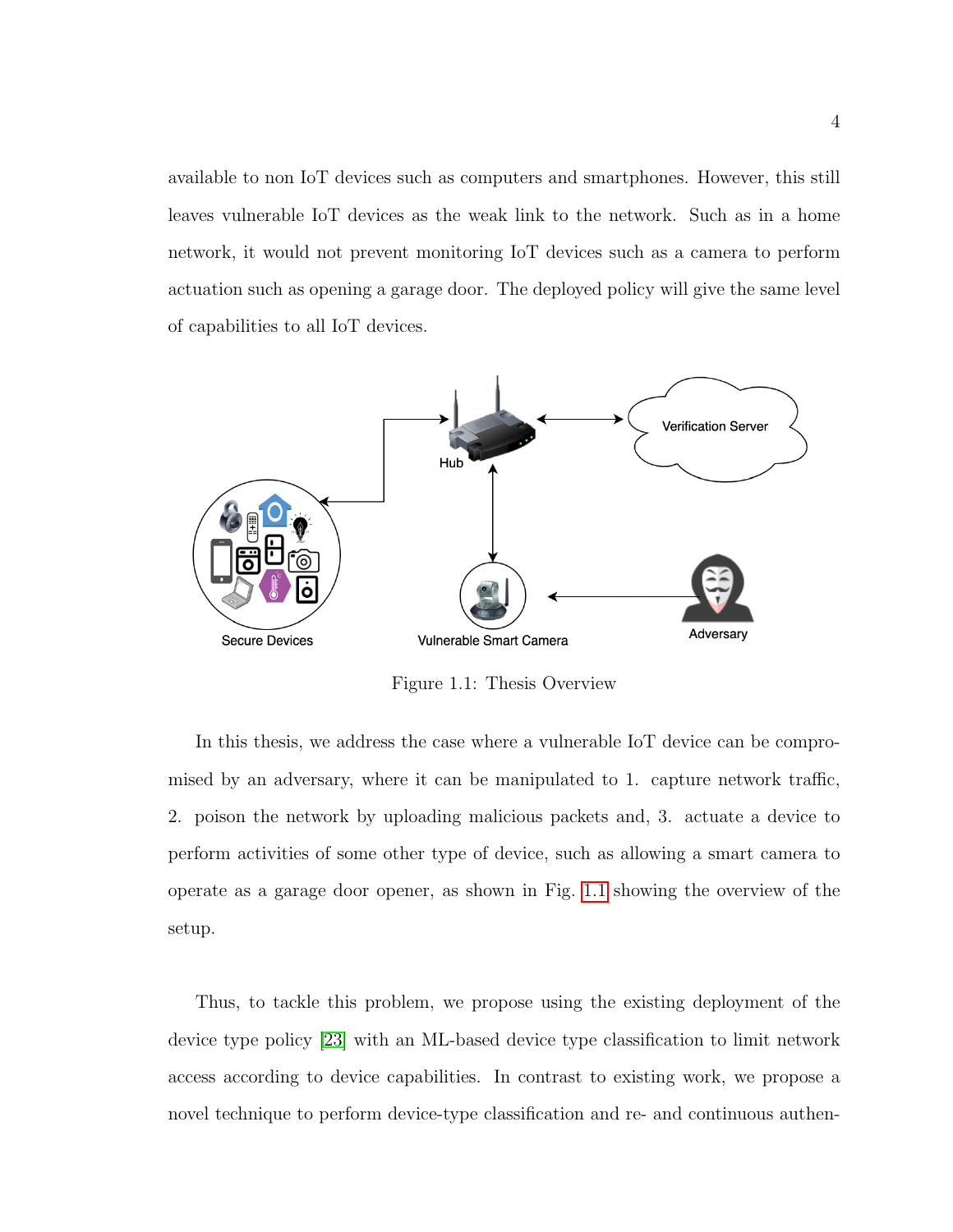tication of the devices accordingly. RADTEC - Re- and continuous Authentication based on Device TypE Classification utilizes cross-layer data (network, data link, transport, and application) to perform classification into six categories: Home Assistant, Smart Camera, Smart Electrical and Lighting, Smart Sensor, and Non-IoT devices. The re- and continuous authentication is based on the credentials presented by a device match the device type in the database. This prevents any adversary from compromising the preloaded secret of a monitoring device and from being able to actuate devices on the network. The main contribution of our work is as follows:

- We present a device type-based re- and continuous authentication protocol. The protocol is capable of preventing any adversary with a compromised secret from imitating more advanced devices.
- We perform extensive theoretical security analysis to prove the security of the proposed technique against an advanced adversary capable of compromising weak IoT devices.
- We perform extensive experimentation by utilizing the available data [\[37\]](#page-56-0) for our ML-based device type classification technique to show the performance of various classifiers based on algorithms including Random Forest [\[32\]](#page-56-1), K-Nearest Neighbors [\[30\]](#page-56-2), Support Vector Machine [\[33\]](#page-56-3), Gradient Boosting [\[29\]](#page-55-1), and Gaussian Naive Bayes [\[31\]](#page-56-4). We also show that the Random Forest Classifier [\[32\]](#page-56-1) is the most efficient in performing accurate classifications.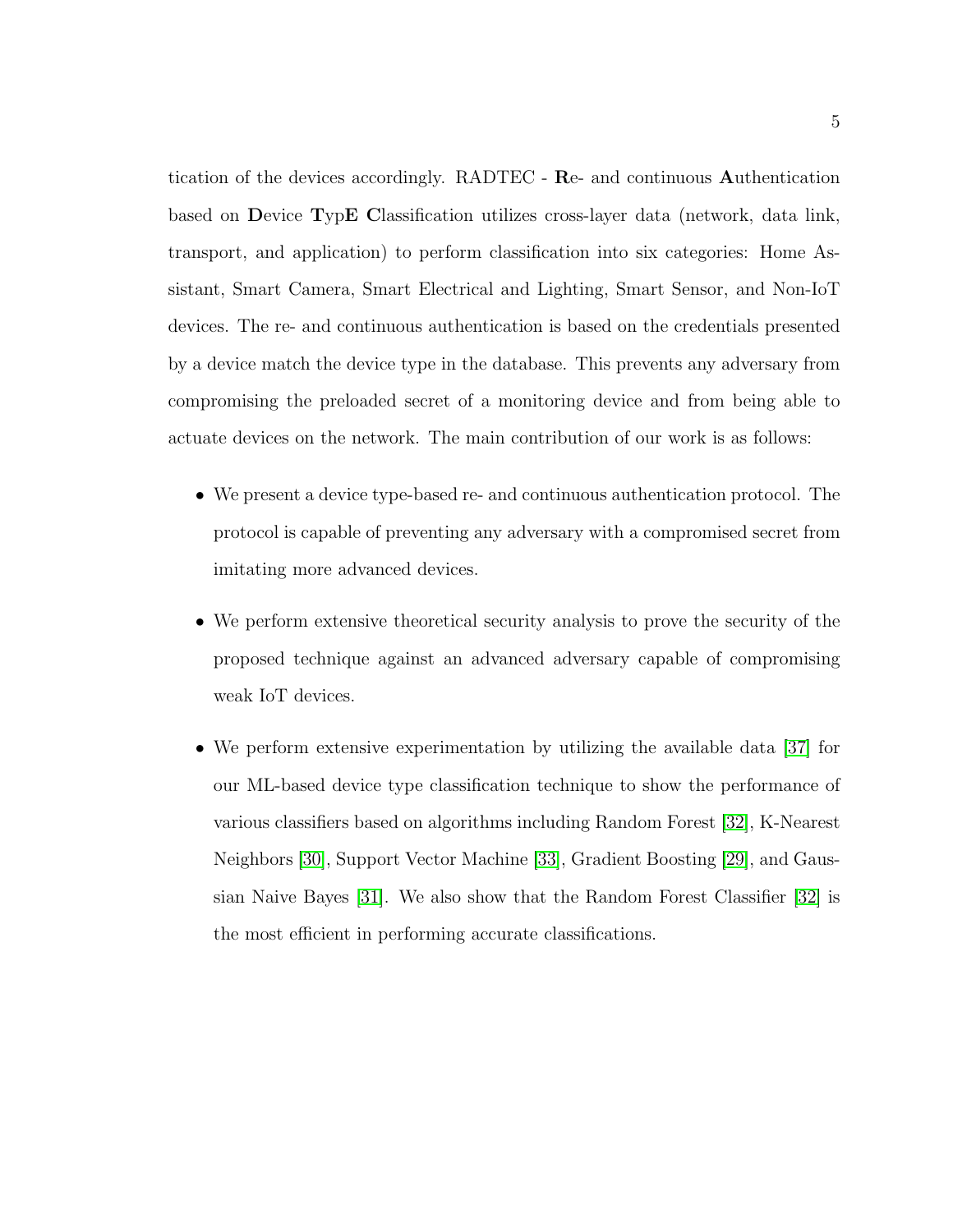## <span id="page-15-0"></span>Chapter 2

## Background and Related Work

The problem of developing a strict authentication protocol for IoT devices has recently been tackled, where some researchers have proposed machine learning-based techniques to differentiate several types of IoT devices from non-IoT devices, while others have proposed proximity-based solutions. In this section, we discuss the work done by several researchers in the related area. We then describe the outcomes and limitations of their work.

## <span id="page-15-1"></span>2.1 Machine Learning Based Authentication

In recent work, the authors have provided a system capable of automatically identifying the type of IoT device through the use of machine learning (ML) and limiting the communication of vulnerable devices to minimize damage inflicted on the network [\[24\]](#page-55-2). However, the protocol relies on MAC addresses to identify a new device trying to authenticate with the network, which can be spoofed. Furthermore, the work does not consider the case where a previously authenticated device is compromised or a re-authentication process for every time the device is reintroduced into the network. Bremler *et al.* focus on distinguishing between IoT a Non-IoT (NoT) devices through the use of ML classifiers to assign relevant security policies to the device [\[7\]](#page-53-4).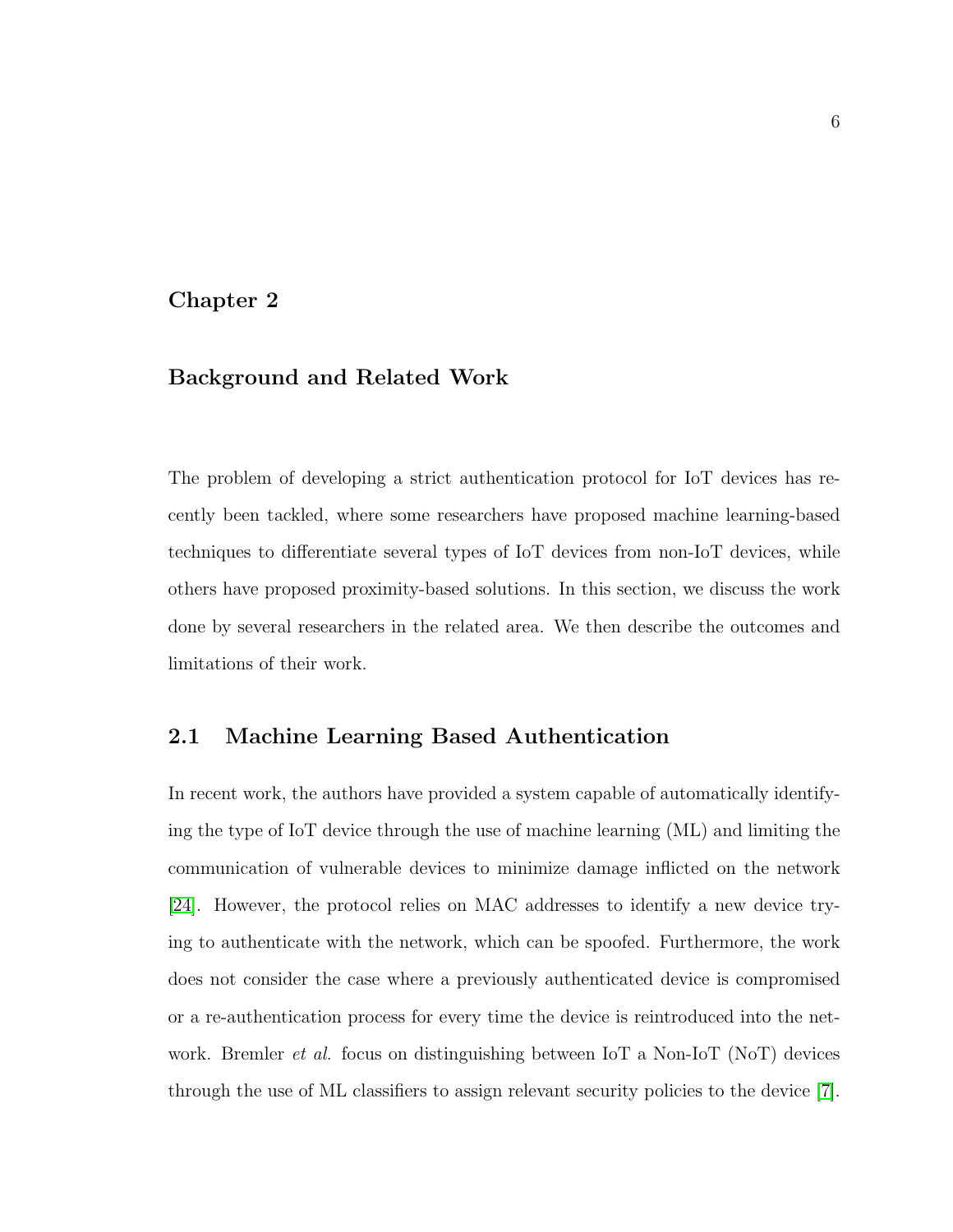However, among several drawbacks, the biggest limitation is demonstrated by their classification technique since their classification model is only capable of classifying a device as IoT or not-IoT. Not addressing this issue would allow the adversary to compromise a vulnerable device to actuate activities that should only be performed by a different kind of device, for example, using a vulnerable smart camera to open a lock or a garage door. In another work, the authors aim to automatically detect suspicious IoT devices in a network through the Random Forest classifier and white list devices that are classified as trustworthy [\[22\]](#page-54-4). The drawback of this approach is that if a vulnerable device that has already been whitelisted is compromised by an adversary, it would give the adversary unrestricted access to the network, since the network is not capable of identifying the change in device behavior. In other work, the authors propose IoT security solutions based on ML techniques, including reinforcement learning, unsupervised learning, and supervised learning to improve IoT systems spoofing resistance and detection and to authenticate a device to protect data privacy [\[41\]](#page-57-2). Their work attempts to detect an attack through several machine learning techniques; however, each attack is identified through a different machine learning model, which can end up utilizing a large number of resources such as memory and time. Furthermore, in our opinion, if the models are trained to detect an attack by observing a certain pattern, the attack in real-life might differ from what the models are trained to identify which could potentially leave attacks undetected.

A survey related to ML-based classification techniques to detect and identify legitimate and rogue IoT devices to provide security where conventional approaches that use cryptographic protocols cannot be applied [\[21\]](#page-54-5). However, the paper demonstrates limitations as it does not present a complete and formal authentication protocol that can incorporate the ML techniques presented in order to protect the network from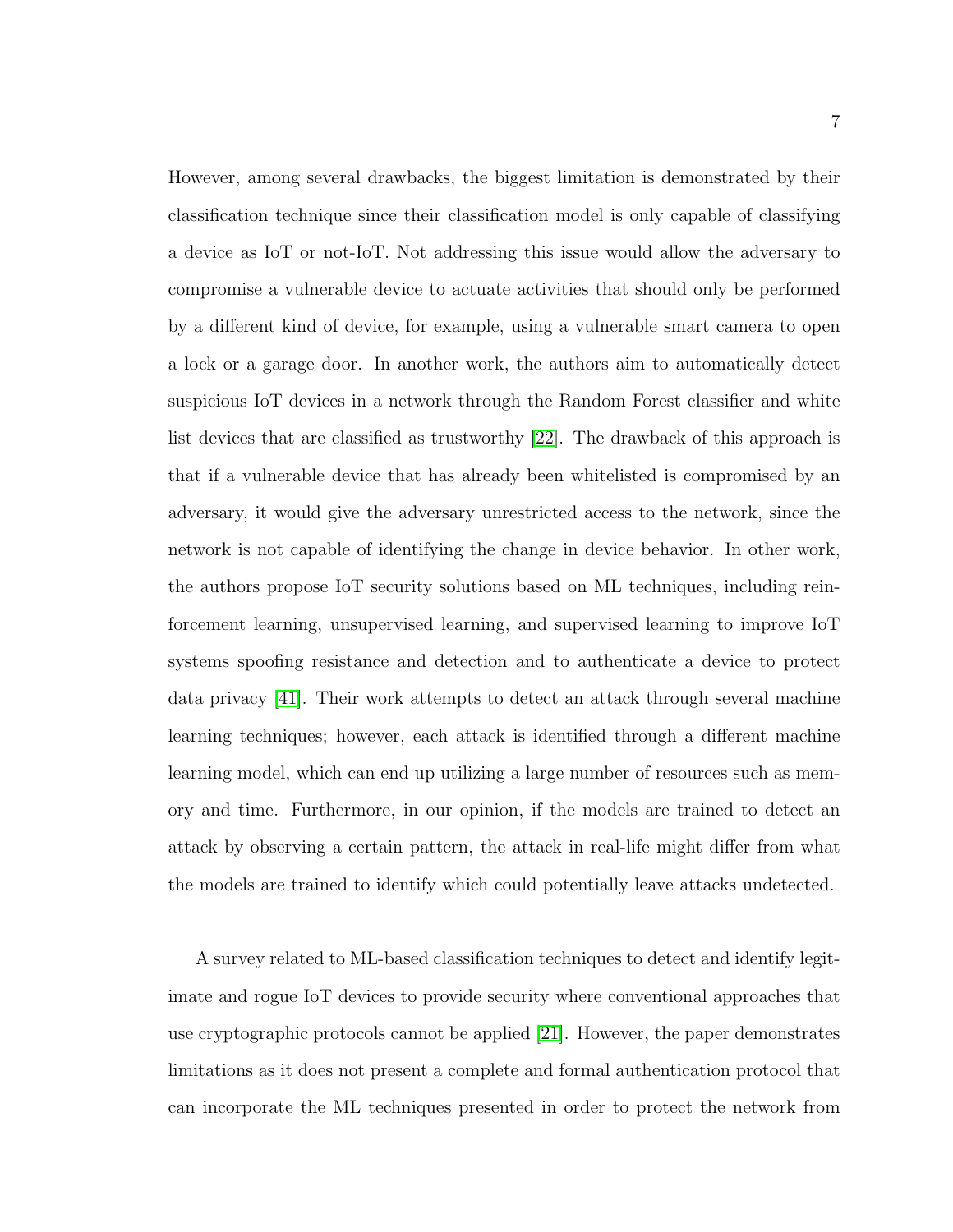certain attacks in real life. An in-depth survey of different machine learning techniques that can be used in the field of IoT to intelligently monitor the security of IoT devices to implement certain security measures such as authentication, network and application security, access control, and encryption is presented in [\[4\]](#page-52-3). The work focuses mainly on detecting attacks by monitoring the behavior of the IoT device; however, it does not extend machine learning classification techniques to differentiate between several types of IoT devices.

Finally, for our work, we utilize the data collected by [\[37\]](#page-56-0). The authors of the data present an IoT device type classification method that uses multiple classifiers trained on different types of quantifiable and textual data such as DNS query content, port numbers, cipher suite, etc. Finally, they present a combined classifier with an accuracy over 99%. However, even though they provide a highly accurate model for classifying the different types of IoT devices, they do not provide a formal authentication protocol that can utilize the proposed classification techniques. Furthermore, we believe that our approach is more efficient, as it relies only on quantifiable data to provide a classification.

## <span id="page-17-0"></span>2.2 Proximity Based Related Work

The state-of-the-art proximity-based solution proposed in [\[44\]](#page-57-3) is based on several physical activities performed by a user, such as moving a smartphone towards and away from an IoT device and rotating the smartphone to authenticate an IoT device. The work provides a notable contribution in the field of IoT device authentication; however, it requires a significant amount of work to be performed by the user. Furthermore, the authors only address initial authentication and do not discuss the measures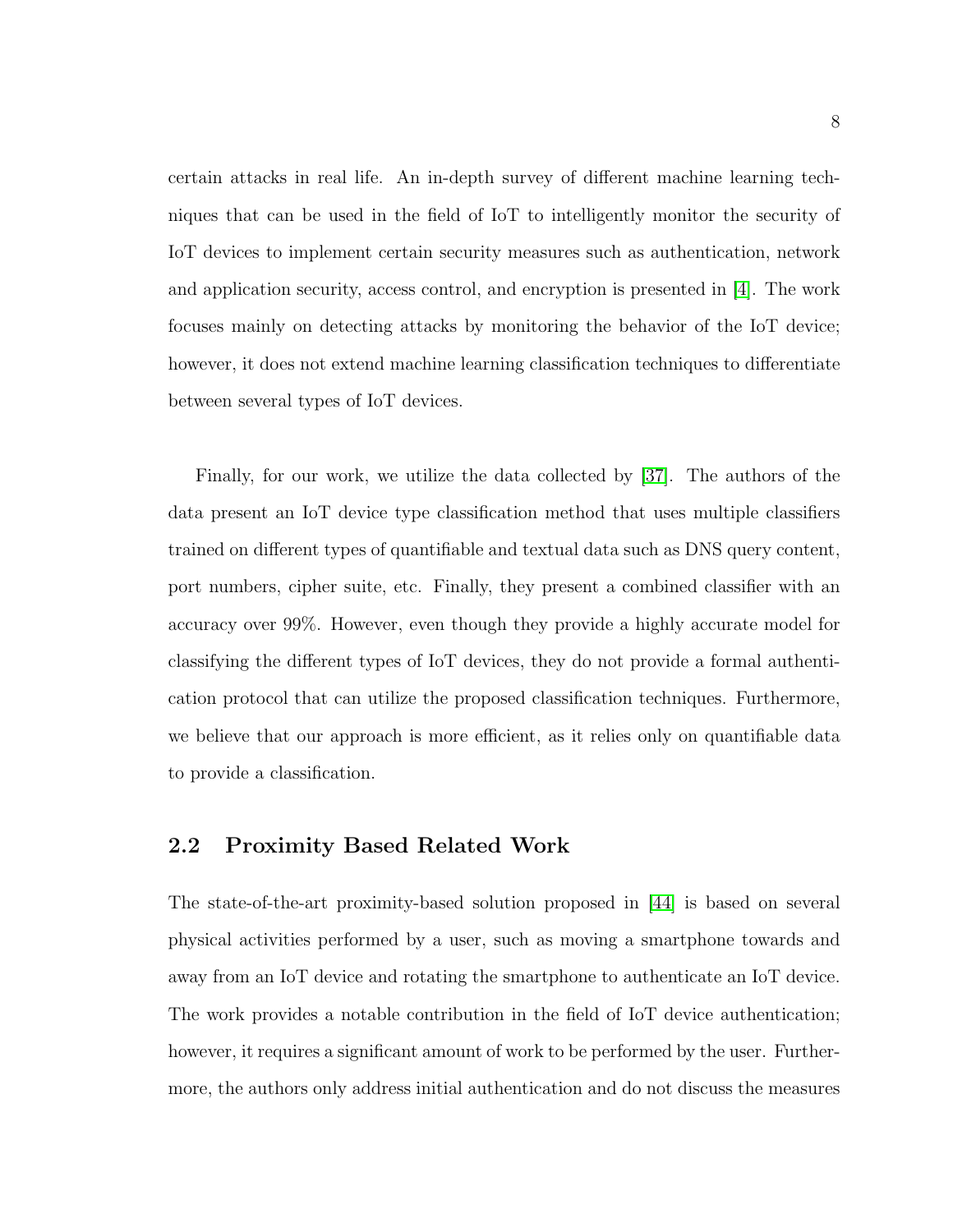that must be taken if an already authenticated vulnerable device is compromised.

In other work, the authors propose a proximity-based user authentication solution for voice-powered IoT devices [\[14\]](#page-53-5). The work presents a voice-based distance estimation technique to authenticate IoT devices using technologies such as Bluetooth, speakers, and microphone. However, the biggest constraint for the proposed method is that it is only applicable to voice-powered IoT devices. Shafagh and Hithnawi propose another proximity-based solution for IoT device authentication by solely utilizing the wireless communication interface [\[35\]](#page-56-5). Their method attempts to differentiate a legitimate request for authentication from an illegitimate one by the use of ambient radio signals that estimates the proximity of an IoT device. However, their solution presents limitations, since it does not account for a device in close proximity being compromised due to its security vulnerabilities, which could lead an adversary to perform attacks such as actuation, poisoning the network, and capturing network traffic. The techniques used for device identification in [\[25\]](#page-55-3) only identify if a device has been compromised and do not provide a formal authentication protocol that can utilize the proposed solution to authenticate an IoT device before establishing a connection with the network. Finally, in other work, the authors propose a device identification based on fingerprint recognition of the wireless device chipset [\[27\]](#page-55-4). However, their solution is not capable of identify a compromised legitimate device.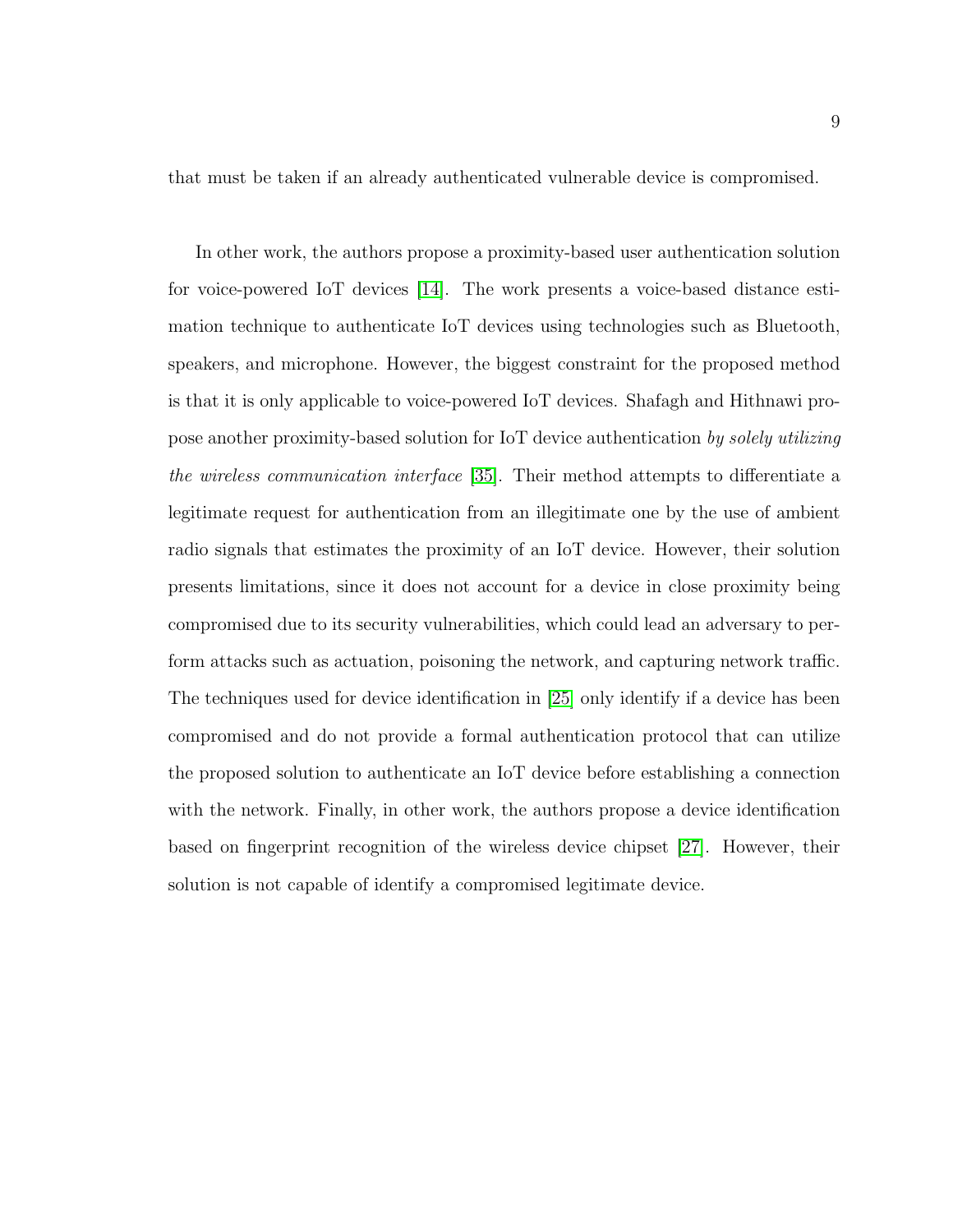## <span id="page-19-0"></span>Chapter 3

## Models and Preliminaries

In this chapter, we first present the system model, which consists of three main components: legitimate devices, a hub, and a verification server. Next, we discuss the adversary model, which discusses several possible ways that an adversary can exploit a vulnerable device to: 1. capture network traffic, 2. poison the network by injecting malicious packets, and 3. actuate a device to perform activities of some other type of device. Furthermore, we present the security requirements of the RADTEC protocol to authenticate devices based on device-type classification, and finally, we give a brief overview of the machine learning techniques and algorithms we employ in this thesis.

## <span id="page-19-1"></span>3.1 System Model

The system model identified for this work is similar to a network containing IoT devices. The main components of the system are shown in Fig. [3.1,](#page-20-0) which are:

Legitimate devices  $(D)$ : Legitimate devices have already established trust with the network using any existing technique [\[40,](#page-57-4) [39,](#page-57-5) [12\]](#page-53-6). There is no limitation to the security requirement and capabilities of the devices.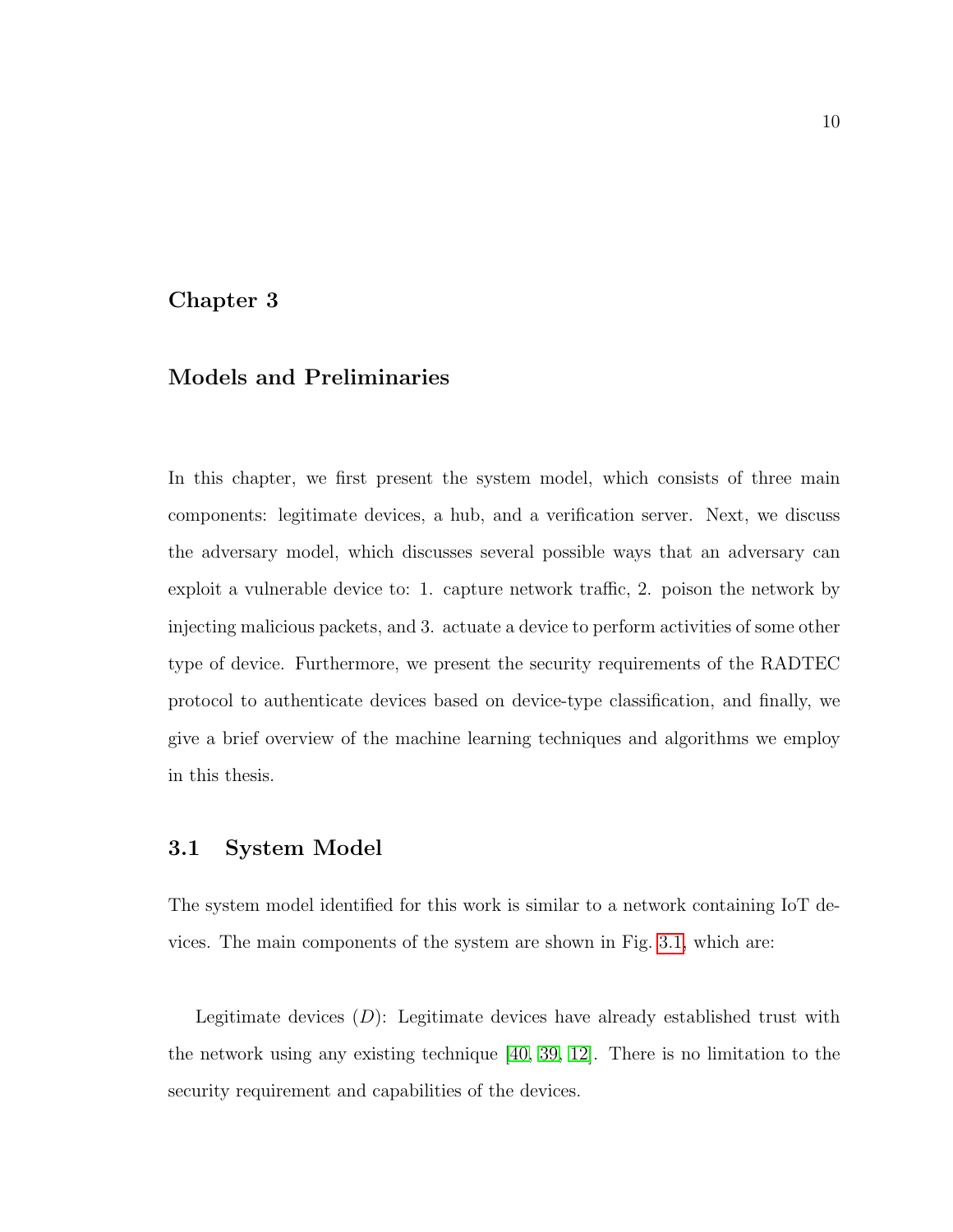<span id="page-20-0"></span>

Figure 3.1: System Model

Hub  $(A)$ : The hub is responsible for serving legitimate devices. The hub also performs initial trust establishment and verification of existing credentials. The hub provides the connection between the devices and the Internet and is able to see the headers of various layers.

Verification Server  $(V)$ : The verification server is responsible for performing device type classifications based on the traffic pattern. The verification server is accessed by the hub as a cloud service. The hub collects the traffic pattern and transmits it to the verification server to receive the classification. A and V are assumed to have a trusted communication channel. This channel can be realized using any contemporary cryptographic technique so that an authenticated encryption  $A E K(\cdot)$  can be implemented [\[6\]](#page-52-4).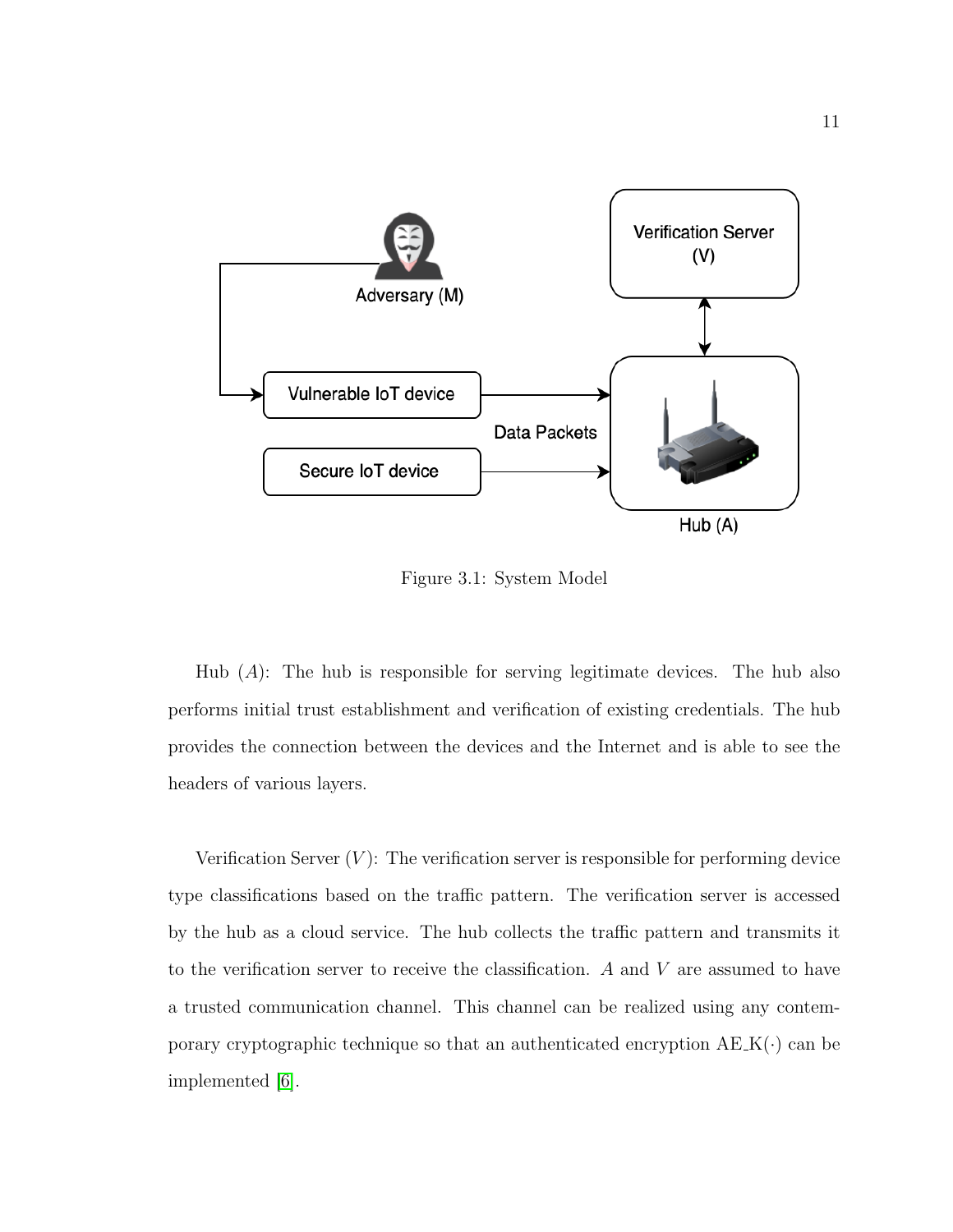## <span id="page-21-0"></span>3.2 Adversary Model

The adversary  $(M)$  is capable of compromising any of the legitimate devices by any method such as but not limited to exploiting the firmware vulnerabilities, or database compromise of pre-shared secrets [\[20,](#page-54-6) [26\]](#page-55-5). The adversary can utilize compromised knowledge to hijack a vulnerable device in the network as an attempt to,

- Poison the network by injecting malicious packets,
- Capture network traffic to extract sensitive data,
- Actuate a device to perform activities of some other type of device.

We assume that the adversary has no prior knowledge of the traffic pattern of any compromised legitimate device. This is a reasonable assumption because the adversary, when learning the compromised secrets, does not have access to the legitimate device to capture and perform traffic pattern analysis.

## <span id="page-21-1"></span>3.3 Security Requirement

The security requirement of RADTEC is to authenticate devices based on the classification of the device type. The hub is responsible for the verification of the credentials and for the comparison of claimed and observed device types based on the traffic pattern. The hub and the verification server can be assumed to be a single entity as a secured gateway. The secured gateway performs: 1) initial trust establishment, 2) policy-based network access, and 3) re- and continuous and authentication of devices.

The first can be achieved using any of the existing methods [\[40,](#page-57-4) [39,](#page-57-5) [12\]](#page-53-6). The assumption here is that, after the initial user-initiated trust establishment, each device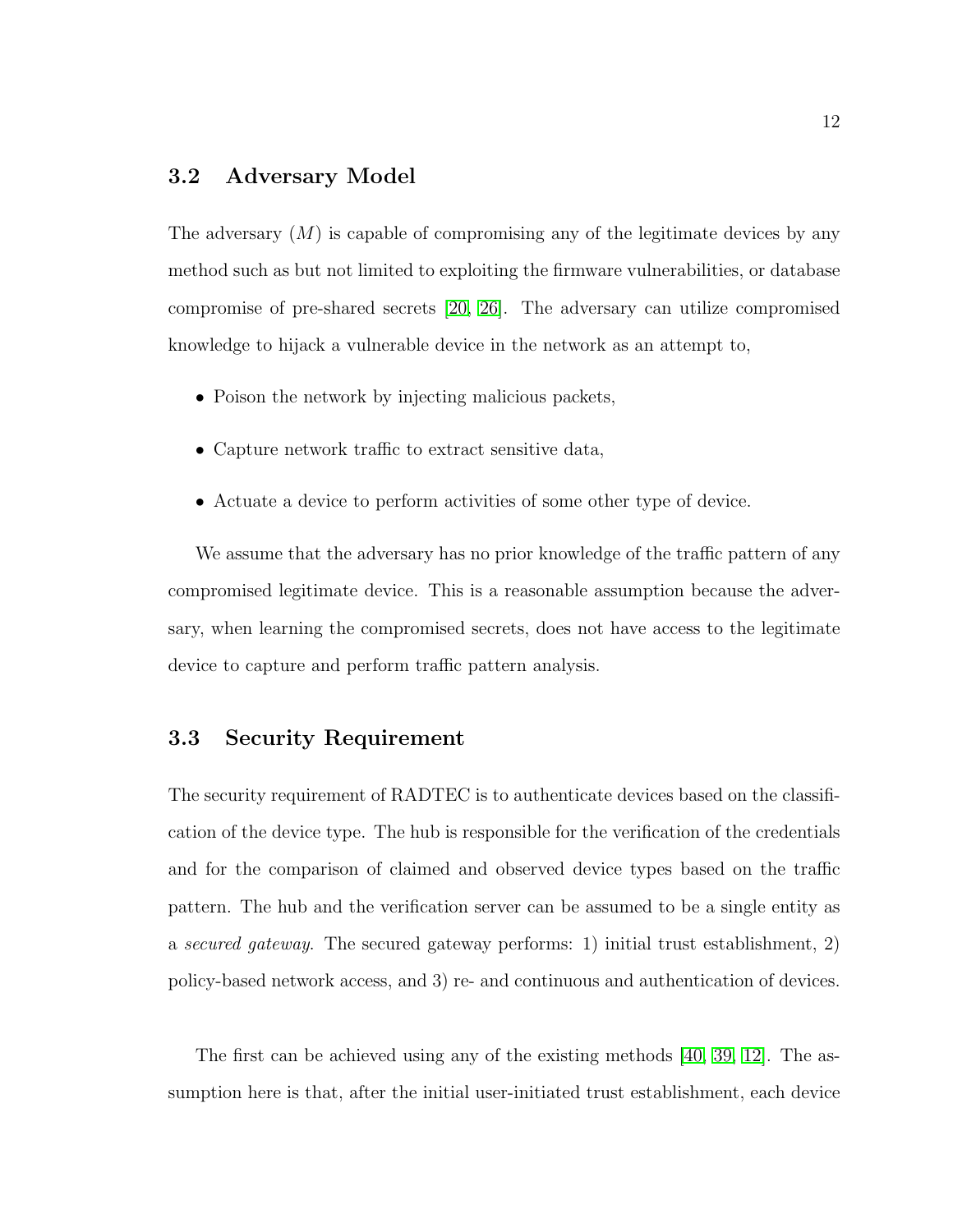is assigned independent credentials. This is already present in existing technologies such as WiFi Protected Setup (WPS), where device-specific Pre-Shared Keys (PSK) are assigned for WPA2 or WPA 3 [\[39\]](#page-57-5). These keys can be utilized for any subsequent authentication or to build future security properties of integrity verification or confidentiality.

For the second, the network can implement levels of network access based on known vulnerabilities of a device type [\[24\]](#page-55-2). To implement these policies on a microlevel, we developed a classification technique that can distinguish between various types of IoT devices. The known vulnerabilities of these device types can be extracted from a vulnerability database such as the Common Vulnerabilities and Exposures (CVE) [\[10\]](#page-53-1) and utilized to tailor the policies.

Finally, the intuition behind the third is to provide an additional modality during the re- and continuous authentication phase. In addition to the credentials, the behavior of the device should match previously known behavior. The secured gateway saves the traffic fingerprints with the credentials and utilizes them as parameters for during re-authentication. Therefore, an adversarial device now not only has to compromise credentials, but also mimics the known traffic pattern of the compromised device to authenticate with the network.

## <span id="page-22-0"></span>3.4 Preliminaries - Machine Learning Models

In this section, we describe supervised learning and five different types of supervised machine learning algorithms used to classify the type of IoT device in the network. These algorithms include the Random Forest Classifier, K-Nearest Neighbors, Sup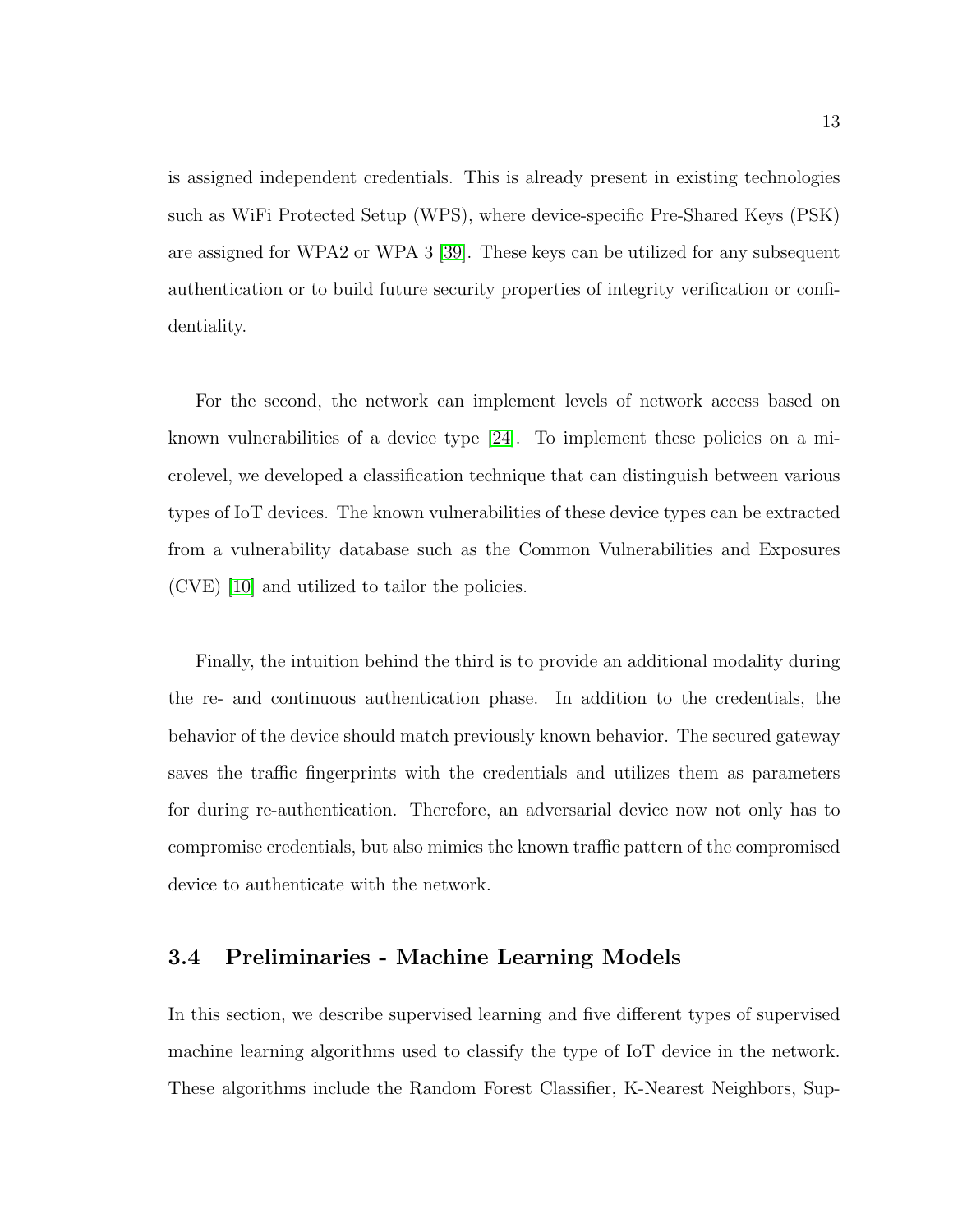port Vector Machine Classifier, Gradient Boost Classifier, and Naive Bayes Classifier.

#### <span id="page-23-0"></span>3.4.1 Supervised Learning (SL)

Supervised Learning is a sub-category of machine learning where the learning of an algorithm is supervised. This essentially means that the algorithm is taught by using examples. As shown in Fig[.3.2,](#page-23-2) the data collected is first labeled into its respective categories by a supervisor. This data is then pre-processed and split into train and test datasets. The algorithm uses training data that consist of labeled input data for training, where it searches for patterns and then correlates each data point with its respective label. Then, for prediction, the unsupervised machine learning algorithms take the unseen test data and attempt to make a determination of its label by using patterns learned during the training process.

<span id="page-23-2"></span>

Figure 3.2: Supervised Learning

#### <span id="page-23-1"></span>3.4.2 Random Forest Classifier

The Random Forest Classifier is based on a decision tree like structure at its core, and it can be categorized as an ensemble-based learning method used for making classifications. The algorithm is called ensemble-based because it makes a prediction using an ensemble of large amounts of different and completely uncorrelated decision trees. The final result is based on the predictions made by each individual decision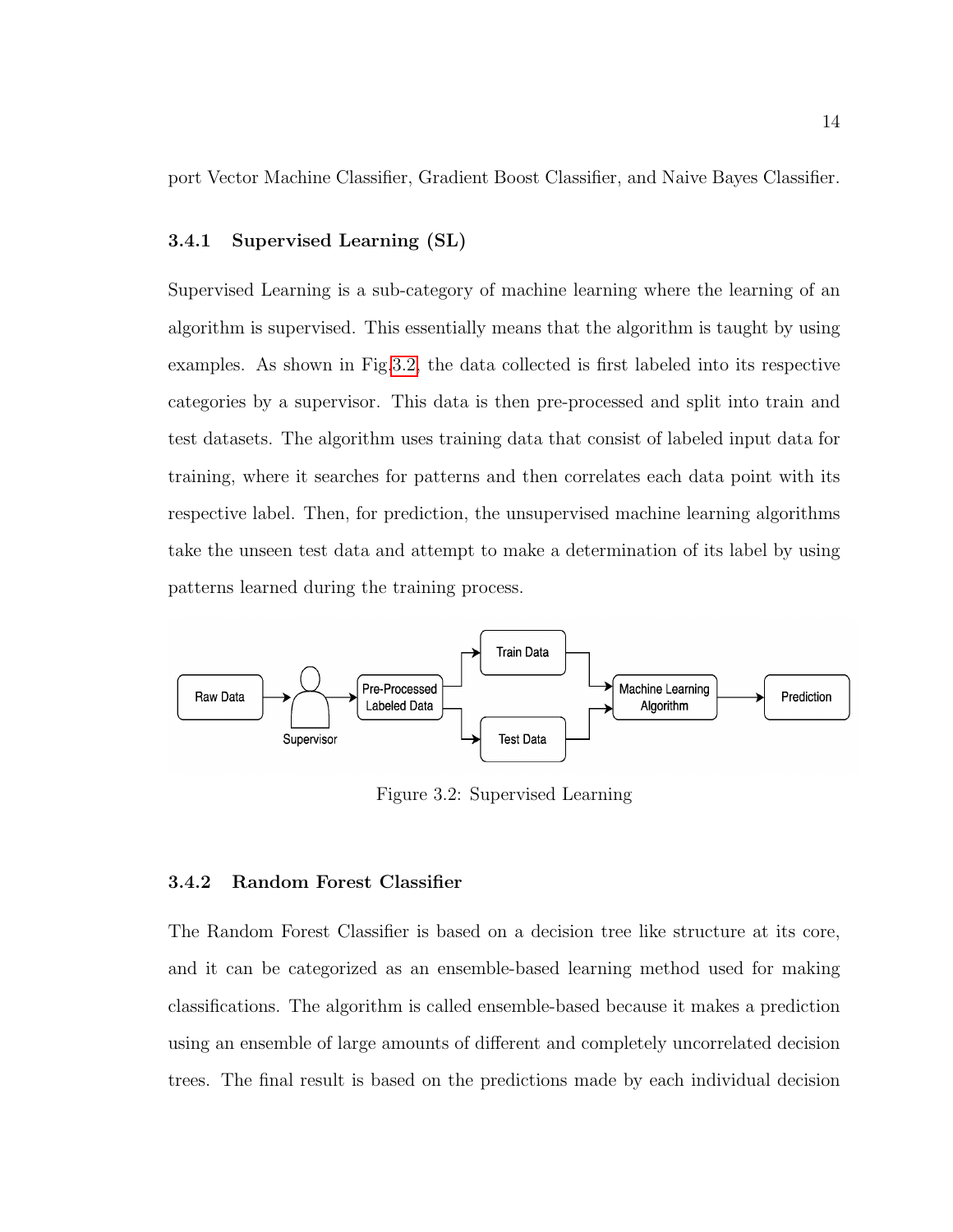tree where the class with the majority of votes is the models final prediction.

<span id="page-24-1"></span>

Figure 3.3: Random Forest Classifier

#### <span id="page-24-0"></span>3.4.3 K-Nearest Neighbors Classifier

The K-Nearest Neighbor (KNN) classifier is a supervised machine learning algorithm, mostly used for solving classification problems. The algorithm works by estimating the test data point in a group, based on its nearest "K" number of neighbors. Furthermore, the algorithm does not require any training; instead, it stores the training dataset and considers the training data points as neighbors of each test data point during the classification process. For example, if K=5, the algorithm will look at the five nearest neighbors (from the training data set) of the test data point, and if three out of five neighbors belong to class A and two out of five belong to class B, the final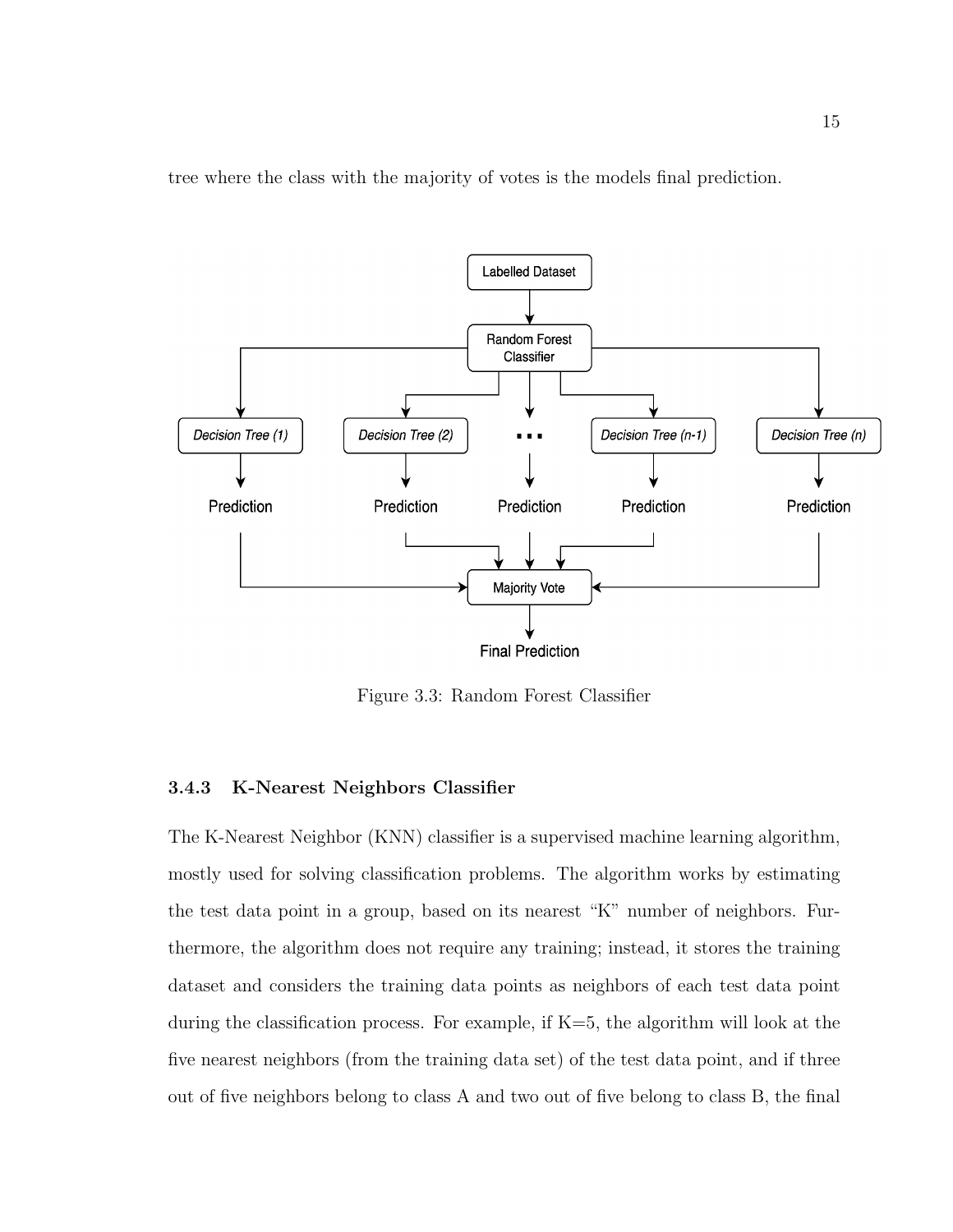classification of the test data point will be class A.

<span id="page-25-1"></span>

Figure 3.4: K-Nearest Neighbors Classifier

#### <span id="page-25-0"></span>3.4.4 Gradient Boosting Classifier

The Gradient Boosting Classifier is a supervised machine learning algorithm based on the ensemble technique, which means that it utilizes the predictions made by several different weak decision trees to give a strong final prediction. The gradient boosting algorithm uses an additive approach to build the model by typically adding several decision trees sequentially, where in each iteration, the successor tree utilized the results generated by its predecessor tree to reduce error. The processes, also shown in Fig[.3.5,](#page-26-1) effectively reduces the error over several iterations, which helps the algorithm to provide its final predictions.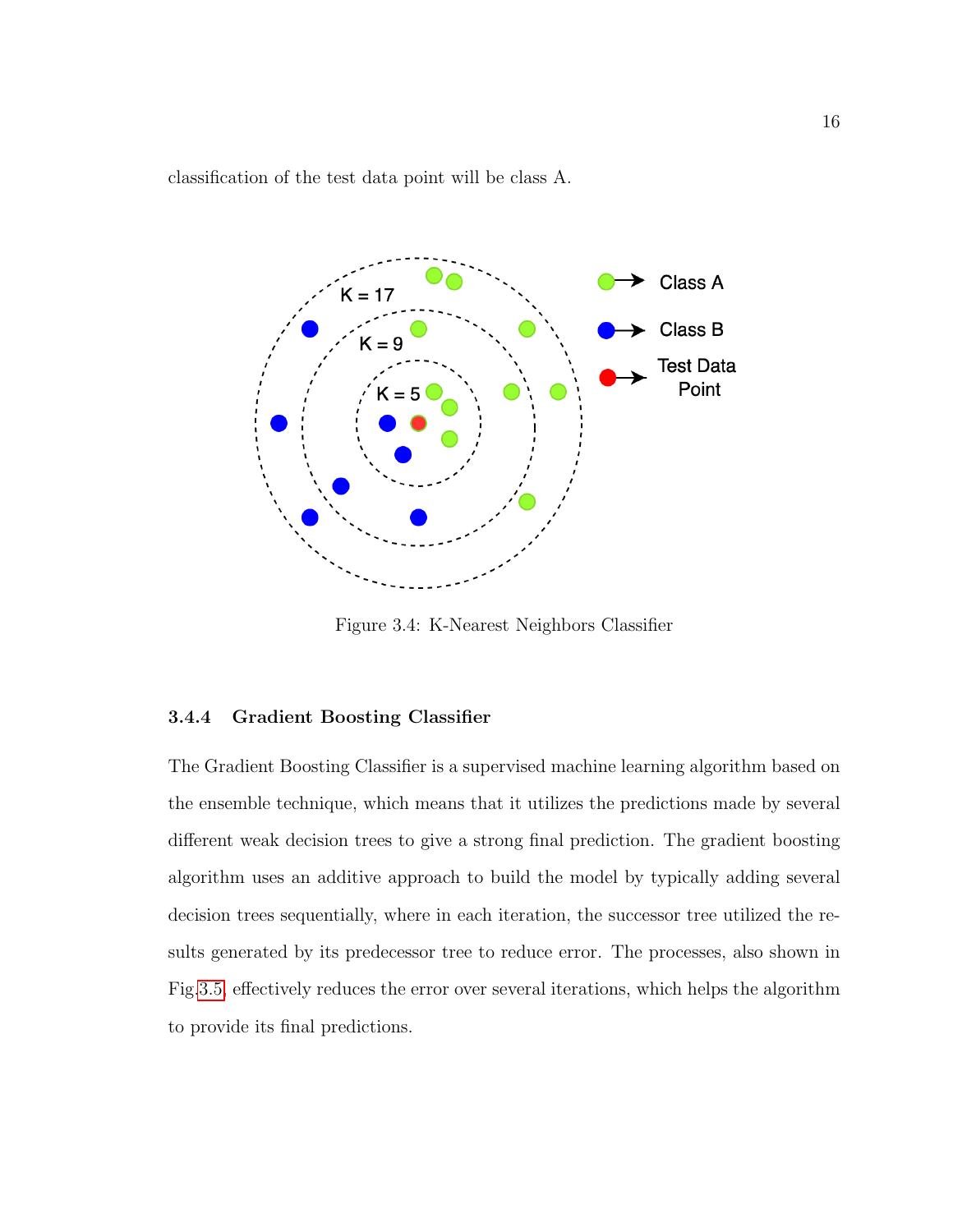<span id="page-26-1"></span>

Figure 3.5: Gradient Boosting Classifier

#### <span id="page-26-0"></span>3.4.5 Support Vector Machine Classifier

The Support Vector Machine Classifier is a supervised machine learning algorithm, mostly used for solving classification problems. The algorithm plots all data points with an 'n' number of features in an n-dimensional space, and the coordinate value of each data point is the value of the feature. Finally, classification is performed by finding hyperplanes that differentiates the multiple classes, and if a test data point can be placed within a certain hyperplane, it will share the same class with the data points in its neighborhood.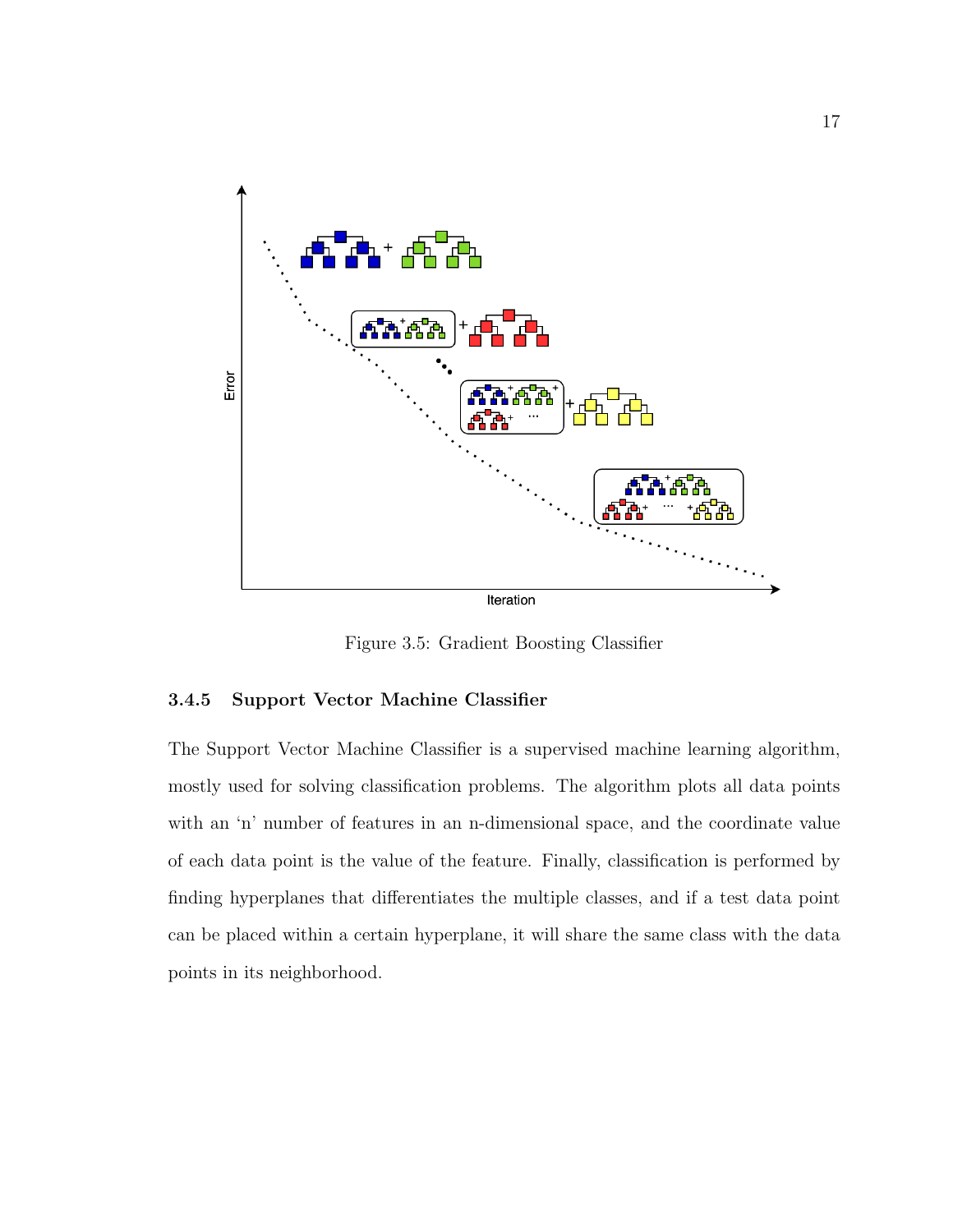<span id="page-27-1"></span>

Figure 3.6: Support Vector Machine Classifier

#### <span id="page-27-0"></span>3.4.6 Gaussian Naive Bayes Classifier

The Gaussian Naive Bayes Classifier is often used for classification jobs where the values of all features are continuous and distributed in a Gaussian distribution. The algorithm is called naive because it implies that the presence of any feature is completely independent of the existence of any other feature. It is based on the Bayes theorem (Eq[.3.1\)](#page-27-2) which helps define the probability of the occurrence of hypothesis A after the data B, is already given.

<span id="page-27-2"></span>
$$
P(A|B) = \frac{P(B|A)P(A)}{P(B)}\tag{3.1}
$$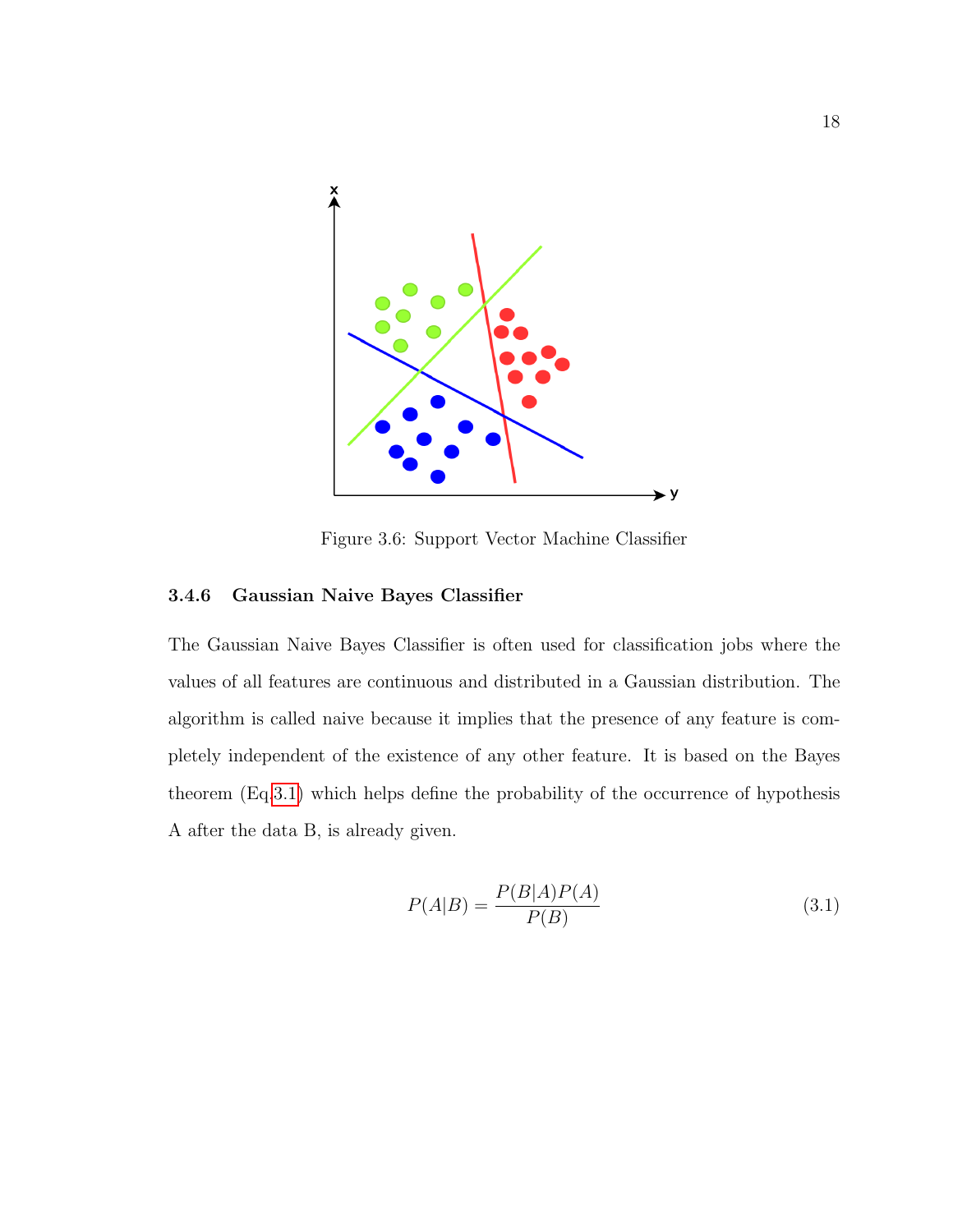### <span id="page-28-0"></span>Chapter 4

### Protocol

In this section, we present RADTEC - Re- and Continuous Authentication based on Device TypE Classification. The main idea is to first perform device type classification based on traffic pattern. Then utilizing the device type to perform additional verification during the authentication process. Before diving into the protocol, we present the machine learning-based device type classification technique. For devicetype classification, we first generate the fingerprint using features embedded in the packet and use them to perform device-type classification.

## <span id="page-28-1"></span>4.1 Device Fingerprint Generation

The traffic from the legitimate device  $(D)$  is collected by the hub  $(A)$ . The hub utilizes the unique characteristics in the headers of different layers to collect device fingerprint. We chose to utilize the header as they are not encrypted and A does not have access to the keys shared between  $D$  and cloud services. For generating the fingerprint, we propose using the *n* number of packets  $\{p_D(1), p_D(2), \ldots, p_D(n)\}\$  for each device D. For our work, we utilize the data collected by [\[37\]](#page-56-0). Initially, we extracted 19 characteristics from each packet, which we define as the feature  $f(i, j)$ . However, we chose to consider only the important features as removing unnecessary features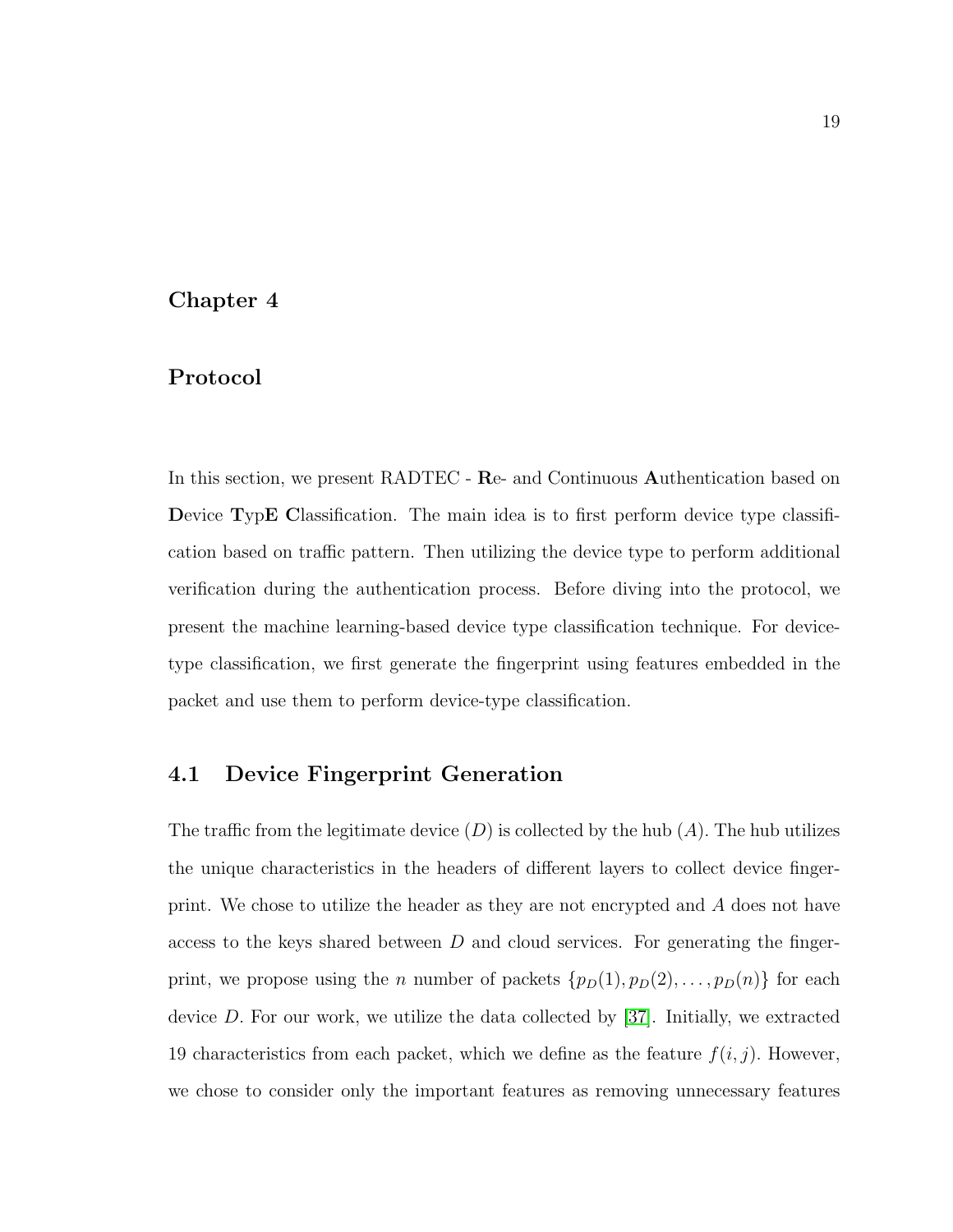would improve efficiency in a real world scenario by reducing the time required for model training and classification and the required memory. Therefore, we calculate the importance scores for the features by utilizing the results provided by making predictions using a basic random forest classifier. We chose seven out of 19 features for which the importance score is greater than 0.05, as shown in Table [4.1.](#page-29-0) We first selected this threshold by keeping the top five most important scores and considered more features until the model performance was either unchanged or negatively affected.

<span id="page-29-0"></span>

| Feature             | <b>OSI</b> Model Layer | Importance   |
|---------------------|------------------------|--------------|
|                     |                        | <b>Score</b> |
| tcp.port            | <b>Transport Layer</b> | 0.066480     |
| tcp.stream          | <b>Transport Layer</b> | 0.094845     |
| frame.time_delta    | Physical Layer         | 0.096504     |
| ip.len              | Network Layer          | 0.099793     |
| ip.ttl              | Network Layer          | 0.102245     |
| tcp.window_size     | <b>Transport Layer</b> | 0.125575     |
| frame.time_relative | Physical Layer         | 0.163713     |

Table 4.1: Features with corresponding importance score.

Now, for a packet  $p_D(i)$ , from D we have seven fingerprint characteristics such as,

$$
\mathcal{F}_D = \begin{Bmatrix} f_D(1,1) & f_D(2,1) & \dots & f_D(n,1) \\ f_D(1,2) & f_D(2,2) & \dots & f_D(n,2) \\ f_D(1,3) & f_D(2,3) & \dots & f_D(n,3) \\ \vdots & \vdots & \ddots & \vdots \\ f_D(1,7) & f_D(2,7) & \dots & f_D(n,7) \end{Bmatrix}
$$
(4.1)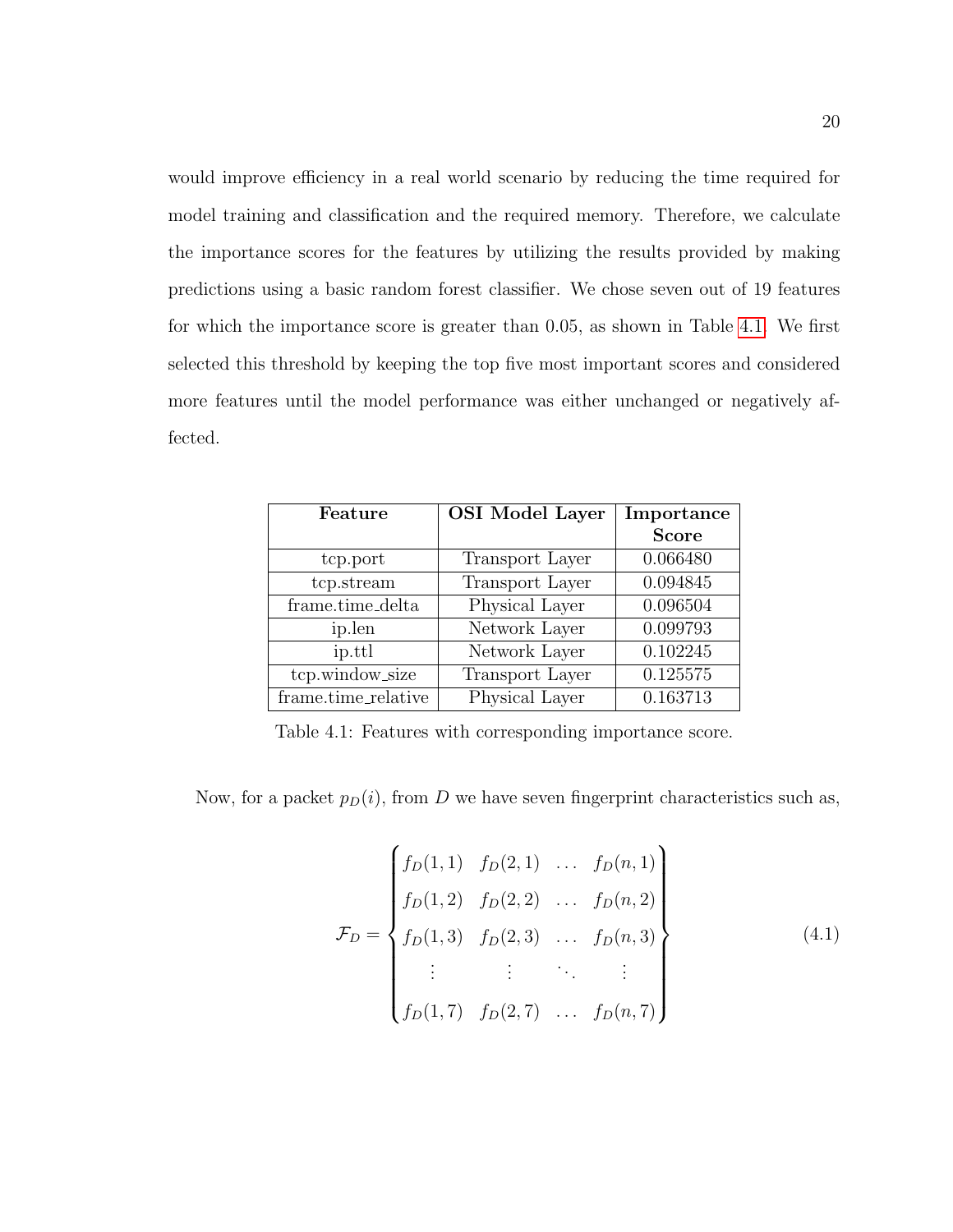## <span id="page-30-0"></span>4.2 Device Type Classification

We perform classification of devices into seven different types: *smart camera*, *smart* sensor, smart home assistant, smart electrical and lighting, smart speaker, and non-IoT. The intuition behind choosing these types are camera and sensors collect information and home assistants can perform actuation. Thus, this will allow efficient implementation of policies, preventing information gathering devices from actuating. In addition, we diversify information gathering devices into cameras and sensors as they collect data with different levels of privacy invasion. The camera gives more information about user privacy as compared to the sensors.

We improve the efficiency and accuracy of the classification process by implementing a threshold-based iterative classification technique. The collected dataset is first divided into 80% for training and 20% for testing, then the five different models are trained by fitting the training data on each model individually.

- 1. Initialization: After establishing a secure connection with the verifier, the hub A transmits the fingerprint  $AE(\mathcal{F}_D)$  to the verification server V, using the trusted channel.
- 2. Initial Classifier Evaluation:  $V$  selects the initial classifier  $C_x$  corresponding to the hub A. The verifier server V obtains the type  $\mathcal{T}_D(i,x)$  and accuracy  $a(i, x)$ . If the accuracy  $a(i, x) \geq \tau$ , V transmits  $AE(\mathcal{T}_D(i, x))$  to A. Otherwise, V makes table with type and accuracy  $[\mathcal{T}_D(i,x); a(i,x)]$ , and sorts it according to accuracy in descending order.
- 3. Targeted Classifier Evaluation: V selects three types with highest accuracy  $\mathcal{T}_D(i,x)$ ,  $\mathcal{T}_D(j,x)$ , and  $\mathcal{T}_D(k,x)$ . Further, V evaluates the fingerprint  $\mathcal{F}_D$  using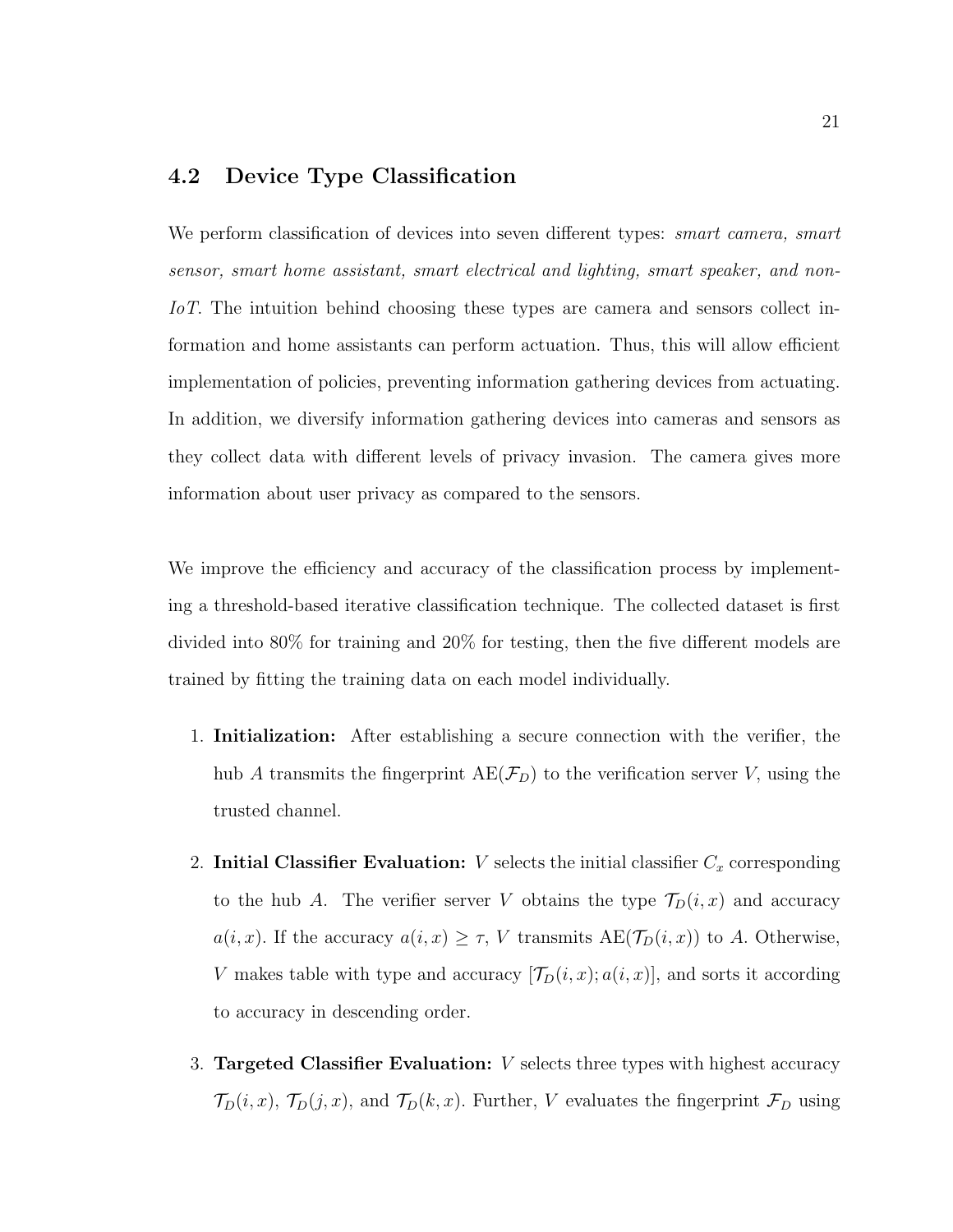<span id="page-31-1"></span>

Figure 4.1: Verifier

the three classifiers  $C_i$ ,  $C_j$ , and  $C_k$  corresponding to the types with highest accuracy. If any of the accuracy of the classifiers  $a(y, y) \geq \tau \ \forall \ y = \{i, j, k\},\$ V transmits the corresponding type  $AE(\mathcal{T}_D(y, y))$  to A. Otherwise, repeat the step.

#### <span id="page-31-0"></span>4.2.1 RADTEC: The Protocol

The re- and continuous authentication protocol can be utilized for both kinds of device: the devices re-introduced into the network or the devices constantly present in the network. The intuition is to utilize the cryptographic credentials and observed device type for authentication of the device. A device  $(D)$  that is being reintroduced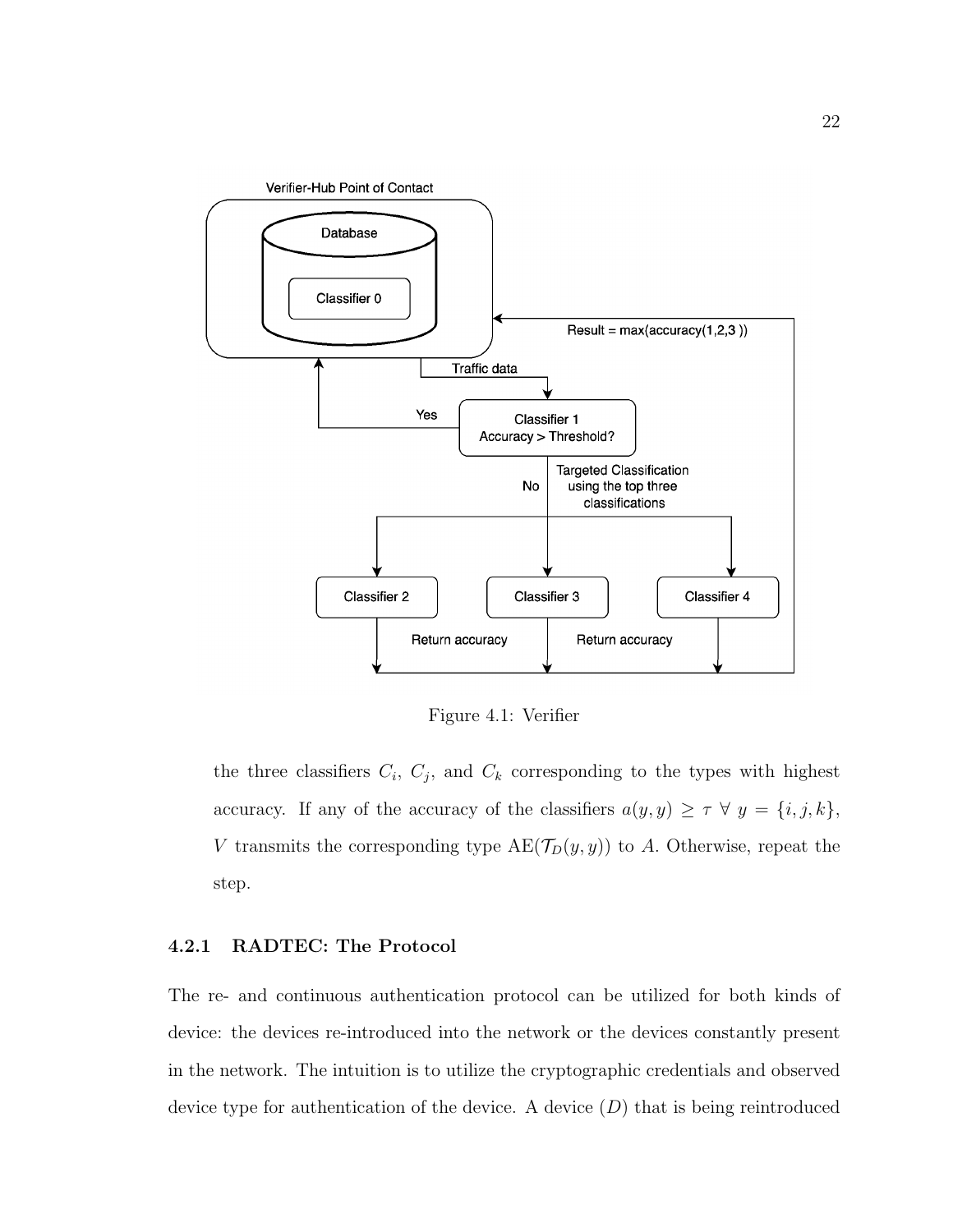into the network or a constantly present device  $(D)$  that refreshes the credentials, presents the credentials from the previous session to the hub  $(A)$ . The hub verifies the validity of the credentials and places the device in limited network access. During the limited network access period,  $D$  is allowed to communicate to the Internet but not to any other entities on the network. This lets the IoT device communicate with the online service. During this communication, A captures the traffic transmitted and received by D. Then A transmits the captured traffic to the verification server  $(V)$ . The server V computes the fingerprint of the device type based on the traffic and compares the observed fingerprint of the device type with the fingerprint saved in the database, and finally, returns the classification results to  $A$ . If verification is successful,  $D$  is given full access to the network according to the deployed policy; otherwise, the device is disconnected and the credentials are marked as compromised. Here the adversary  $(M)$  can compromise a device and obtain the credential and attempt to connect to A. However, if the adversary is unaware of the device type corresponding to compromised credentials, the adversary will be unable to mimic the traffic pattern and fail the device type verification process. The user will be notified of the compromise. the legitimate device with compromised credentials will have to complete the manual initial trust establishment. Formally, the protocol follows the following steps:

- 1. Initialization: The user initiates the initial authentication where the device (D) then transmits the credentials  $\mathcal{C}_D := \{ \mathcal{K}_D, \mathcal{I}_D \}$  to the hub A, where  $\mathcal{K}_D$  is the pre-shared key and  $\mathcal{I}_D$  is the identity of D.
- 2. Limited Access: After verification of  $\mathcal{C}_D$ , A places D on limited access network. In case of failure, the session is terminated by A.
- 3. Capture Traffic: The device  $(D)$  establishes the connection to the network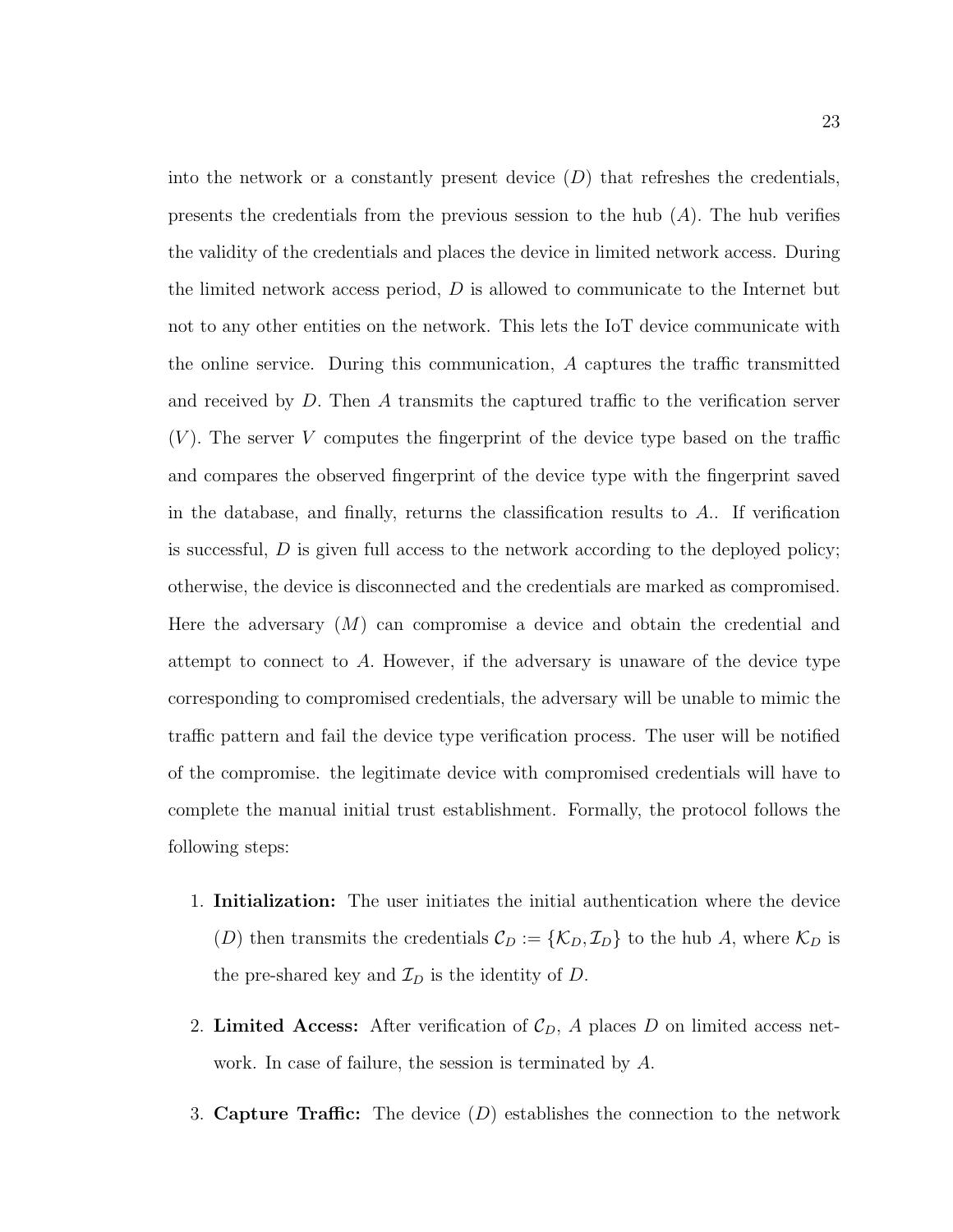and transmits data to its cloud service. This traffic  $\mathcal{T}_D$  is captured by A for a pre-determined time.

- 4. Device Type Classification:  $AE(\mathcal{T}_D)$  is transmitted by A to the verification server  $(V)$  on the trusted channel. If the MAC address of the device is unknown, V executes the classification algorithm on  $\widehat{\mathcal{T}}_D$  after verifying the integrity and authenticity of the message. After the device has been successfully verified through the classification process, the device type fingerprint  $\mathcal{F}_D$  is saved on a database for future authentication.
- 5. Device Type Verification: If the MAC address of the device is known and the device has been previously authenticated or after the device has been successfully classified, V retrieves the stored device type fingerprint  $\mathcal{F}_D$  saved on the database corresponding to the identity  $\mathcal{I}_D$ . Finally, V performs the verification  $\widehat{\mathcal{F}}'_{D} \stackrel{?}{=} \mathcal{F}_{D}$  and sends the results to A.
- 6. Full Access: If the verification passes  $D$  is granted full access to the network according to any deployed policy. Otherwise the session is rejected by A and the credential  $\mathcal{C}_D$  is marked compromised.
- 7. Continuous-authentication: Any IoT device in the network with full-access can be re-authenticated at least 'n' times a day by using Device Type Verification to maintain the security of the network and to identify a compromised device.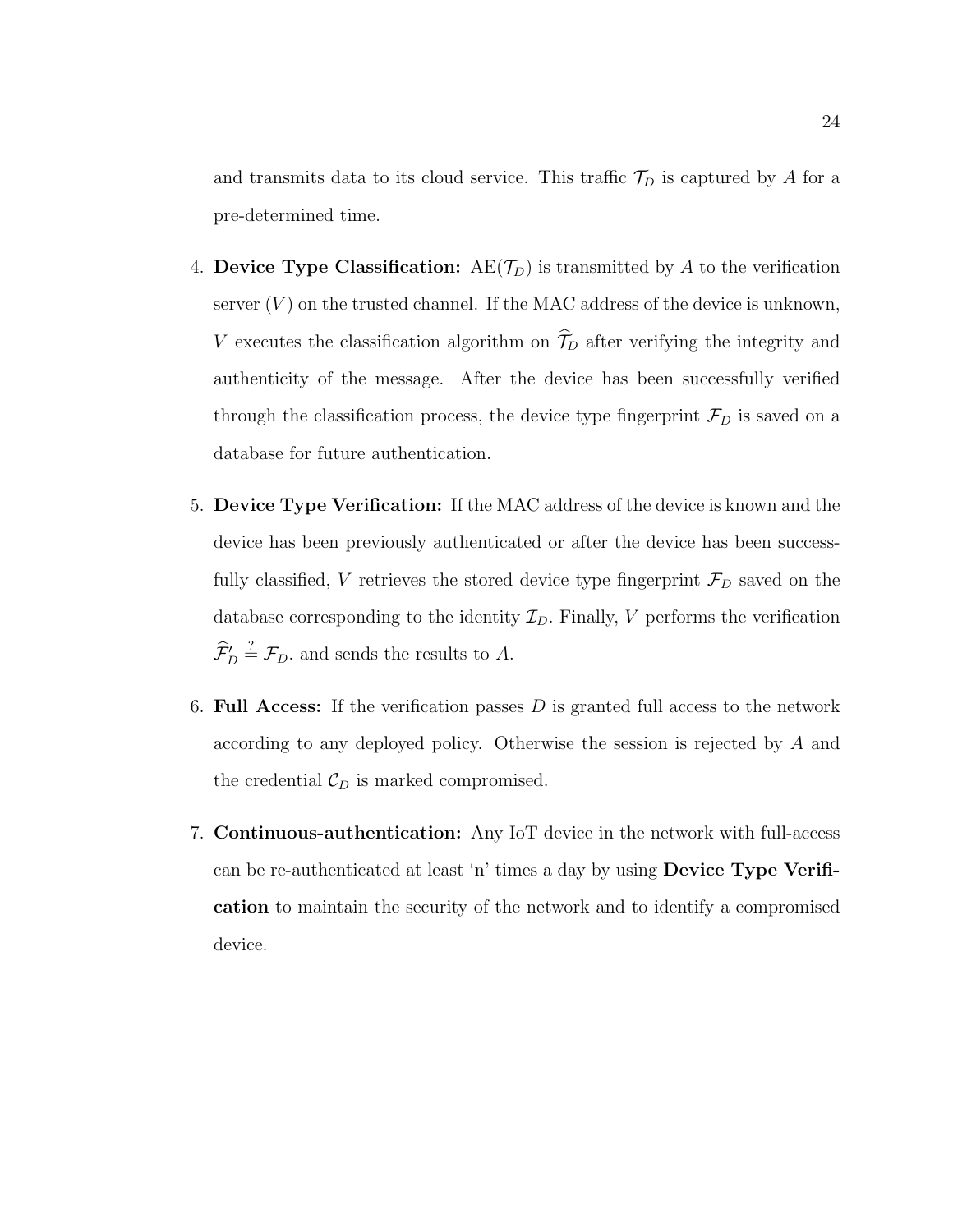## <span id="page-34-0"></span>Chapter 5

## Security Analysis

In this section, we analyze the RADTEC protocol and the classification techniques used in this paper by discussing the key feature that makes the proposed solution resistant to multiple attacks. Finally, we discuss some additional scenarios where the protocol can be implemented to provide complete security to the system, which involves implementing different authentication techniques based on the behavior of the device.

### <span id="page-34-1"></span>5.1 Analysis of RADTEC

Initially, a user initiates the authentication of a new device through the use of device credentials that utilize cryptographic techniques to create the initial connection between a device and the hub. RADTEC is capable of identifying whether a device is known or unknown through the use of above mentioned classification techniques. The protocol addresses scenarios where an adversary can: 1. exploit a vulnerable device to inject malicious packets and therefore, poison the network [\[16\]](#page-54-7), 2. use a vulnerable IoT device to extract sensitive data even if the network packets are encrypted [\[2\]](#page-52-5), 3. compromise a vulnerable IoT device and actuate the activities that would typically be performed by a different type of device [\[43\]](#page-57-6). We detect such attacks by using the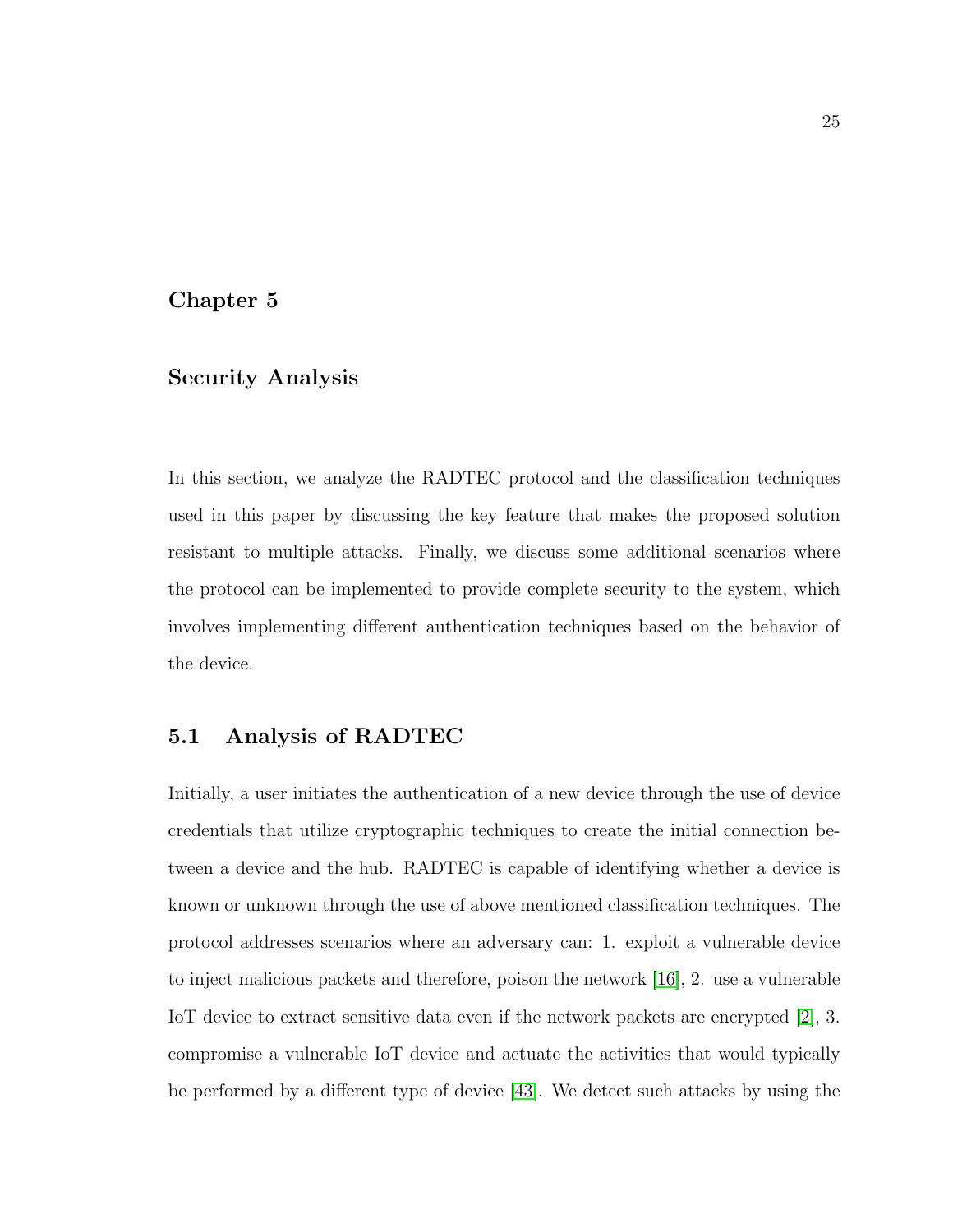classifiers stored in the database as they are trained using the fingerprints of previously authenticated devices. When a machine learning model is asked to make a prediction of a dataset that is similar to the dataset on which it was trained, it gives a highly accurate classification. So, the idea here is that if a device is compromised, the content of the data packets will change, and we can detect those changes by using the classifiers in the database, since the fingerprint will now not be similar to the one used to train the model initially.

Finally, once the verifier sends these results back to the hub, the hub will revoke the full network access and only grant the device limited access to the network. It will further remove the credentials of the compromised device from the list of authenticated and the device will need to be reintroduced into the network and re-authenticated in the future. If the device is still compromised during re-authentication, the classifiers will not be able to provide an accurate classification of the device since the device fingerprint will still be different. For example, if an IoT camera is compromised, the classifiers in the verifier will not be able to classify the device as a camera since the fingerprint collected from the device will not be similar to any IoT camera fingerprint used to train the classifiers.

## <span id="page-35-0"></span>5.2 Analysis of the Classification Technique

We take the approach mentioned in this thesis rather than only identifying a new device based on the MAC address like in [\[24\]](#page-55-2), where the adversary could easily spoof the MAC address of an already authenticated device and authenticate itself with the hub [\[36\]](#page-56-6). In our approach, the device is classified every time it needs re-authentication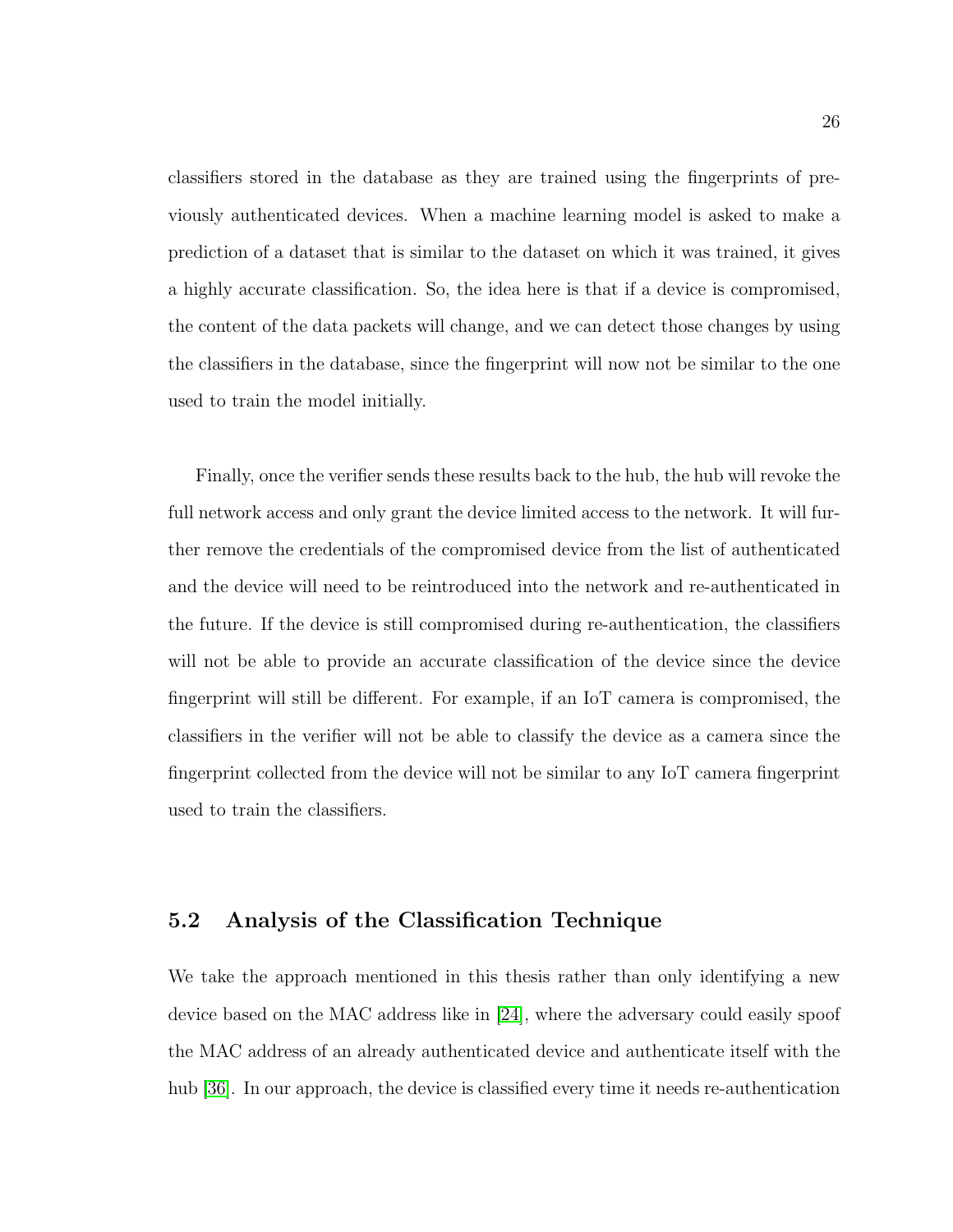irrespective of its previous authentication with the server. The only time we use the MAC address is to check if the device already exists in the database; so, even if the MAC address is spoofed, the classifier in the database will not be able to make a classification with the highest accuracy since the fingerprint of the device does not match with the one already stored in the database, creating a contradiction since the MAC address is the same but the fingerprint of the device is completely different. This would address the case where a vulnerable device is compromised since the traffic pattern and, therefore, the fingerprint of the device will now be different from before. The verifier will automatically be able to send this confirmation to the hub that the MAC addresses match, but the fingerprint does not match, so this device must be an illegitimate device.

This is based on the idea that when a machine learning model is trained and tested on the same or at least similar dataset, it should provide predictions with the highest accuracy. That is also the reason why we capture the traffic of a new device, and once it is authenticated, we train a model solely on the fingerprint of the authenticated device and store that model in the database.

## <span id="page-36-0"></span>5.3 Discussion

We assume that there are three scenarios in which a device needs to be re- and continuous authentication. In this section, we present different scenarios in which a device would need to be authenticated within a network to achieve full access.

When a new device is first introduced in the network, the hub collects the device fingerprint and network information, such as the MAC address of the IoT de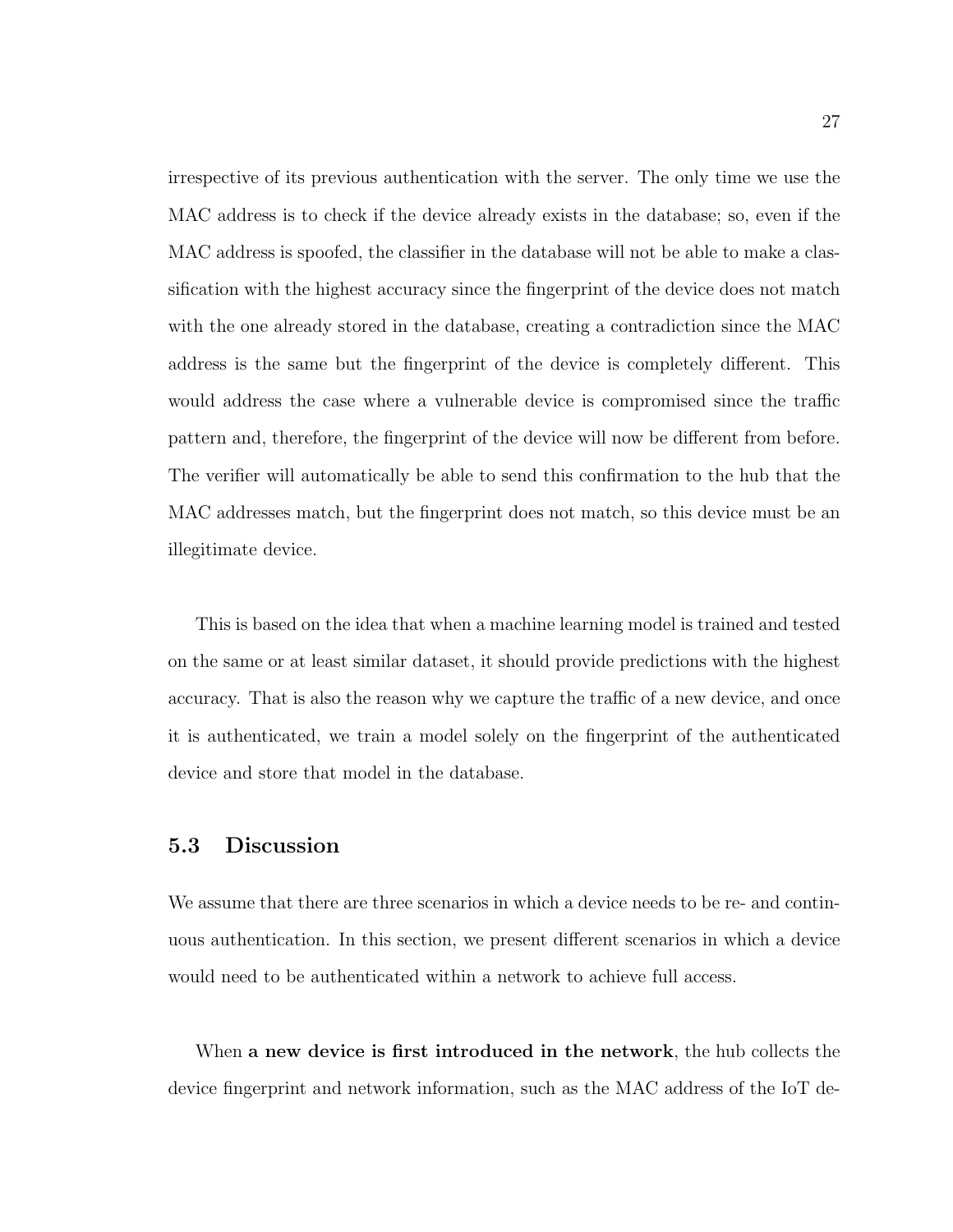vice, and forwards it to the verifier. The verifier then looks up the MAC address in the database and realizes that the device has not been previously connected. The device type-level classifiers along with the targeted classifiers are used to make an accurate classification of the device, and then, based on the results, the device is granted full access to the network. The device fingerprint is further used to train a classifier and store it in a database for future classifications, as explained previously in our protocol.

However, if a previously authenticated device moves in and out of the network and requires re-authentication, the verifier simply collects the fingerprint of the device and its MAC address and uses it to first confirm whether the device with the same MAC address has been previously classified. Then the verifier attempts to make a classification of the device type using the classifier stored in the database, and, based on the classification results, it notifies the hub to give full or limited network access to the device.

Finally, if a device that constantly remains inside the network requires continuous authentication and any device can be continuously authenticated up to "n" number of times a day. The process of authentication then would be similar to the re-authentication process.

The protocol addresses all three scenarios by correlating a device MAC address to the ones previously stored in the database, and then providing authentication by the use of the classification techniques applied in this paper. Furthermore, if a vulnerable device is compromised by an adversary and the authentication credentials are stolen, it will generally be the case that the adversary does not know the type of device. However, even if the adversary is able to identify the type of device, the adversary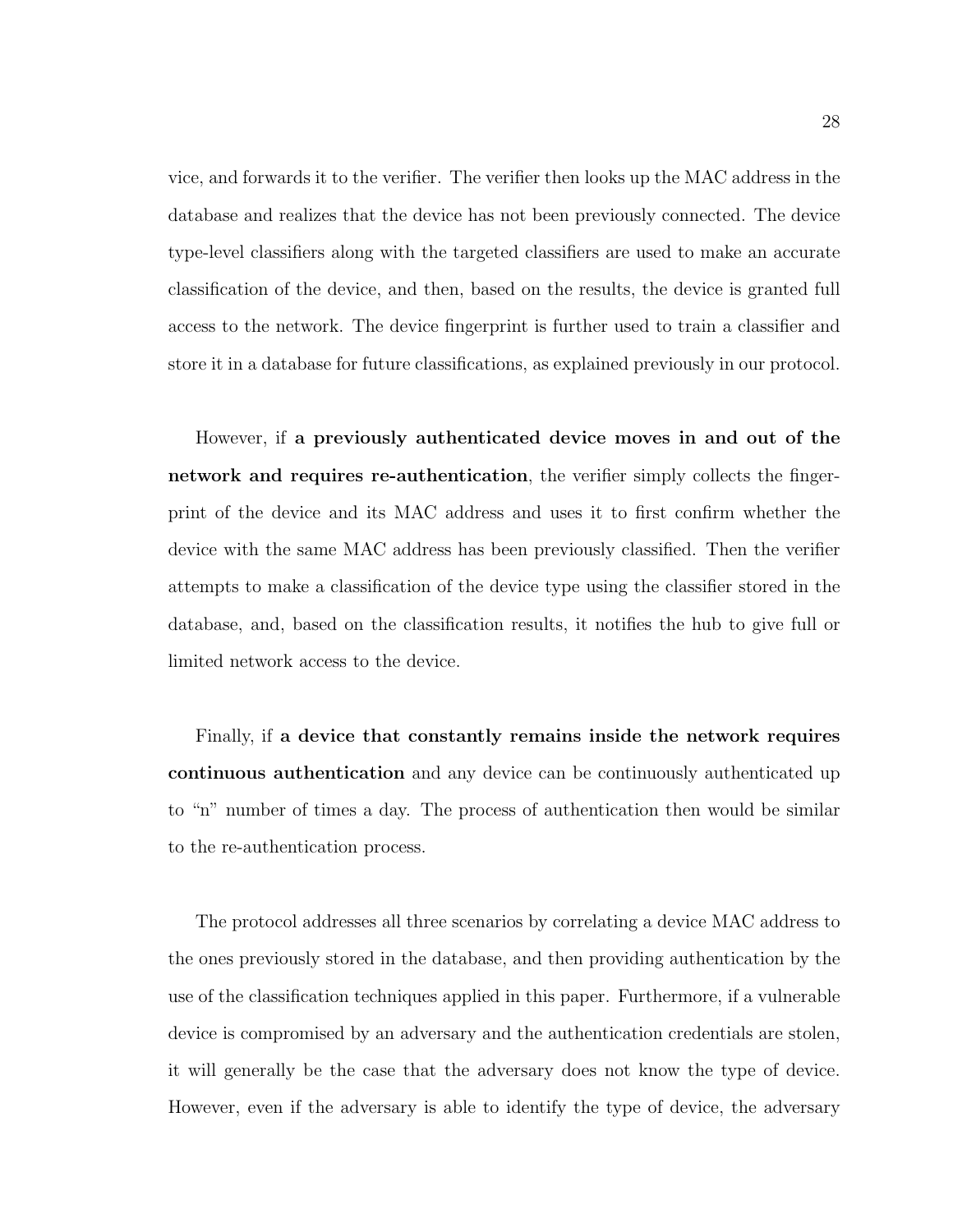will not be able to perform any actions using the vulnerable device, since the classification model will notice the change in device fingerprint, resulting in blocking the access given to the device.

It is important to note here that if a device is compromised, it will not be detected until the next time the device needs to be re-authenticated and during that time, the adversary can use the compromised credentials to perform malicious activities. This is acceptable since the security administrator will be able to control the parameters for performing multiple re-authentications for a device in a certain amount of time. This process is similar to the frequency at which the key revocation process operates, which depends on the security requirements of different devices and networks [\[9\]](#page-53-7).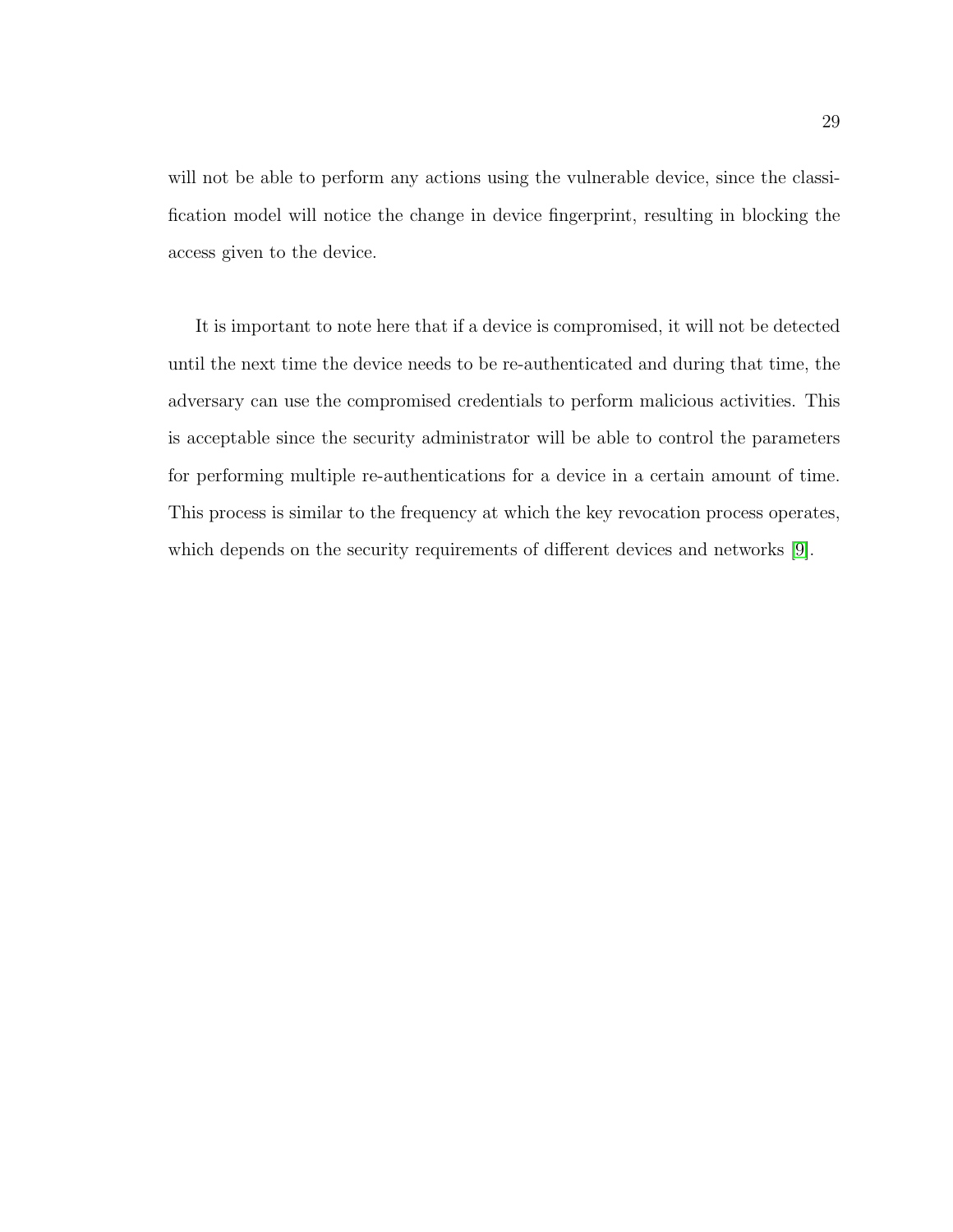## <span id="page-39-0"></span>Chapter 6

## Implementation

In this section, we discuss the selection of the data set and the process for device identification. Additionally, we present the implementation techniques used to classify IoT devices such as data preprocessing involving, data cleaning and splitting, standardizing features, numerical imputation, and feature engineering. Finally, we discuss the training of the classifiers used to classify the type of IoT devices.

## <span id="page-39-1"></span>6.1 Dataset

Traffic between all devices listed in the table and the access point was acquired from data collected at the University of New South Wales [\[37\]](#page-56-0). The data collected include more than 28 IoT devices such as cameras, motion sensors, health monitors, appliances, etc. A subset of data collected over the period of six months has been made available as open-source. We chose 15 devices as shown in Table [6.1](#page-40-1) and obtained relevant information from packet capture files by extracting important features using tshark into comma separated value files (.csv). After capturing the "n" packets from the pcap file and the "f" features using tshark, we built the fingerprint matrix  $(n \times f)$ . We further classified the different devices according to the type of device they are and assigned them a class for the model training and testing process.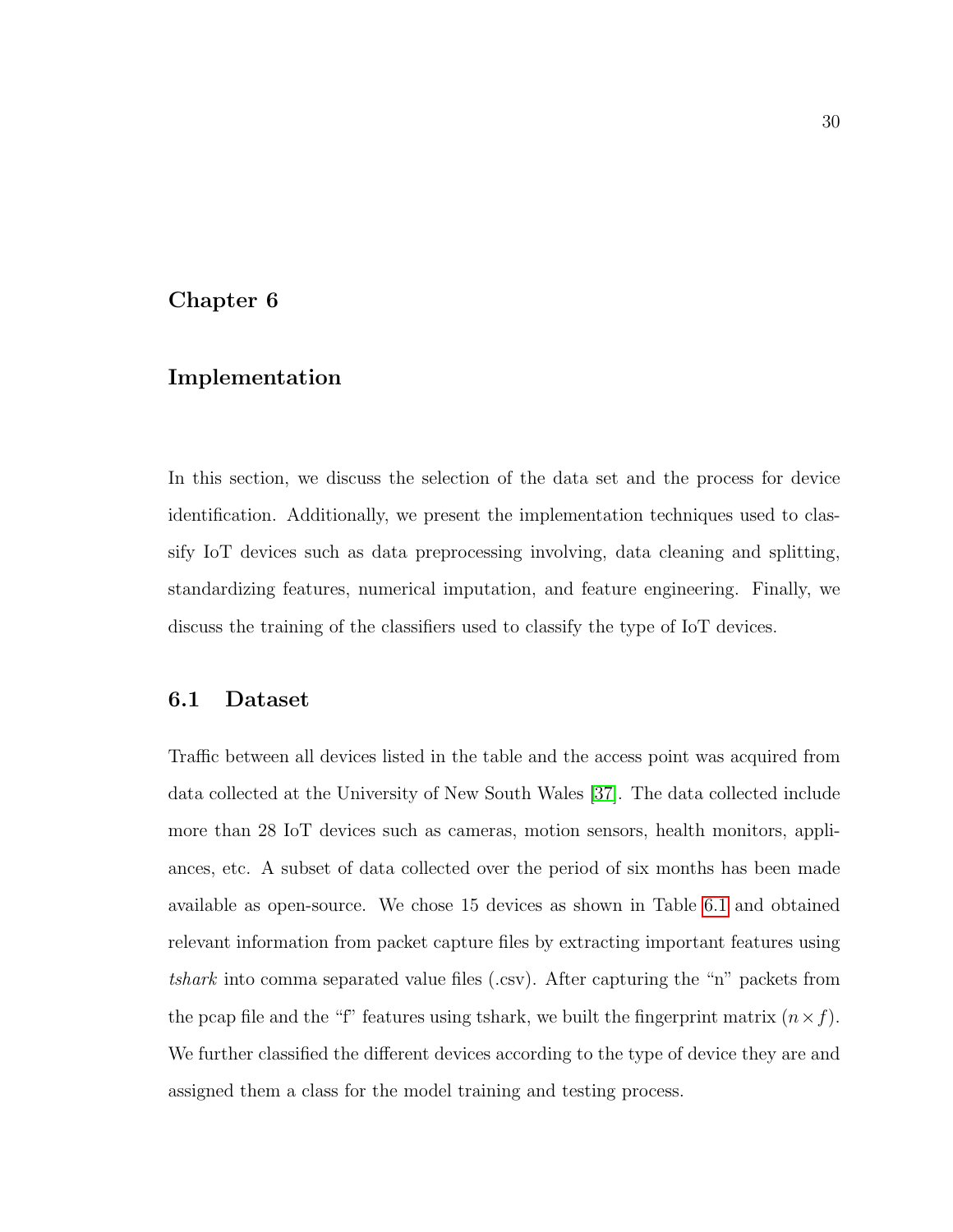<span id="page-40-1"></span>

| Device Name                      | Category                    | $\rm Class$    |
|----------------------------------|-----------------------------|----------------|
| Amazon Echo                      | <b>Smart Home Assistant</b> | 1              |
| Netatmo Welcome                  | Smart Camera                | $\overline{2}$ |
| Samsung SmartCam                 | Smart Camera                | $\overline{2}$ |
| Dropcam                          | Smart Camera                | $\overline{2}$ |
| Insteon Camera                   | Smart Camera                | $\overline{2}$ |
| Belkin Wemo switch               | <b>Smart Electric</b>       | 3              |
|                                  | and Lighting                |                |
| Light Bulbs LiFX Smart Bulb      | <b>Smart Electrical</b>     | 3              |
|                                  | and Lighting                |                |
| Belkin wemo motion sensor        | Smart Sensor                | 4              |
| Netatmo weather station          | Smart Sensor                | 4              |
| Withings Smart scale             | Smart Sensor                | 4              |
| Withings Aura smart sleep sensor | Smart Sensor                | 4              |
| Triby Speaker                    | Smart Speaker               | 5              |
| Samsung Galaxy Tab               | Non-Iot                     | $\theta$       |
| Laptop                           | Non-Iot                     | $\Omega$       |
| iPhone                           | Non-Iot                     | U              |

Table 6.1: List of IoT devices and their classes

## <span id="page-40-0"></span>6.2 Device Identification

The device identification process is done by utilizing the device fingerprint collected by the hub. The list of devices mentioned above consists of certain types of devices, but not all types of IoT devices. However, our process for developing the ML model is scalable. New categories of IoT devices can simply be trained on the combined classifier and targeted classifiers through the use of device packet capture.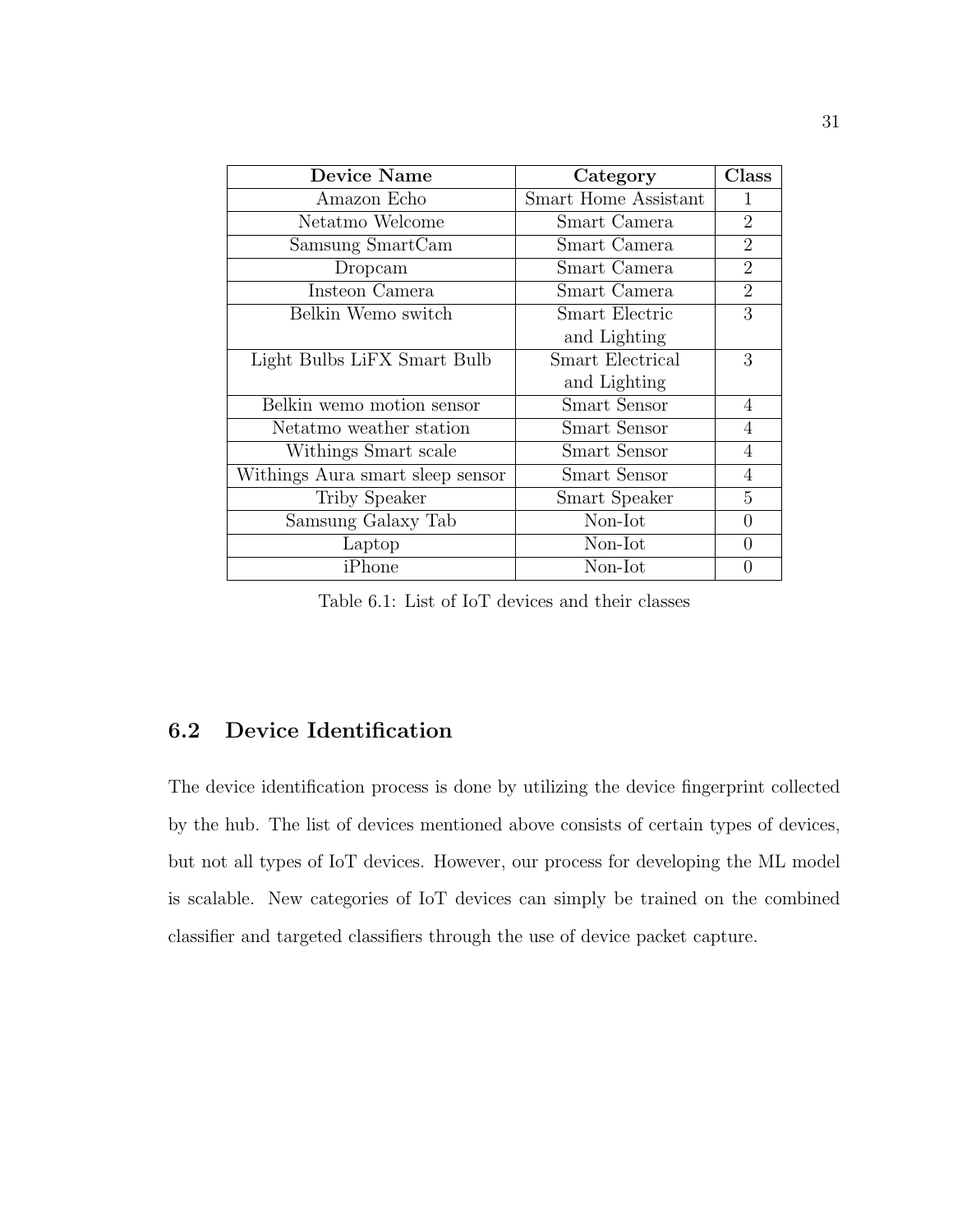#### <span id="page-41-0"></span>6.2.1 Algorithm selection

Based on previous work and approaches [\[4,](#page-52-3) [41,](#page-57-2) [7,](#page-53-4) [24\]](#page-55-2), we decided to use the following five classifiers: random forest, k-nearest neighbors, gradient boosting, naïve Bayes, and support vector machine. However, we improved the previous work that classifies the IoT device and performs only the IoT or non-IoT classification through higher accuracy and a more efficient classification process. In our research, we not only classified whether the device was an IoT device or not, but also performed a further classification of the type of IoT device such as smart cameras, home assistants, smart switches and plugs, etc.

#### <span id="page-41-1"></span>6.2.2 Data Pre-processing

For better classification results the data was preprocessed by using several techniques. Following are the techniques used in this paper,

#### <span id="page-41-2"></span>6.2.2.1 Data Cleaning and Splitting

The pcap files had several data points and characteristics that were not relevant. Therefore, once the pcap files were converted to csv files, we removed packets with source ethernet addresses that were not required in our model. This included all outgoing traffic from the access point, since it does not require classification and would only bias the predictions made by the classifier due to the large amounts of such packets present in the data. The empty columns representing empty values for features were also removed since they do not provide any contribution to the classification process. Finally, the entire dataset was labeled in different classes for training and testing.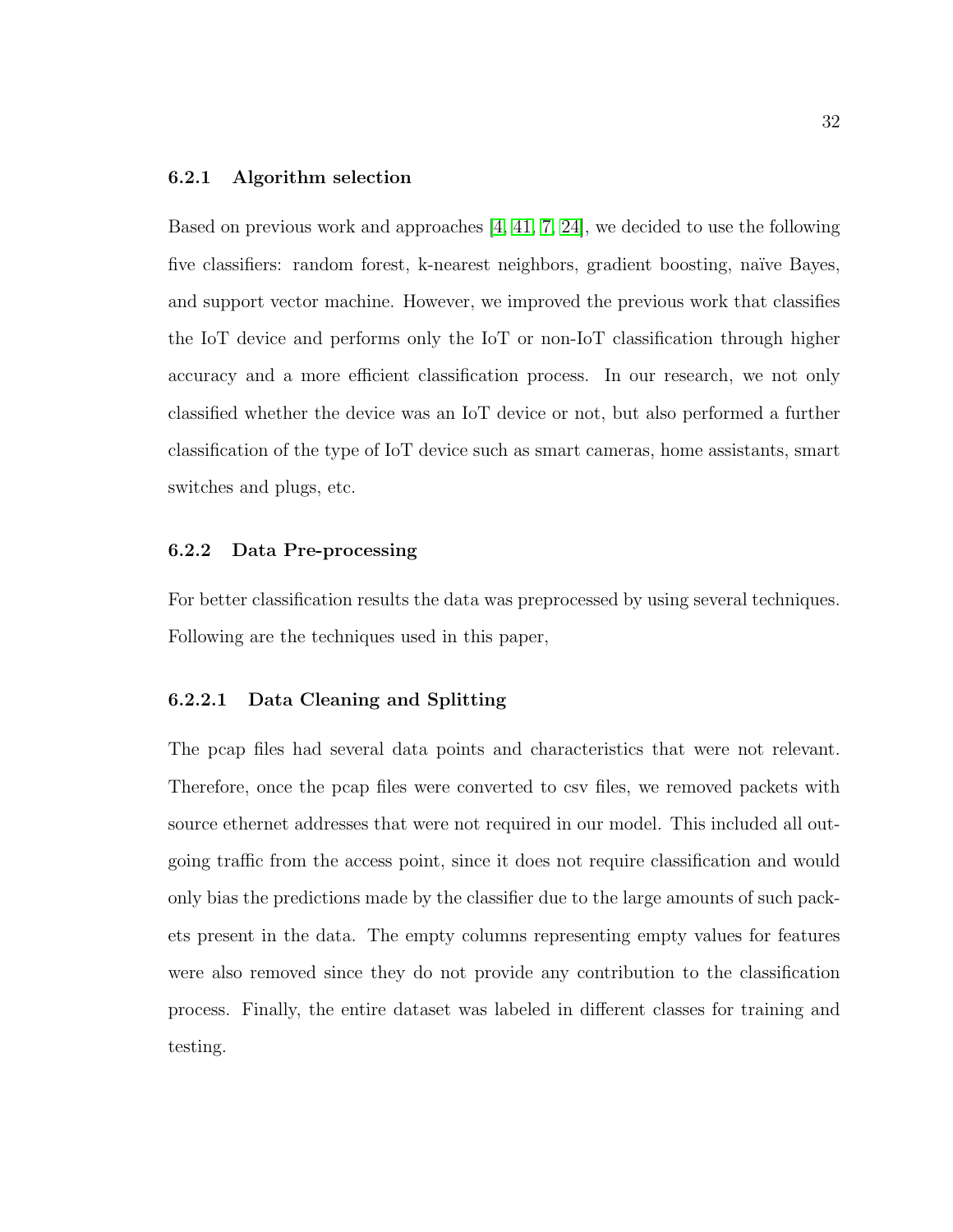The data in the csv was loaded into a data frame and the labels were separated out of the data frame splitting the data into X (features) and Y (labels). Then both X and Y were randomly split into train and test data sets in a ratio of 80% and 20% respectively.

#### <span id="page-42-0"></span>6.2.2.2 Standardizing Features

Standardizing features is a requirement for many classifiers to achieve high accuracy. We used the standard sklearn scale method to standardize the features in our dataset, which subtracts the mean from the values and then scales it to unit variance,

$$
z = \frac{v - m}{s} \tag{6.1}
$$

where,  $v =$  values of the sample dataset,  $m =$  mean of training samples and  $s =$ standard deviation of the training samples

#### <span id="page-42-1"></span>6.2.2.3 Numerical Imputation

We use numerical imputation to assign a value to missing values in any feature. It is better than removing the entire packet since that would affect the amount of data needed to make accurate classifications. Therefore, missing values are imputed to the median values of each individual feature. This process is done by utilizing the fill na method provided by the pandas data analysis tool.

#### <span id="page-42-2"></span>6.2.2.4 Feature Engineering

First, we use a random forest search classifier to extract feature importance scores from the 19 features shown in Fig[.6.1.](#page-43-0) After calculating the importance scores for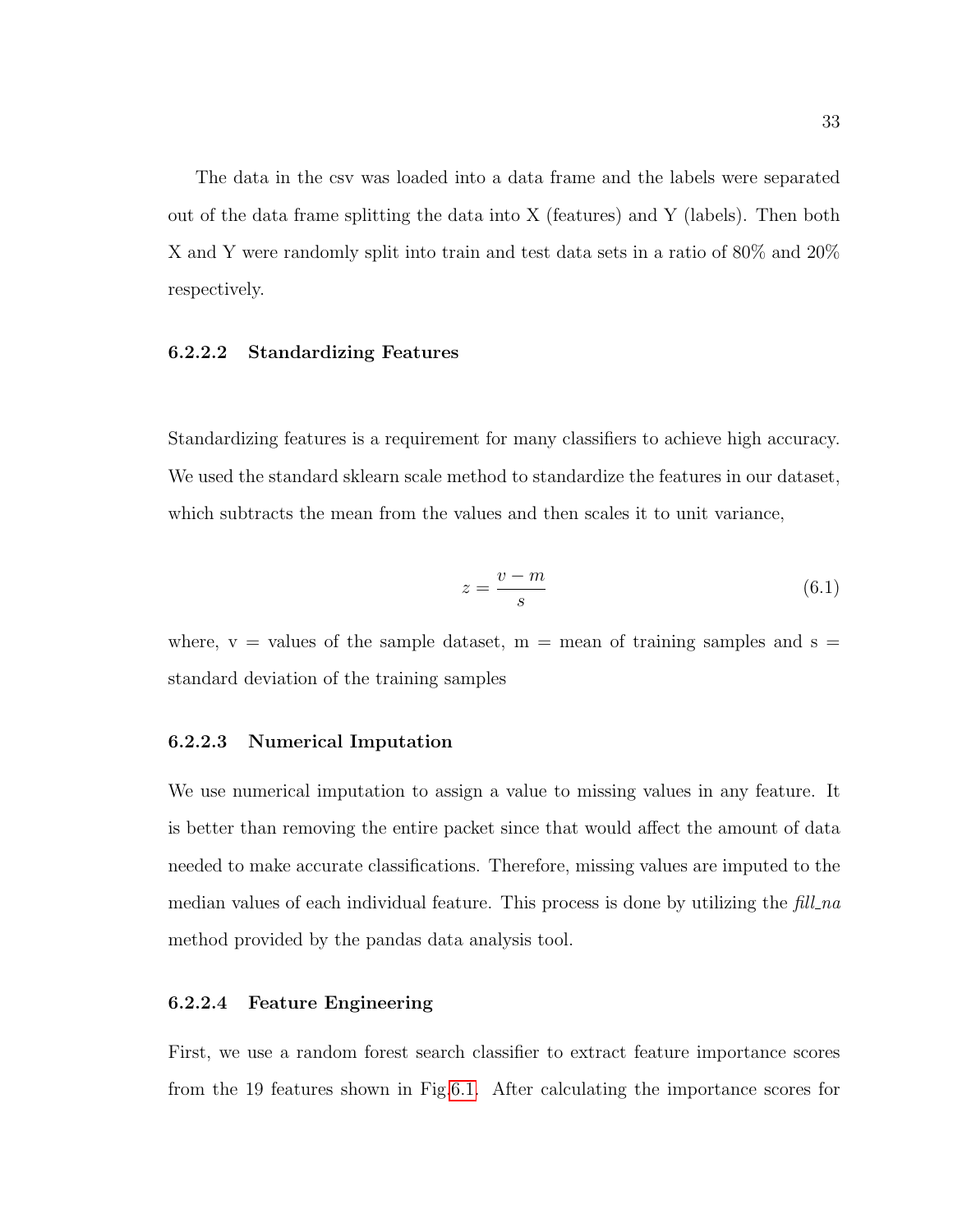<span id="page-43-0"></span>the features, we set a threshold of 0.05 for the importance score of the features and eliminated all features with importance scores below the threshold.



Figure 6.1: Feature Importance Scores

The data that we used to classify the type of IoT devices had several features that were not useful for making predictions. Such features included tcp.urgent\_pointer, ip.flags.mf, tcp.analysis.ack rtt, ip.proto, tcp.time delta, ip.flags.df, tcp.flags, tcp.len, tcp.ack, udp.port, tcp.time relative, tcp.seq. These features were removed from the dataset because they did not provide any valuable contribution, negatively affected the required runtime and memory usage, and reduced the accuracy of the classifiers used.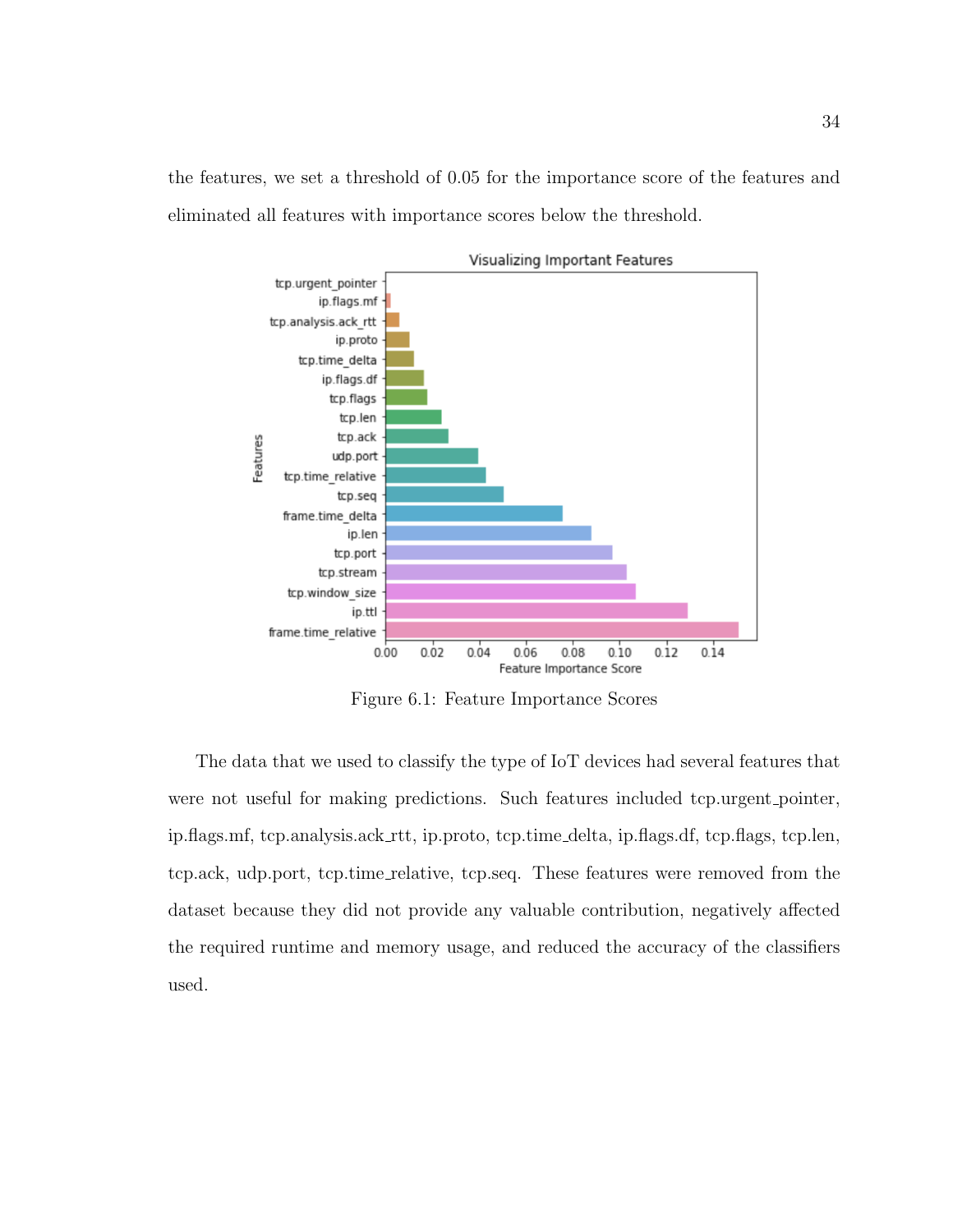## <span id="page-44-0"></span>6.3 Training and Testing

After collecting and pre-processing the dataset, 80% of it was used to train each of these five classifiers individually: Random Forest Classifier (RFC)[\[32\]](#page-56-1), K-Nearest Neighbors Classifier (KNN)[\[30\]](#page-56-2), Support Vector Machine Classifier (SVM)[\[33\]](#page-56-3), Gradient Boosting Classifier (GBC)[\[29\]](#page-55-1), and Gaussian Naive Bayes Classifier (GNB)[\[31\]](#page-56-4). The training process was performed using the fit method provided by *sklearn*, which fits the model onto the data to later provide predictions [\[28\]](#page-55-6). During the training process, the time taken to fully train each model was recorded and is shown in Table [6.2.](#page-44-1)

During testing, the labels for the test data were predicted by the previously trained models, and the predicted labels were compared to the actual labels to calculate the accuracy of the classifications provided by each model. This was done by the use of accuracy score function provided by the sklearn.metrics library [\[34\]](#page-56-7). Finally, the time required to train each model was calculated and the average time required to classify a single data point is shown in Table [6.2](#page-44-1)

<span id="page-44-1"></span>

| Model                             | <b>Train Time</b>   | <b>Test Time</b> |
|-----------------------------------|---------------------|------------------|
| Gaussian Naive Bayes Classifier   | $50 \text{ ms}$     | $0.23$ ms        |
| Random Forest Classifier          | $18.17 \text{ sec}$ | $0.63$ ms        |
| K-Nearest Neighbors Classifier    | $0.34 \text{ sec}$  | $0.92$ ms        |
| Support Vector Machine Classifier | $110 \text{ min}$   | $3.67$ ms        |
| Gradient Boosting Classifier      | $2.9 \text{ min}$   | $6.89$ ms        |

Table 6.2: Time required for training each model and the average time required to classify one device.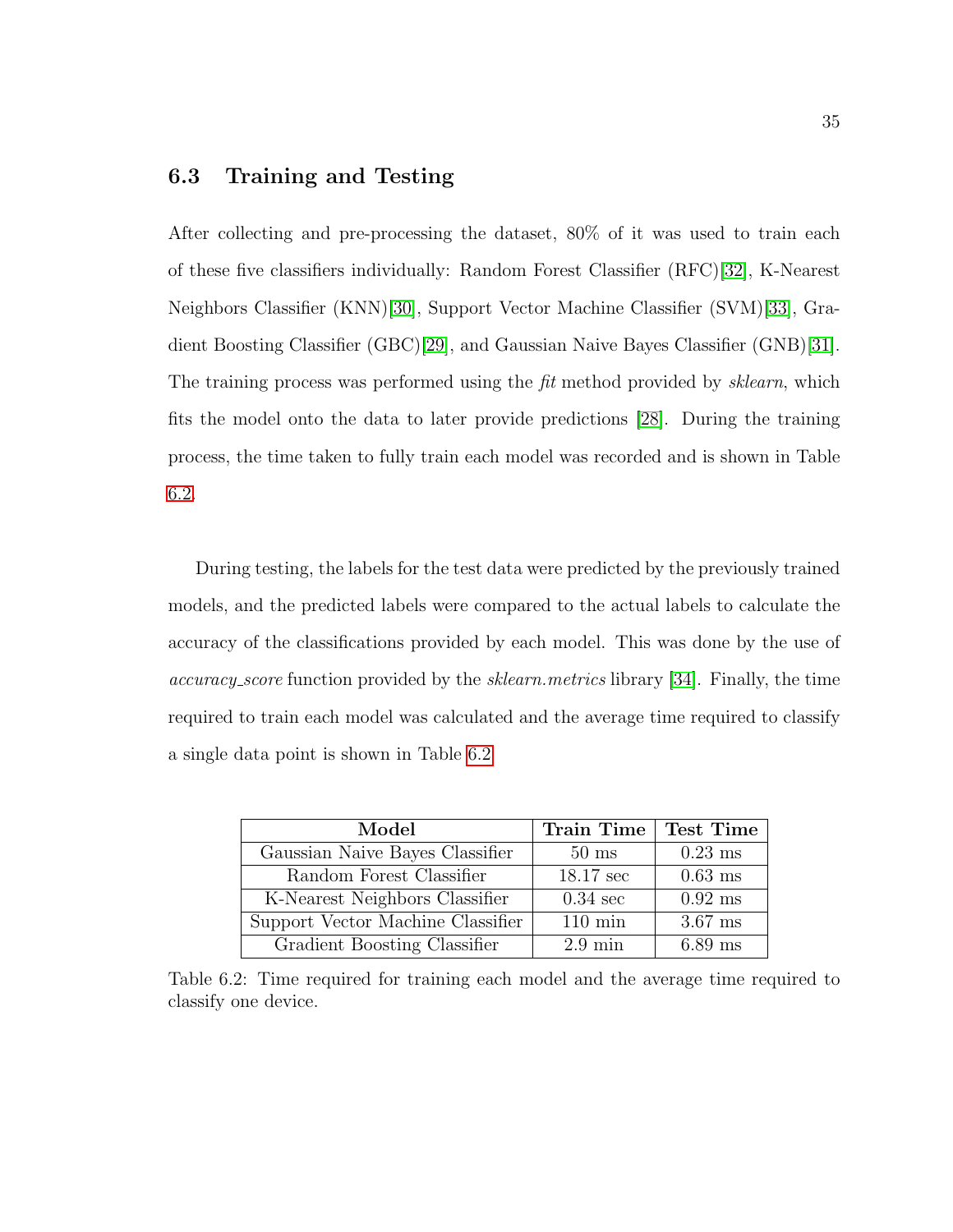## <span id="page-45-0"></span>Chapter 7

## Results

In this chapter, we present the results of the classification algorithms employed in this thesis to identify the device type-level classification. To achieve the most accurate classification of all the IoT devices, we trained five different models including Random Forest Classifier (RFC), K-Nearest Neighbors (KNN), Support Vector Machine Classifier (SVM), Gradient Boost Classifier (GBC) and, Gaussian Naive Bayes (GNB) classifier and then evaluated their performance. The metrics used to analyze each model performance were the F1 score and the accuracy score.

### <span id="page-45-1"></span>7.1 F1 Score

The F1 score is an evaluation metric used to determine the performance of a machine learning classifier and is defined as the harmonic mean of recall and precision. It gives a better insight about the classification made by each device type classifier as it not only calculates the number of misclassifications made by the different models but helps identify the types of mislassifications made.

Precision, also known as the positive predicted value, is the ratio between the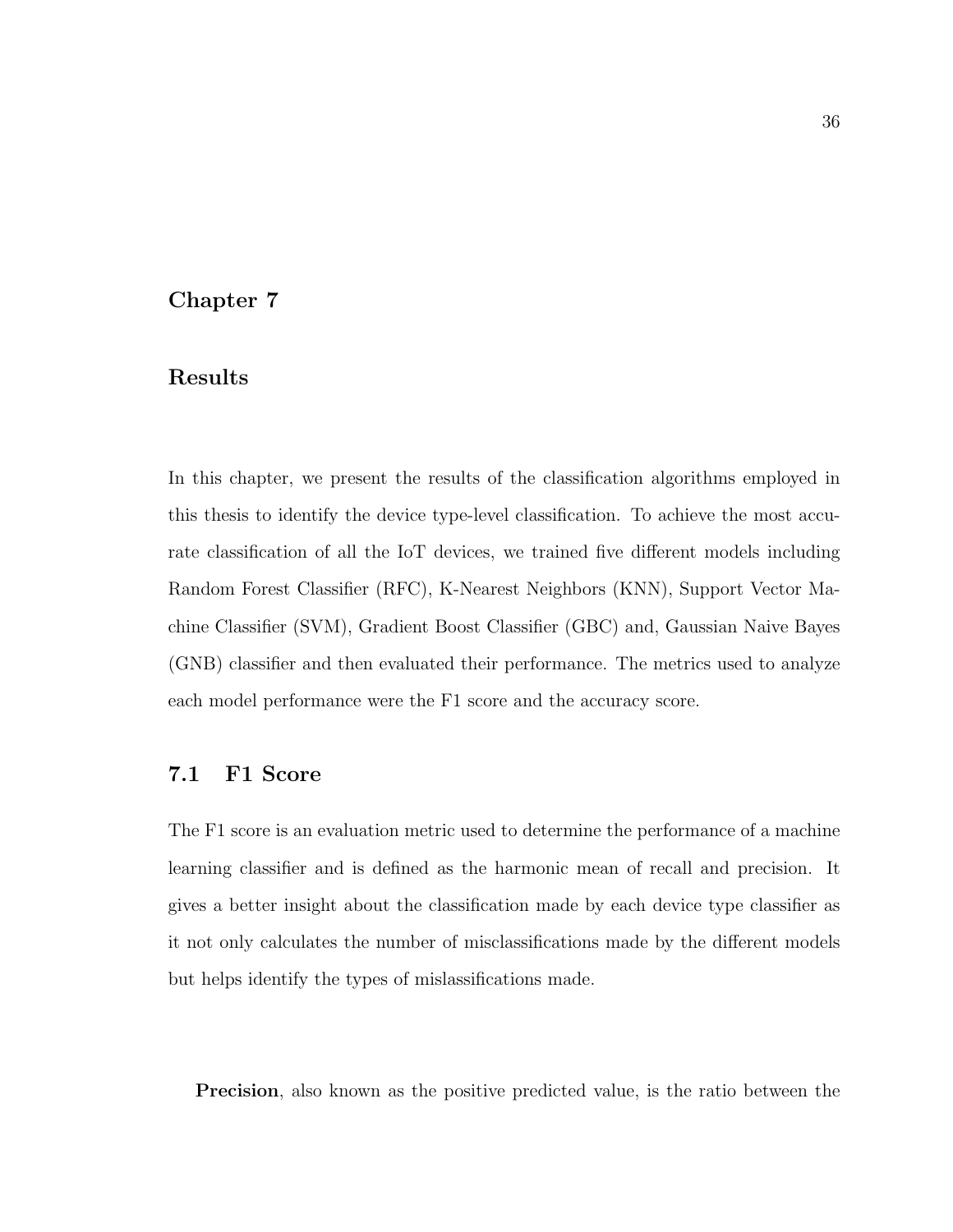number of true correct positives and the total number of instances predicted to be positive and is given by Eq. [7.1.](#page-46-0)

<span id="page-46-0"></span>
$$
Precision = \frac{Number\ of\ True\ Positives}{Number\ of\ True\ Positives\ +\ Number\ of\ False\ Positives} \tag{7.1}
$$

Recall, also known as sensitivity, is the ratio between the correct true positives and the total sum of the number of false negatives and true positives and is given by Eq. [7.2.](#page-46-1)

<span id="page-46-1"></span>
$$
Recall = \frac{Number\ of\ True\ Positives}{Number\ of\ True\ Positives\ +\ Number\ of\ False\ Negatives} \tag{7.2}
$$

The value of the F1 score can range between 0 and 1 where 1 is the highest score a model can achieve and the values of both precision and recall are the highest. The formula for the F1 score is given by Eq. [7.3.](#page-46-2)

<span id="page-46-2"></span>
$$
F1 \, Score = 2 \times \frac{Precision \times Recall}{Precision + Recall} \tag{7.3}
$$

We calculate the F1 score using the evaluation metric library provided by *sklearn* .metrics [\[1\]](#page-52-6). The F1 score for each class within each model is plotted in the Fig. [7.1](#page-47-1) where class 0 represent non-IoT devices, class 1 represents Home Assistants, class 2 represents Smart Camera, class 3 represents Smart Bulb & Smart Electrical, class 4 represents Smart Sensors, and class 5 represents Smart Speaker. The highest average F1 score for all classes was provided by the Random Forest Classifier (RFC) where it can further seen that the model is near perfect for differentiating between an IoT and a non-IoT device.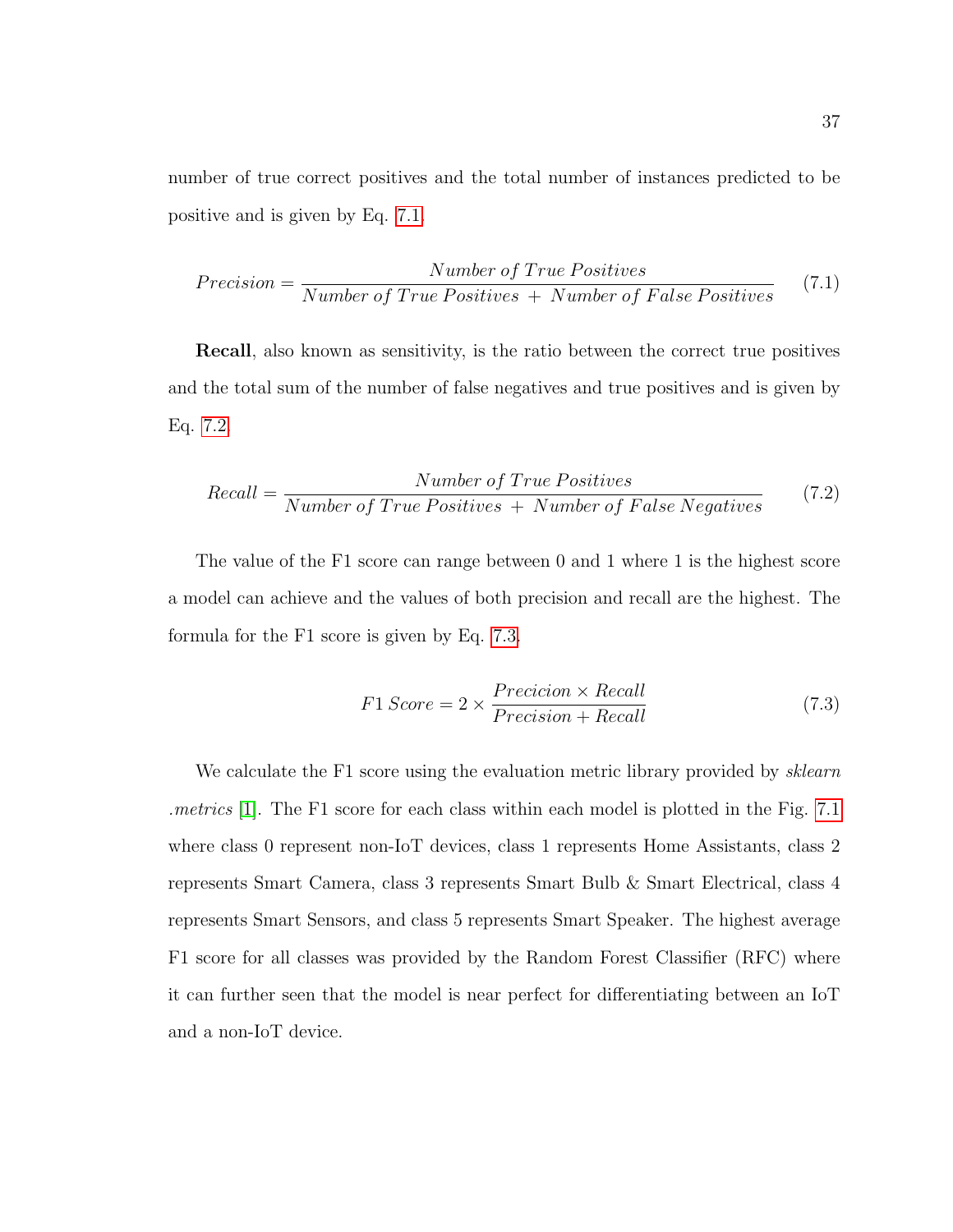<span id="page-47-1"></span>

Figure 7.1: F1 scores for Random Forest Classifier (RFC), Gradient Boost Classifier (GBC), K-Nearest Neighbors Classifier (KNN), Support Vector Machine Classifier (SVM), and Gaussian Naive Bayes Classifier (GNB).

## <span id="page-47-0"></span>7.2 Accuracy Score

The accuracy score is an evaluation metric used for machine learning models to measure their performance by determining the ratio between the number of correct predic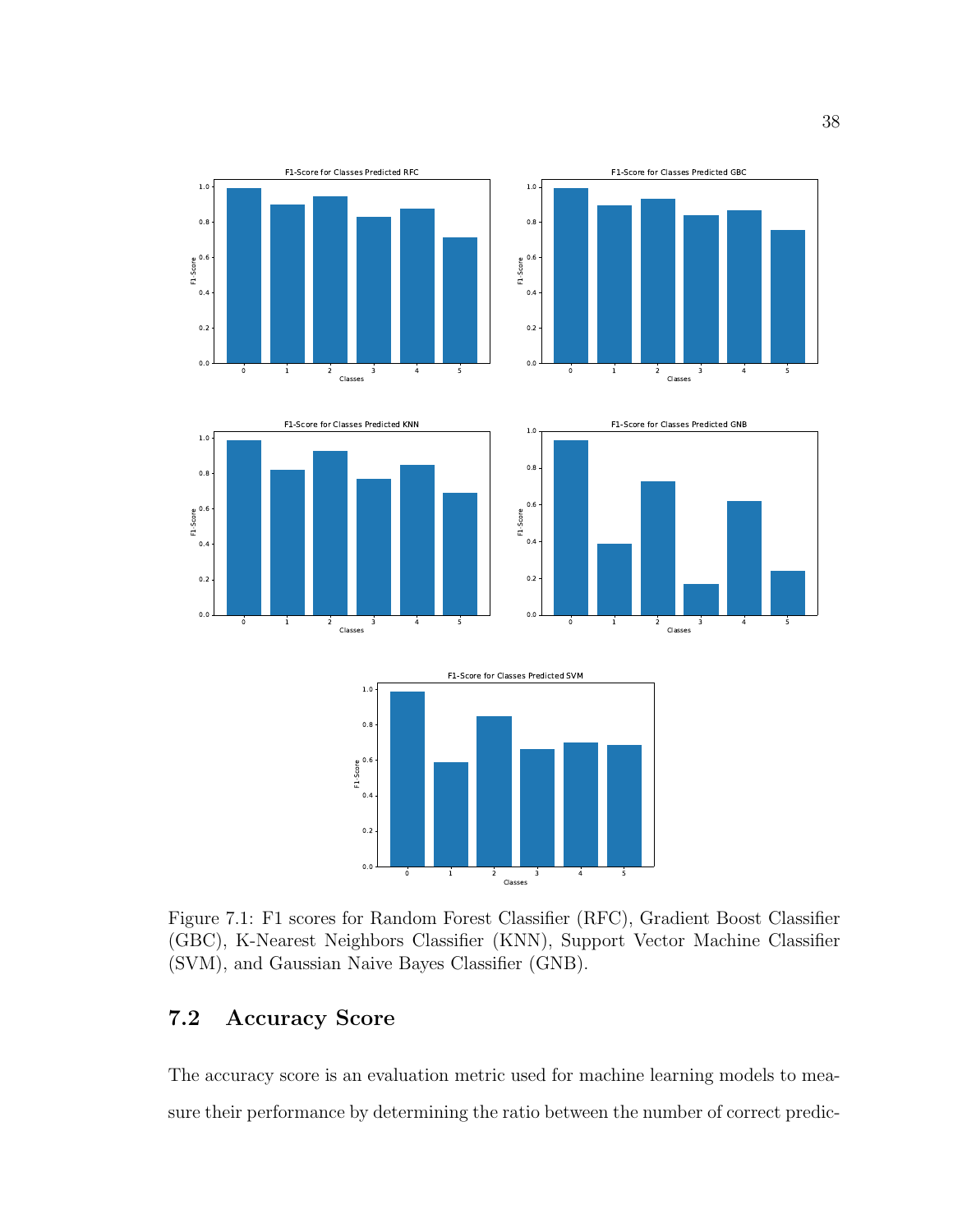tions made by the classifier and the total number of predictions to be made (Eq. [7.4\)](#page-48-1). Additionally, the percentage of this score can be calculated to obtain the accuracy of a classifier in terms of a percentage.

<span id="page-48-1"></span>
$$
Accuracy Score = \frac{Number\ of\ correct\ predictions}{Number\ of\ total\ predictions} \tag{7.4}
$$

The function to calculate the accuracy of our machine learning models used to perform multi-class classification was provided by the sklearn.metrics library [\[34\]](#page-56-7). After making the predictions, we established that the Random Forest Classifier (RFC) was the most accurate model for making predictions with an accuracy of 95.2%. The second most accurate classifier was the Gradient Boost Classifier (GBC) with an accuracy of 94.8%, then the K-Nearest Neighbors Classifier (KNN) with accuracy 93.3%, Support Vector Machine Classifier (SVM) with accuracy of 88.3%, and finally the Gaussian Naive Bayes Classifier (GNB) with accuracy of 76.8%.

<span id="page-48-0"></span>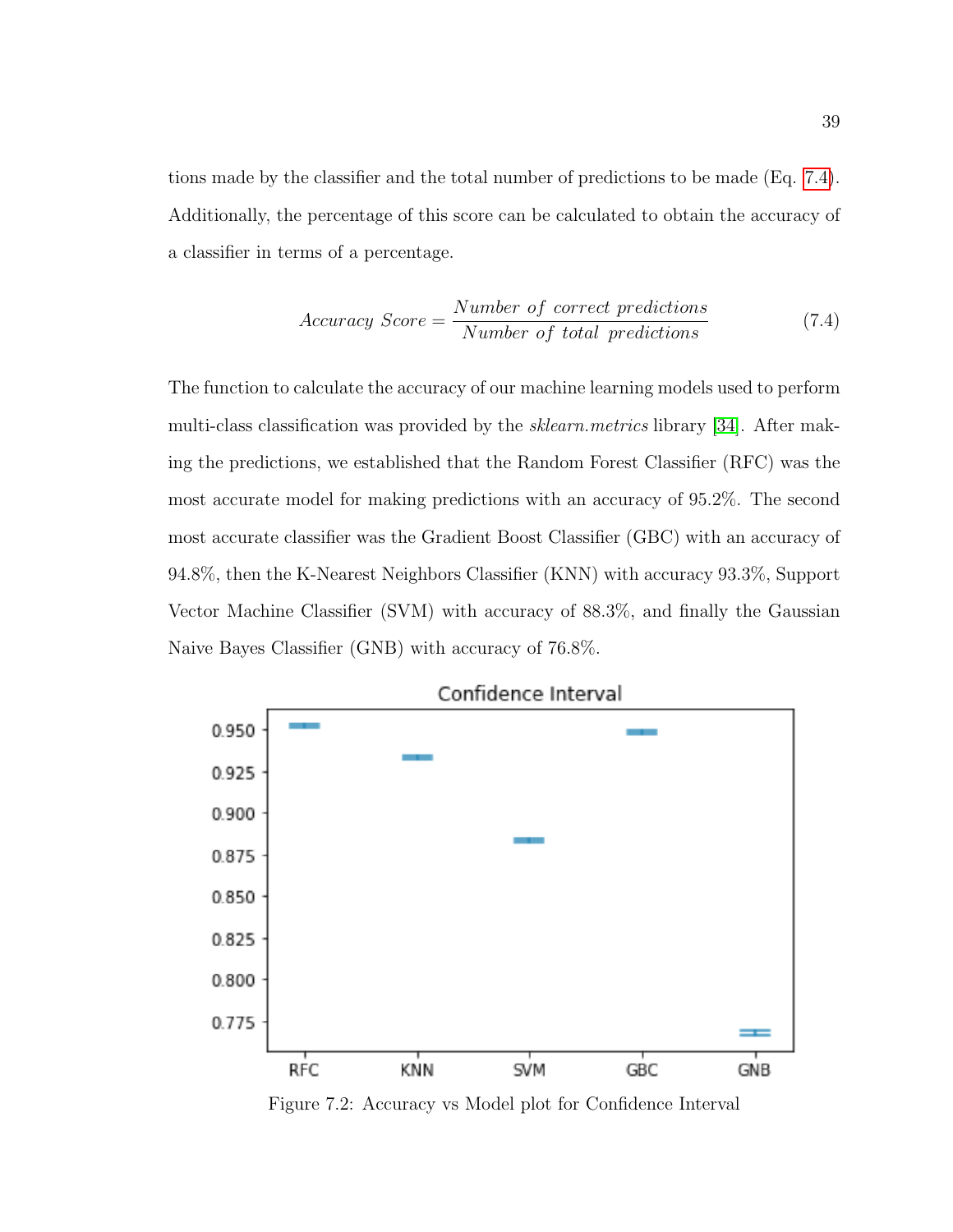Furthermore, using the accuracy score, we also determine the 95% confidence interval for each classifier. The method essentially provides an upper bound and a lower bound for accuracy, which represents all the possible values accuracy can have. Therefore, when any device needs classification, there will be a 95% likelihood for it to be classified will lie between that range and is given by the following equation,

$$
95\% Confidence Interval = 1.96 \times \sqrt{\frac{(accuracy \times (1 - accuracy))}{n}} \tag{7.5}
$$

The upper and lower bounds of the 95% confidence interval for each classifier are shown in the Tabl[e7.1](#page-49-0) and its plot is shown in Fig[.7.2.](#page-48-0)

<span id="page-49-0"></span>

| Model                             | CI Upper Bound   CI Lower Bound |        |
|-----------------------------------|---------------------------------|--------|
| Random Forest Classifier          | 0.9527                          | 0.9513 |
| K-Nearest Neighbors Classifier    | 0.9338                          | 0.9322 |
| Support Vector Machine Classifier | 0.8840                          | 0.8820 |
| Gradient Boosting Classifier      | 0.9487                          | 0.9473 |
| Gaussian Naive Bayes Classifier   | 0.7694                          | 0.7666 |

Table 7.1: Upper bound and lower bound of 95% Confidence Interval (CI)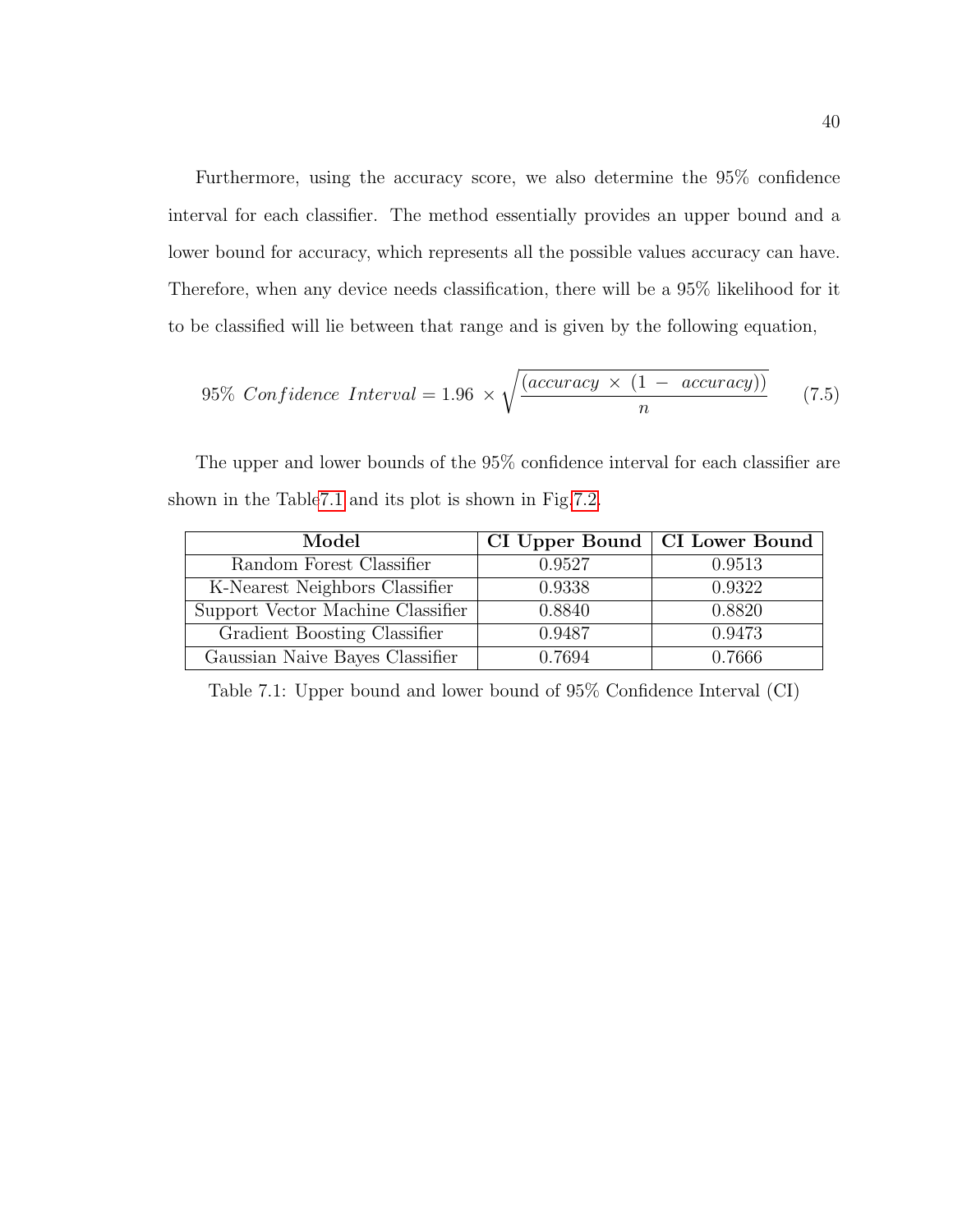## <span id="page-50-0"></span>Chapter 8

## Conclusion and Future Work

In this thesis, we proposed the RADTEC protocol as a solution to improve the security of IoT devices. Through the use of several machine learning and cryptographic techniques, RADTEC addresses the events in which an adversary can exploit a vulnerable device to: 1. capture network traffic, 2. poison the network by injecting malicious packets, and 3. actuate a device to perform activities of some other type of device. We then performed the security analysis of our protocol and presented the implementation of device type level classification that utilizes cross-layer data, including network, data link, transport, and application, and it was carried out using five classifiers, where the performance of each classifier was measured using the accuracy and F1 score evaluation metrics.

We used the Random Forest Classifier, Gradient Boost Classifier, K-Nearest-Neighbors Classifier, Support Vector Machine Classifier, and the Naive Bayes Classifier to identify whether a device in the network is an IoT device or not, and then further classified the type of IoT device. Of all models, the Random Forest Classifier was able to make the most accurate prediction with an accuracy score of  $95.2\%$  and the highest average F1 score. Finally, the time required to train the models and the average time taken to classify a single data point were recorded for all classifiers.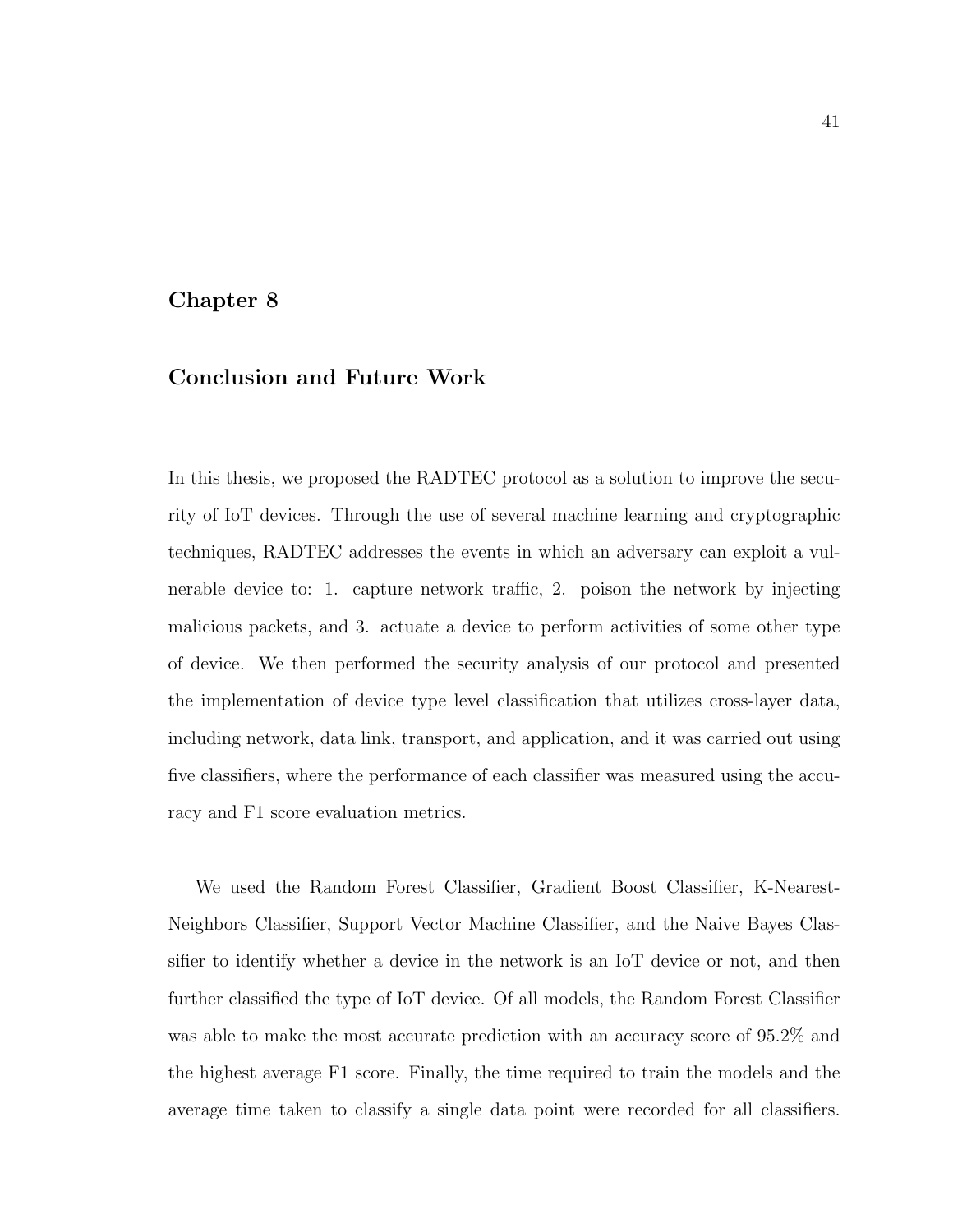Gaussian Naive Bayes Classifier was found to be the fastest classifier for training and testing; however, we prefer to use the Random Forest Classifier, as it still required less time than most other models for training and testing and provided the most accurate results.

## <span id="page-51-0"></span>8.1 Future Work

While we have provided a solution to improve IoT security, there are other important issues that still need to be addressed. Therefore, in our future work we plan to train classification models for several more types of IoT devices. We will also collect more data and include additional features from the packet capture for each type of device to provide more accurate classifications. In addition to the machine learning classifiers used in this thesis, we will perform device type level classification using several other types of classifiers and apply model fine-tuning techniques to improve their performance.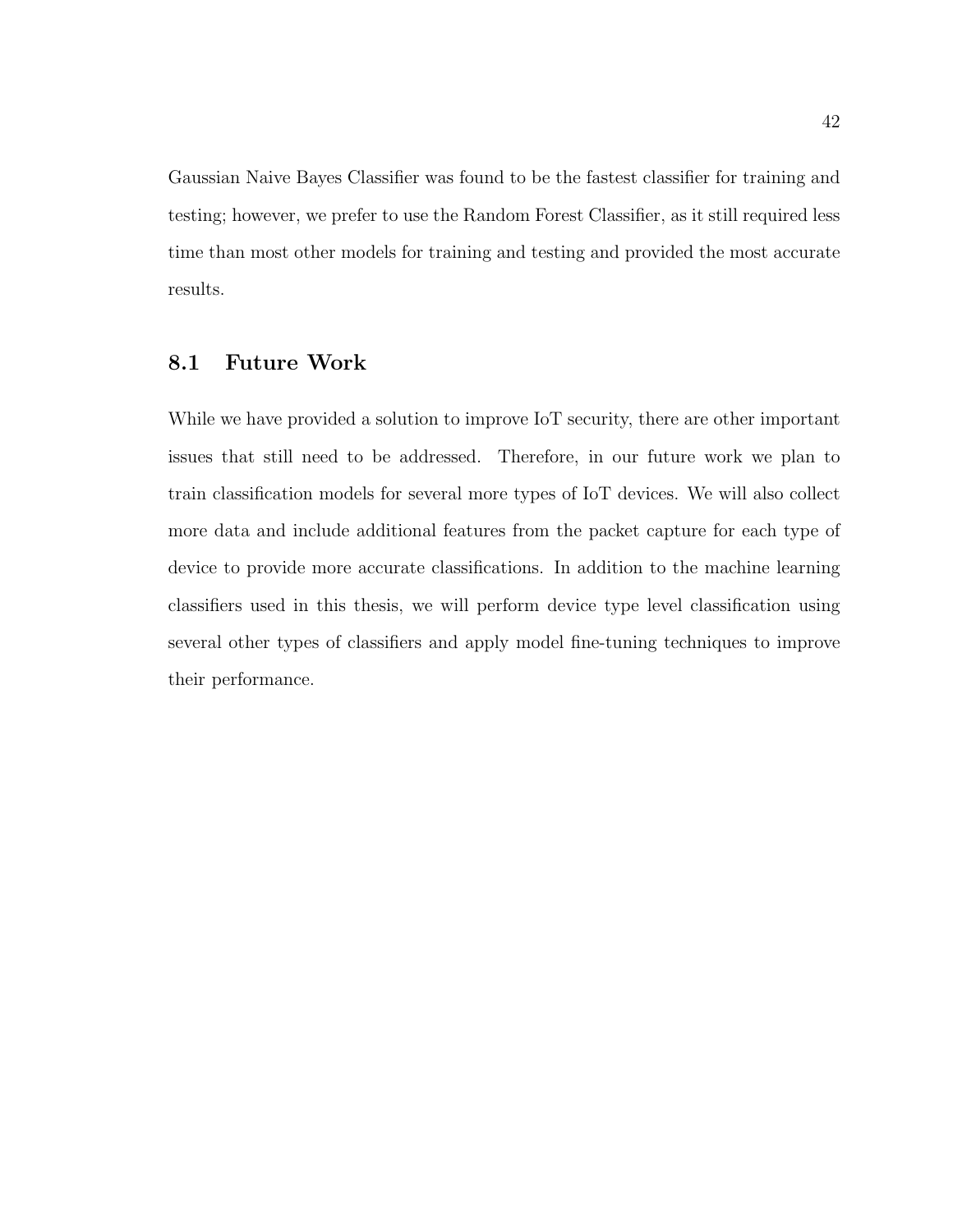## <span id="page-52-0"></span>Bibliography

- <span id="page-52-6"></span>[1] sklearn.metrics.f1 score. [https://scikit-learn.org/stable/modules/](https://scikit-learn.org/stable/modules/generated/sklearn.metrics.f1_score.html) [generated/sklearn.metrics.f1\\_score.html](https://scikit-learn.org/stable/modules/generated/sklearn.metrics.f1_score.html). [Online; accessed 24-Mar-2022].
- <span id="page-52-5"></span>[2] A. Acar, H. Fereidooni, T. Abera, A. K. Sikder, M. Miettinen, H. Aksu, M. Conti, A.-R. Sadeghi, and S. Uluagac. Peek-a-boo: I see your smart home activities, even encrypted! In Proc. of ACM Conference on Security and Privacy in Wireless and Mobile Networks, pages 207–218, 2020.
- <span id="page-52-1"></span>[3] T. Ahmad and D. Zhang. Using the internet of things in smart energy systems and networks. Sustainable Cities and Society, page 102783, 2021.
- <span id="page-52-3"></span>[4] M. A. Al-Garadi, A. Mohamed, A. K. Al-Ali, X. Du, I. Ali, and M. Guizani. A survey of machine and deep learning methods for internet of things (IoT) security. IEEE Communications Surveys & Tutorials, 22(3):1646–1685, 2020.
- <span id="page-52-2"></span>[5] T. Armerding. The 18 biggest data breaches of the 21st century. [https://www.csoonline.com/article/2130877/](https://www.csoonline.com/article/2130877/the-biggest-data-breaches-of-the-21st-century.html) [the-biggest-data-breaches-of-the-21st-century.html](https://www.csoonline.com/article/2130877/the-biggest-data-breaches-of-the-21st-century.html), 2018. [Online; accessed 10-Feb-2020].
- <span id="page-52-4"></span>[6] M. Bellare and C. Namprempre. Authenticated encryption: Relations among notions and analysis of the generic composition paradigm. In Proc. of CRYPTO, pages 531–545. Springer, 2000.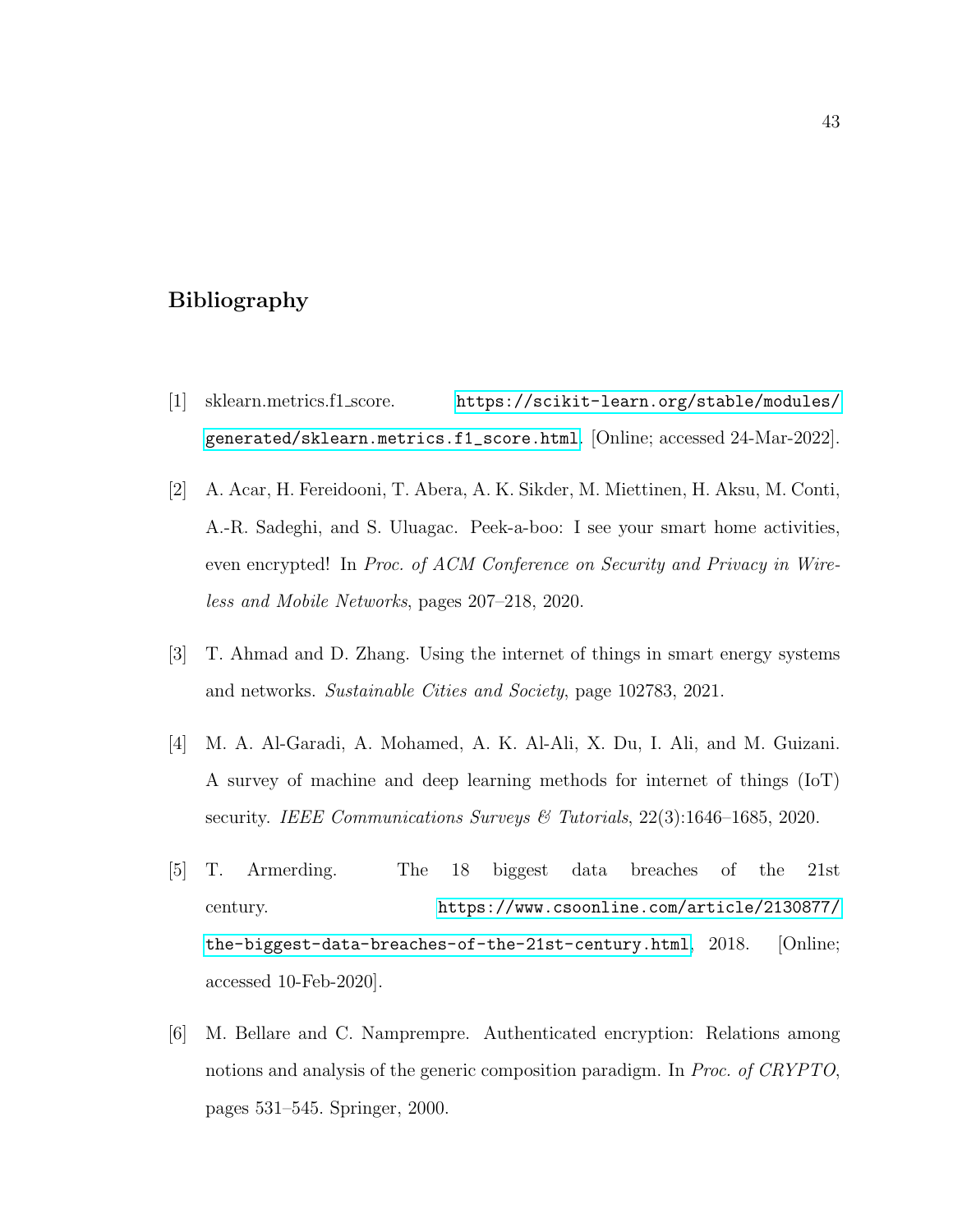- <span id="page-53-4"></span>[7] A. Bremler-Barr, H. Levy, and Z. Yakhini. IoT or not: Identifying IoT devices in a short time scale. In Proc. of Network Operations and Management Symposium, pages 1–9. IEEE, 2020.
- <span id="page-53-2"></span>[8] R. Chatterjee, P. Doerfler, H. Orgad, S. Havron, J. Palmer, D. Freed, K. Levy, N. Dell, D. McCoy, and T. Ristenpart. The spyware used in intimate partner violence. In Proc. of IEEE Symposium on Security and Privacy (SP), pages 441–458, 2018.
- <span id="page-53-7"></span>[9] D. Cooper, S. Santesson, S. Farrell, S. Boeyen, R. Housley, W. T. Polk, et al. Internet x. 509 public key infrastructure certificate and certificate revocation list (CRL) profile. RFC, 5280:1–151, 2008.
- <span id="page-53-1"></span>[10] CVE. IoT search results. [https://cve.mitre.org/cgi-bin/cvekey.cgi?](https://cve.mitre.org/cgi-bin/cvekey.cgi?keyword={IoT}) [keyword={IoT}](https://cve.mitre.org/cgi-bin/cvekey.cgi?keyword={IoT}). [Online; accessed 20-Mar-2022].
- <span id="page-53-3"></span>[11] D. Freed, J. Palmer, D. Minchala, K. Levy, T. Ristenpart, and N. Dell. "A Stalker's Paradise": How Intimate Partner Abusers Exploit Technology. In Proc. of CHI Conference on Human Factors in Computing Systems, page 667. ACM, 2018.
- <span id="page-53-6"></span>[12] N. Ghose, L. Lazos, and M. Li. SFIRE: Secret-free in-band trust establishment for COTS wireless devices. In Proc. of IEEE INFOCOM, pages 1529–1537, 2018.
- <span id="page-53-0"></span>[13] N. Ghose, L. Lazos, and M. Li. In-band secret-free pairing for cots wireless devices. IEEE Transactions on Mobile Computing, 2020.
- <span id="page-53-5"></span>[14] N. Z. Gong, A. Ozen, Y. Wu, X. Cao, R. Shin, D. Song, H. Jin, and X. Bao. Piano: Proximity-based user authentication on voice-powered internet-of-things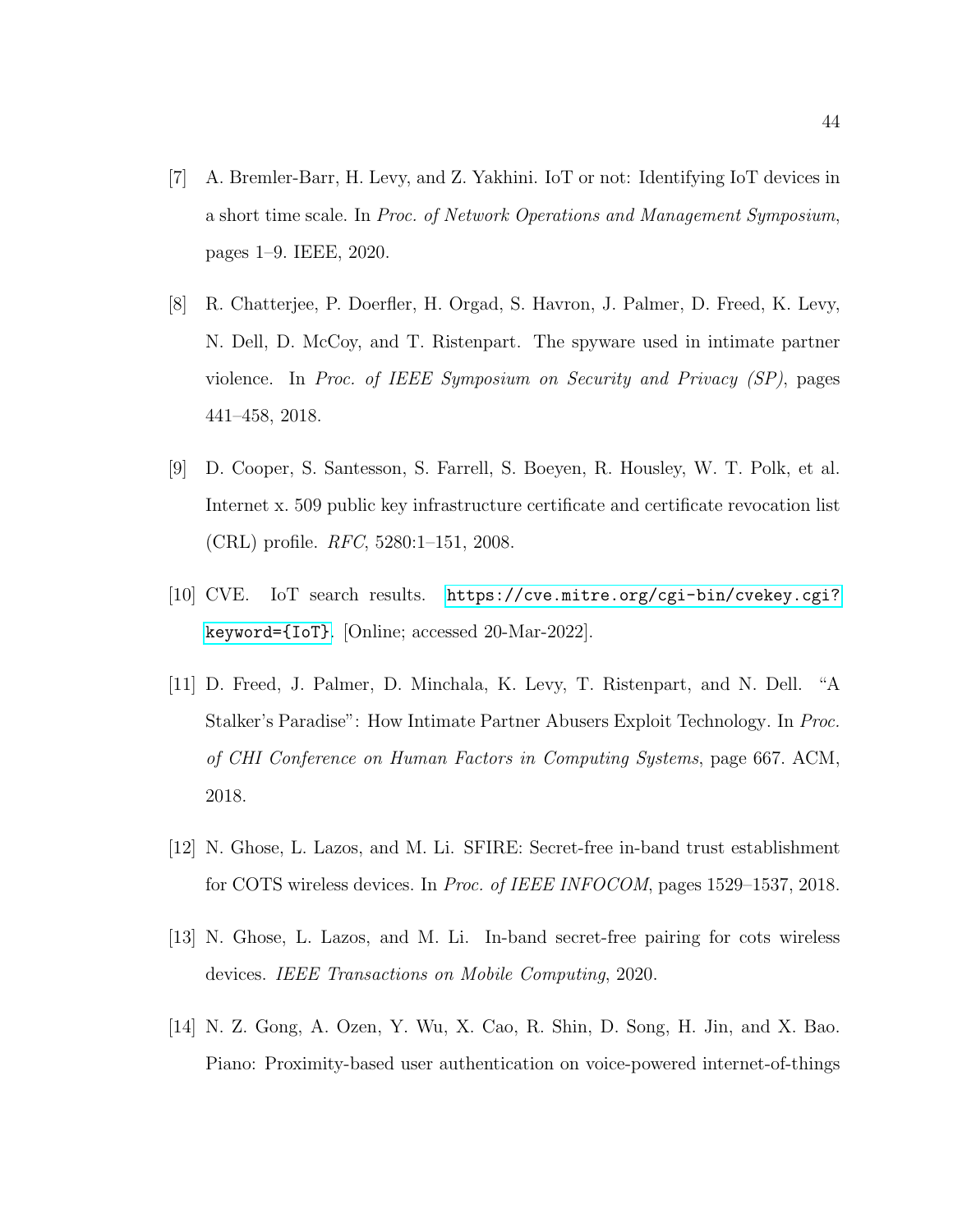devices. In Proc. of International Conference on Distributed Computing Systems ICDCS, pages 2212–2219. IEEE, 2017.

- <span id="page-54-3"></span>[15] S. Havron, D. Freed, R. Chatterjee, D. McCoy, N. Dell, and T. Ristenpart. Clinical computer security for victims of intimate partner violence. In Proc. of USENIX Security Symposium, pages 105–122, 2019.
- <span id="page-54-7"></span>[16] S.-Y. Hwang and J.-N. Kim. A malware distribution simulator for the verification of network threat prevention tools. Sensors, 21(21):6983, 2021.
- <span id="page-54-0"></span>[17] IDC. IoT growth demands rethink of long-term storage strategies, says idc, Jul 2020.
- <span id="page-54-2"></span>[18] J. Kesavadev, B. Saboo, M. B. Krishna, and G. Krishnan. Evolution of insulin delivery devices: from syringes, pens, and pumps to DIY artificial pancreas. Diabetes Therapy, 11:1251–1269, 2020.
- <span id="page-54-1"></span>[19] R. S. Lee. Smart city. In Artificial Intelligence in Daily Life, pages 321–345. Springer, 2020.
- <span id="page-54-6"></span>[20] J. Liu and W. Sun. Smart attacks against intelligent wearables in people-centric internet of things. IEEE Communications Magazine, 54(12):44–49, 2016.
- <span id="page-54-5"></span>[21] Y. Liu, J. Wang, J. Li, S. Niu, and H. Song. Machine learning for the detection and identification of internet of things devices: A survey. IEEE Internet of Things Journal, 9(1):298–320, 2021.
- <span id="page-54-4"></span>[22] Y. Meidan, M. Bohadana, A. Shabtai, M. Ochoa, N. O. Tippenhauer, J. D. Guarnizo, and Y. Elovici. Detection of unauthorized IoT devices using machine learning techniques. arXiv preprint arXiv:1709.04647, 2017.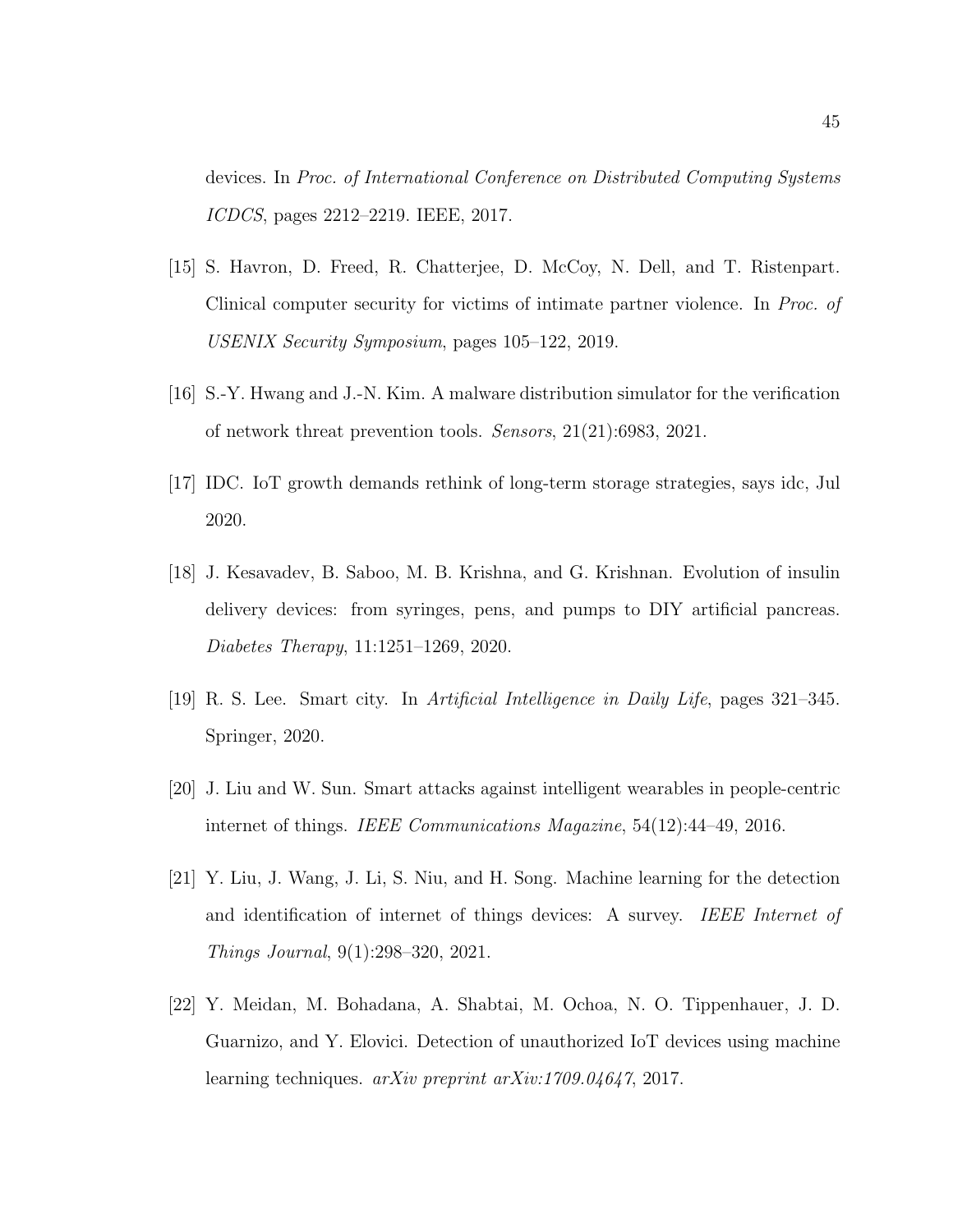- <span id="page-55-0"></span>[23] C. Meraki. Applying policies by device type. [https://documentation.meraki.](https://documentation.meraki.com/MR/Group_Policies_and_Block_Lists/Applying_Policies_by_Device_Type) [com/MR/Group\\_Policies\\_and\\_Block\\_Lists/Applying\\_Policies\\_by\\_Device\\_](https://documentation.meraki.com/MR/Group_Policies_and_Block_Lists/Applying_Policies_by_Device_Type) [Type](https://documentation.meraki.com/MR/Group_Policies_and_Block_Lists/Applying_Policies_by_Device_Type), 2021. [Online; accessed 14-Feb-2021].
- <span id="page-55-2"></span>[24] M. Miettinen, S. Marchal, I. Hafeez, N. Asokan, A.-R. Sadeghi, and S. Tarkoma. IoT sentinel: Automated device-type identification for security enforcement in IoT. In Proc. of International Conference on Distributed Computing Systems (ICDCS), pages 2177–2184. IEEE, 2017.
- <span id="page-55-3"></span>[25] T. D. Nguyen, S. Marchal, M. Miettinen, H. Fereidooni, N. Asokan, and A.- R. Sadeghi. DIoT: A federated self-learning anomaly detection system for IoT. In Proc. of International conference on distributed computing systems (ICDCS), pages 756–767. IEEE, 2019.
- <span id="page-55-5"></span>[26] S. Pallavi and V. A. Narayanan. An overview of practical attacks on BLE based IoT devices and their security. In Proc. of ICACCS, pages 694–698. IEEE, 2019.
- <span id="page-55-4"></span>[27] P. Robyns, E. Marin, W. Lamotte, P. Quax, D. Singelée, and B. Preneel. Physical-layer fingerprinting of LoRa devices using supervised and zero-shot learning. In Proc. of ACM Conference on Security and Privacy in Wireless and Mobile Networks, pages 58–63, 2017.
- <span id="page-55-6"></span>[28] Scikit-Learn. Developing scikit-learn estimators. [https://scikit-learn.org/](https://scikit-learn.org/stable/developers/develop.html) [stable/developers/develop.html](https://scikit-learn.org/stable/developers/develop.html). [Online; accessed 24-Mar-2022].
- <span id="page-55-1"></span>[29] Scikit-Learn. Sklearn.ensemble.gradientboostingclassifier. [https:](https://scikit-learn.org/stable/modules/generated/sklearn.ensemble.GradientBoostingClassifier.html) [//scikit-learn.org/stable/modules/generated/sklearn.ensemble.](https://scikit-learn.org/stable/modules/generated/sklearn.ensemble.GradientBoostingClassifier.html) [GradientBoostingClassifier.html](https://scikit-learn.org/stable/modules/generated/sklearn.ensemble.GradientBoostingClassifier.html). [Online; accessed 22-Mar-2022].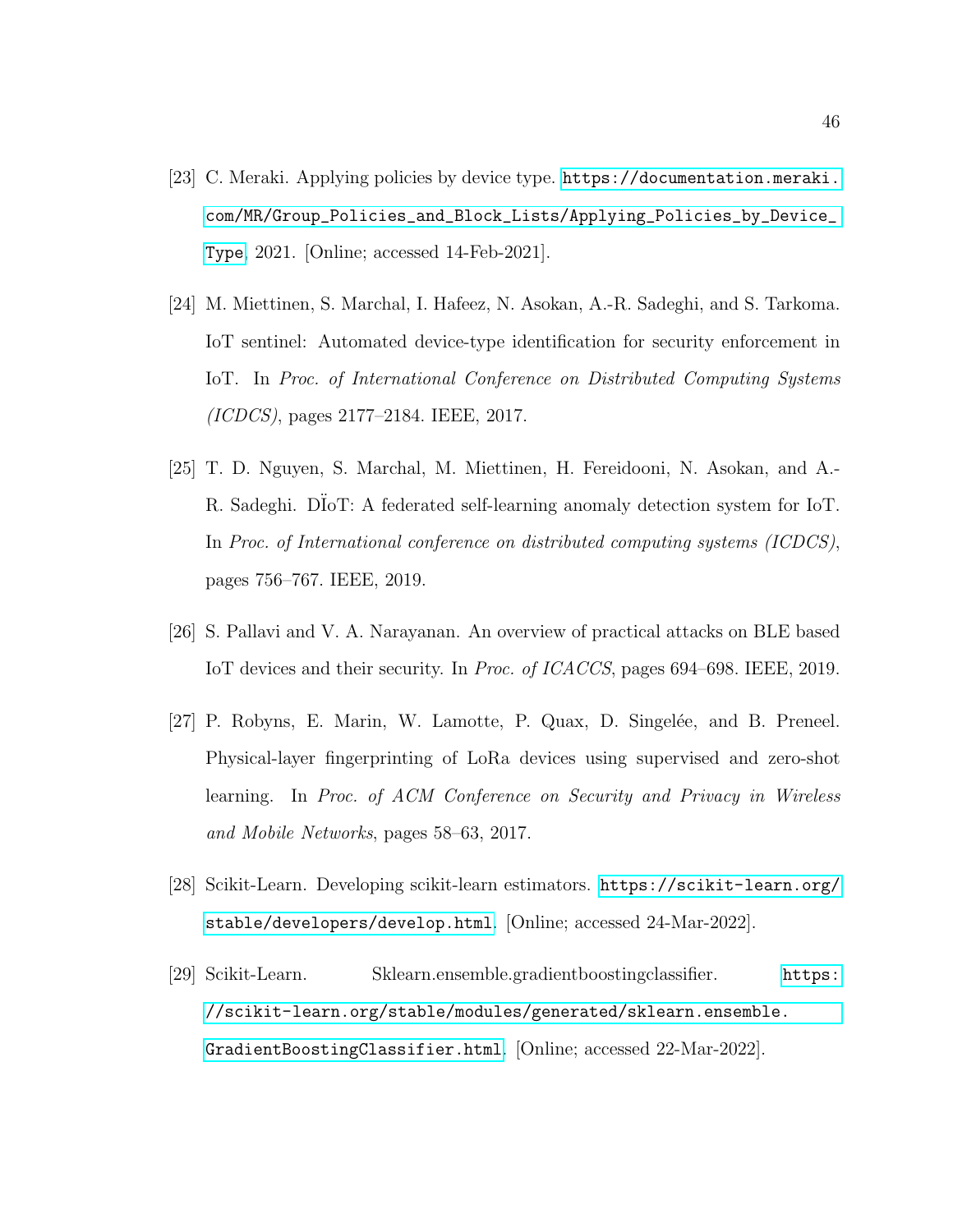- <span id="page-56-2"></span>[30] Scikit-Learn. Sklearn.ensemble.kneighborsclassifier. [https://]( https://scikit-learn.org/stable/modules/generated/sklearn.neighbors.KNeighborsClassifier.html) [scikit-learn.org/stable/modules/generated/sklearn.neighbors.]( https://scikit-learn.org/stable/modules/generated/sklearn.neighbors.KNeighborsClassifier.html) [KNeighborsClassifier.html]( https://scikit-learn.org/stable/modules/generated/sklearn.neighbors.KNeighborsClassifier.html). [Online; accessed 22-Mar-2022].
- <span id="page-56-4"></span>[31] Scikit-Learn. Sklearn.ensemble.naivebayes.gaussiannb. [https://](https://scikit-learn.org/stable/modules/generated/sklearn.naive_bayes.GaussianNB.html) [scikit-learn.org/stable/modules/generated/sklearn.naive\\_bayes.](https://scikit-learn.org/stable/modules/generated/sklearn.naive_bayes.GaussianNB.html) [GaussianNB.html](https://scikit-learn.org/stable/modules/generated/sklearn.naive_bayes.GaussianNB.html). [Online; accessed 22-Mar-2022].
- <span id="page-56-1"></span>[32] Scikit-Learn. Sklearn.ensemble.randomforestclassifier. [https://](https://scikit-learn.org/stable/modules/generated/sklearn.ensemble.RandomForestClassifier.html) [scikit-learn.org/stable/modules/generated/sklearn.ensemble.](https://scikit-learn.org/stable/modules/generated/sklearn.ensemble.RandomForestClassifier.html) [RandomForestClassifier.html](https://scikit-learn.org/stable/modules/generated/sklearn.ensemble.RandomForestClassifier.html). [Online; accessed 22-Mar-2022].
- <span id="page-56-3"></span>[33] Scikit-Learn. Sklearn.ensemble.svm.svc. [https://scikit-learn.org/stable/](https://scikit-learn.org/stable/modules/generated/sklearn.svm.SVC.html) [modules/generated/sklearn.svm.SVC.html](https://scikit-learn.org/stable/modules/generated/sklearn.svm.SVC.html). [Online; accessed 22-Mar-2022].
- <span id="page-56-7"></span>[34] Scikit-Learn. sklearn.metrics.accuracy score. [https://scikit-learn.org/](https://scikit-learn.org/stable/modules/generated/sklearn.metrics.accuracy_score.html)  $stable/modules/generated/sklearn.metrics.accuracy_score.html.$  $stable/modules/generated/sklearn.metrics.accuracy_score.html.$ line; accessed 24-Mar-2022].
- <span id="page-56-5"></span>[35] H. Shafagh and A. Hithnawi. Poster: come closer: proximity-based authentication for the internet of things. In Proc. of Annual International Conference on Mobile Computing and Networking, pages 421–424, 2014.
- <span id="page-56-6"></span>[36] Y. Sheng, K. Tan, G. Chen, D. Kotz, and A. Campbell. Detecting 802.11 mac layer spoofing using received signal strength. In Proc. of IEEE INFOCOM, pages 1768–1776. IEEE, 2008.
- <span id="page-56-0"></span>[37] A. Sivanathan, H. H. Gharakheili, F. Loi, A. Radford, C. Wijenayake, A. Vishwanath, and V. Sivaraman. Classifying IoT devices in smart environments us-